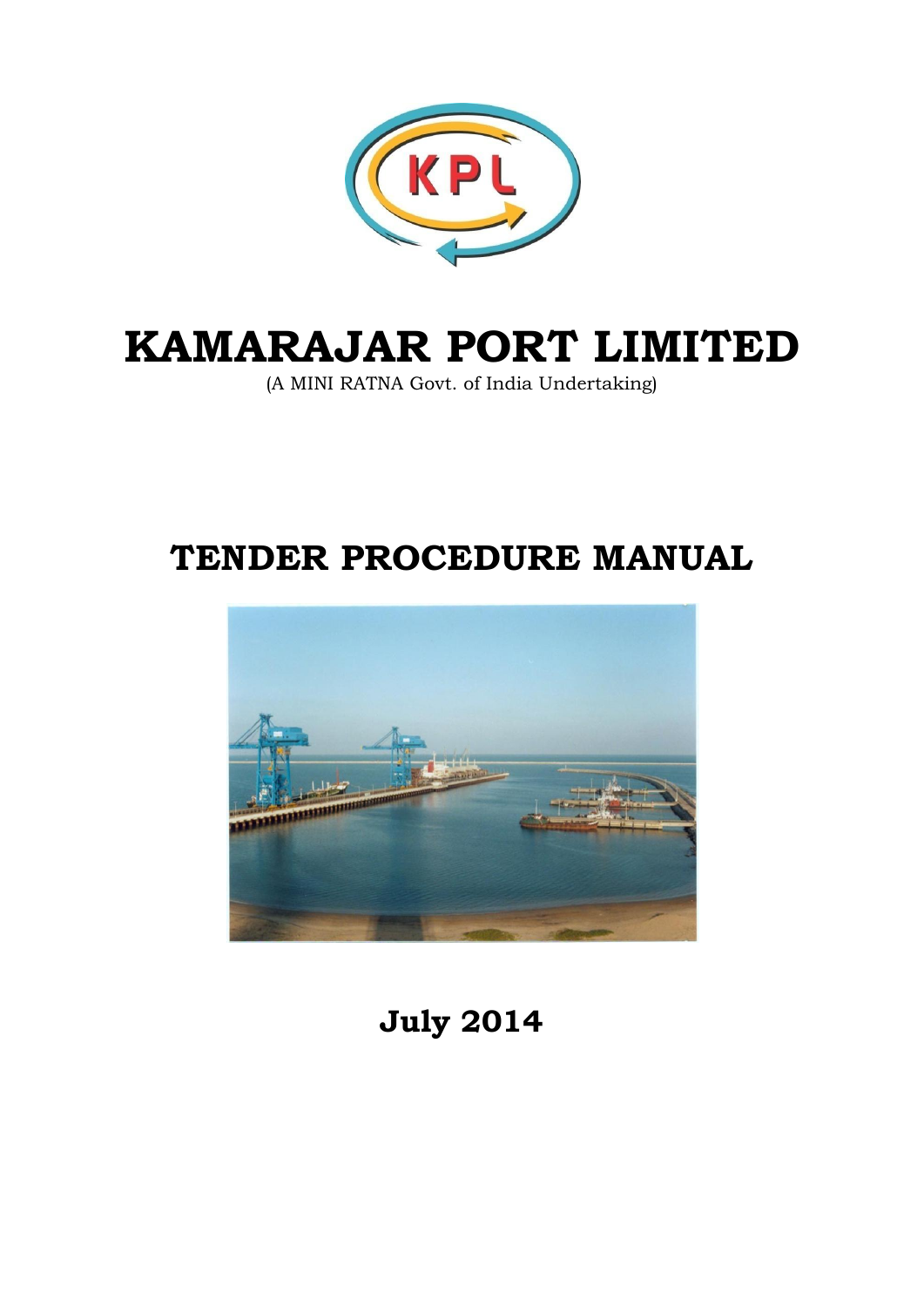## **CONTENTS**

| <b>CHAPTERS   DESCRIPTIONS</b>        |                                                            | PAGE NO        |
|---------------------------------------|------------------------------------------------------------|----------------|
|                                       |                                                            |                |
|                                       | CHAPTER - 1 GENERAL                                        |                |
| 1.0                                   | ACTIVITIES CONNECTED TO WORKS                              | $\mathbf{1}$   |
| 2.0                                   | <b>DEFINITION</b>                                          | $\overline{2}$ |
| 2.1                                   | Works                                                      | $\overline{2}$ |
|                                       | 2.1.1 Civil Works                                          | $\mathbf 2$    |
|                                       | 2.1.2 Electrical Works                                     | $\overline{3}$ |
|                                       | 2.1.3 Marine Works                                         | 3              |
|                                       | 2.2   Works Manual                                         | $\overline{3}$ |
| 2.3                                   | Indent                                                     | $\overline{3}$ |
| 2.4                                   | User / Indenter                                            | $\overline{4}$ |
| 2.5                                   | Competent Authority                                        | $\overline{4}$ |
| 2.6 <sub>1</sub>                      | <b>Competent Technical Authority</b>                       | $\overline{4}$ |
| 2.7                                   | Competent Tender Accepting Authority                       | $\overline{4}$ |
| 2.8                                   | Project Manager / Engineer-in-charge                       | $\overline{4}$ |
| 2.9                                   | Project Co-ordinator / Site-in-charge                      | $\overline{4}$ |
| 2.10                                  | Procurement                                                | $\overline{4}$ |
| 2.11                                  | Tender Committee                                           | $\overline{4}$ |
| <b>CLASSIFICATION OF WORKS</b><br>3.0 |                                                            | $\overline{4}$ |
| 3.1                                   | Capital Works                                              | 5              |
| Revenue Works<br>3.2                  |                                                            | 5              |
|                                       |                                                            |                |
|                                       | <b>CHAPTER - 2 PRE-TENDERING ACTIVITIES</b>                |                |
| 4.0                                   | STAGES FOR EXECUTION OF WORK                               | 6              |
| 5.0                                   | <b>BASIS OF COST ESTIMATES</b>                             | 8              |
| 6.0                                   | APPROVAL / SANCTIONS                                       | 10             |
|                                       | 6.1   Administrative Approval                              | 10             |
| 6.2                                   | <b>Technical Sanction</b>                                  | 10             |
| 6.3                                   | Finance Concurrence of Estimates                           | 11             |
| 7.0                                   | <b>EXPENDITURE SANTIONS</b>                                | 12             |
| 8.0                                   | EXCESS OVER EXPENDITURE SANCTION                           | 12             |
| 8.1                                   | During Placement of LOI/Award of Work / Notice<br>of Award | 12             |
| 8.2                                   | During Execution                                           | 12             |
| 9.0                                   | REVISED TECHNICAL SANCTION<br>13                           |                |
| 10.0                                  | APPOINTMENT OF SPECIALIST SERVICES                         |                |
| 10.1                                  | Consultants                                                |                |
| 10.2                                  | Specialists                                                | 13             |
| 10.3                                  | Third Party Agency                                         | 14             |
|                                       | Third Party Certification Agency<br>10.3.1                 | 14             |
|                                       | 10.3.2<br>Third Party Inspection Agency (TPI)              | 14             |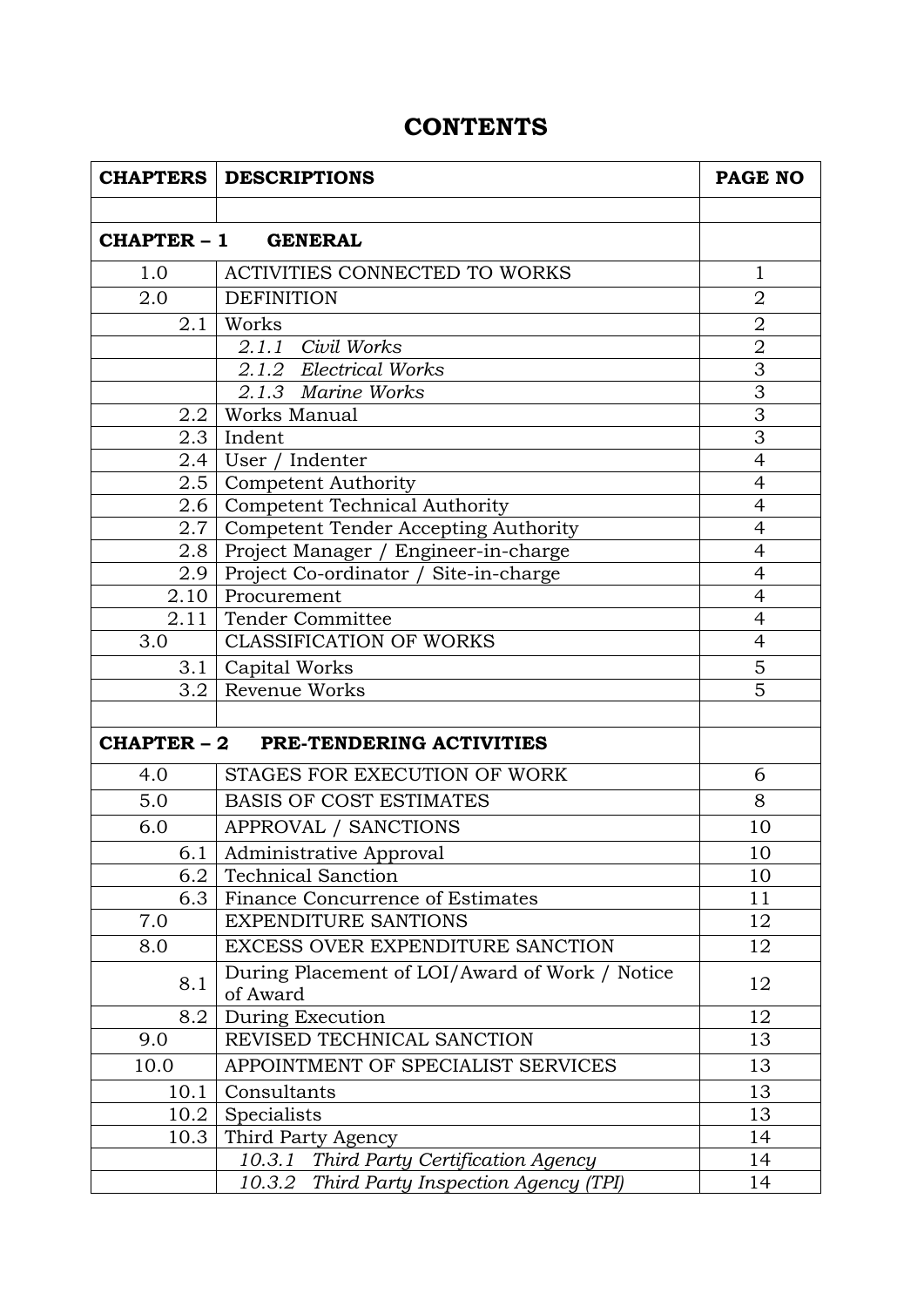| <b>CHAPTERS</b>  | <b>DESCRIPTIONS</b>                                                                                  | <b>PAGE NO</b> |  |
|------------------|------------------------------------------------------------------------------------------------------|----------------|--|
|                  | 10.3.3 Empanelment of Consultants / Third<br>party Inspection Agency (TPI) / Certification<br>Agency |                |  |
|                  |                                                                                                      |                |  |
| <b>CHAPTER-3</b> | <b>TENDERING PROCESS</b>                                                                             |                |  |
| 11.0             | TYPES OF TENDERS                                                                                     | 15             |  |
| 11.1             | Item rate tenders                                                                                    | 15             |  |
| 11.2             | Percentage rate tenders                                                                              | 15             |  |
| 11.3             | Lump-sum Turnkey / EPC Tenders                                                                       | 15             |  |
| 12.0             | TENDERING METHODOLOGY                                                                                | 15             |  |
| 12.1             | Open Tenders                                                                                         | 15             |  |
| 12.2             | Limited Tenders                                                                                      | 16             |  |
| 12.3             | Single Tender / Nomination on Emergency Basis                                                        | 17             |  |
| 12.4             | Engagement of Consultant / Expert / Agency                                                           | 17             |  |
| 12.5             | Works on Hand Quotation Basis                                                                        | 18             |  |
| 12.6             | Through e-Tendering Mode                                                                             | 18             |  |
| 13.0             | RATE CONTRACT                                                                                        | 20             |  |
| 13.1             | Works                                                                                                | 20             |  |
| 14.0             | APPROVED LIST OF EMPANELLED                                                                          | 22             |  |
|                  | CONTRACTORS FOR LIMITED TENDERS                                                                      |                |  |
| 14.1             | Performance Evaluation                                                                               | 23             |  |
| 14.2             | Removal from the approved list                                                                       |                |  |
| 14.3             | Extension of Period of Empanelment                                                                   | 24             |  |
| 15.0             | <b>BIDDING SYSTEM</b>                                                                                | 24             |  |
| 15.1             | Single Envelope System                                                                               | 24             |  |
| 15.2             | Two Envelope System                                                                                  | 24             |  |
| 15.3             | Three Envelope System                                                                                | 25             |  |
|                  | 15.4 Essential Qualification Requirement (EOP)                                                       | 26             |  |
| 15.5             | Scale of Charges for Tender Documents                                                                | 27             |  |
| 15.6             | Time Limit for Publicity of Tenders                                                                  | 28             |  |
|                  |                                                                                                      |                |  |
| <b>CHAPTER-4</b> | TENDER DOCUMENTS AND APPROVALS                                                                       |                |  |
| 16.0             | <b>STAGES OF APPROVAL</b>                                                                            | 29             |  |
| 17.0             | EXECUTION METHODOLOGY                                                                                | 29             |  |
|                  | FINALISATION OF BEC / EQR & FLOATING OF                                                              |                |  |
| 18.0             | <b>TENDERS</b>                                                                                       | 29             |  |
| 19.0             | <b>BIDDING DOCUMENTS</b>                                                                             | 31             |  |
| 19.1             | <b>Content of Bidding Documents</b>                                                                  | 31             |  |
| 19.2             | Clarification of the Bidding Documents                                                               | 32             |  |
| 19.3             | Pre-bid Meeting                                                                                      | 32             |  |
| 19.4             | Amendment of Bidding Documents                                                                       | 33             |  |
| 19.5             | Preparation of Bids                                                                                  | 33             |  |
| 19.6             | <b>Bid Prices</b>                                                                                    | 33             |  |
| 19.7             | Currencies of Bid and Payment                                                                        | 34             |  |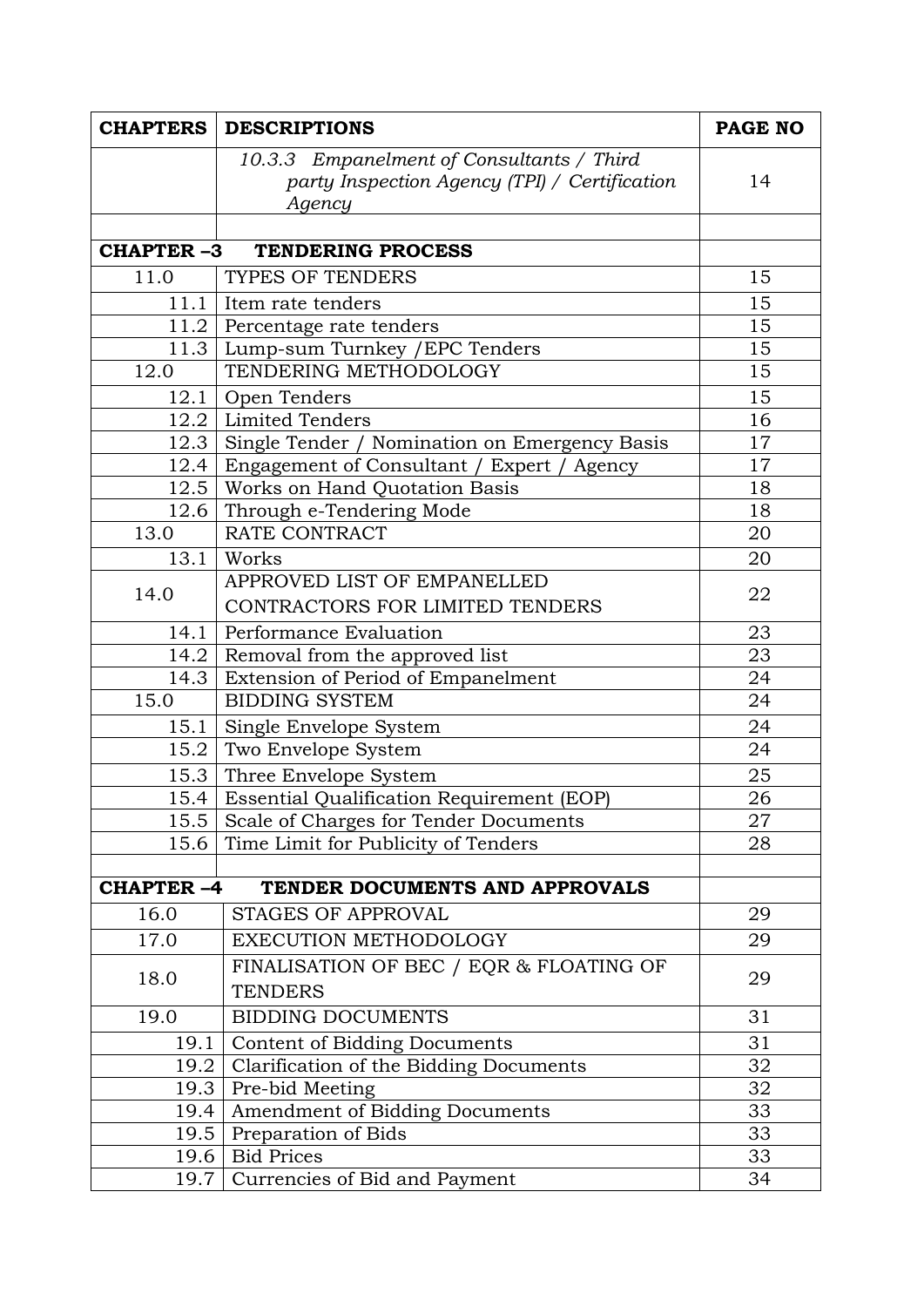| <b>CHAPTERS</b>  | <b>DESCRIPTIONS</b>                                                                   | <b>PAGE NO</b> |  |
|------------------|---------------------------------------------------------------------------------------|----------------|--|
|                  | 19.8   Bid Validity                                                                   |                |  |
|                  | 19.9   Bid Earnest Money                                                              |                |  |
|                  | 19.10 Performance Guarantee                                                           |                |  |
| 19.11            | <b>Security Deposit</b>                                                               | 37             |  |
| 19.12            | Purchase of Bidding Documents by Agents in<br>India                                   | 38             |  |
|                  | 19.13   Cancellation of Tender - Refund of Tender Fee                                 | 38             |  |
|                  | 19.14 Exemption from Payment of Tender Fee                                            | 38             |  |
| 19.15            | Offers without prescribed Bidding Documents of<br><b>KPL</b>                          | 38             |  |
| 20.0             | <b>SUBMISSION OF BIDS</b>                                                             | 39             |  |
| 20.1             | Sealing and Marking of Bids                                                           | 39             |  |
| 20.2             | Envelopes                                                                             | 39             |  |
|                  | 20.3   Receipt of Tenders                                                             | 40             |  |
|                  | 20.4 Tender Register                                                                  | 41             |  |
|                  | 20.5   Numbering of Tenders                                                           | 42             |  |
|                  | 20.6 Late Bids                                                                        | 42             |  |
| 20.7             | Modification and Withdrawal of Bids                                                   | 42             |  |
| 21.0             | <b>BID OPENING AND EVALUATION</b>                                                     | 43             |  |
| 21.1             | Bid Opening                                                                           | 43             |  |
|                  | 21.2 Process to be Confidential                                                       | 44             |  |
| 21.3             | Clarification of Bids                                                                 | 44             |  |
| 21.4             | Examination of Technical Bids and Determination<br>of Responsiveness of Technical Bid | 44             |  |
| 21.5             | Correction of Errors                                                                  | 45             |  |
| 21.6             | Price / Purchase Preference                                                           | 46             |  |
| 21.7             | Seeking Compliance from Bidders after Tender<br>Opening                               | 46             |  |
|                  | 21.7.1 Correspondence with Bidders                                                    | 47             |  |
|                  |                                                                                       |                |  |
| <b>CHAPTER-5</b> | <b>AWARD OF WORK</b>                                                                  |                |  |
| 22.0             | <b>AWARD OF WORK</b>                                                                  | 48             |  |
| 22.1             | Process for Award of Work                                                             | 48             |  |
| 22.2             | Guidelines for Award of Work                                                          |                |  |
| 22.3             | Issue of Work Order                                                                   | 53             |  |
| 22.4             | Repeat Order                                                                          | 53             |  |
| 23.0             | Notification of Award and Signing of Agreement                                        |                |  |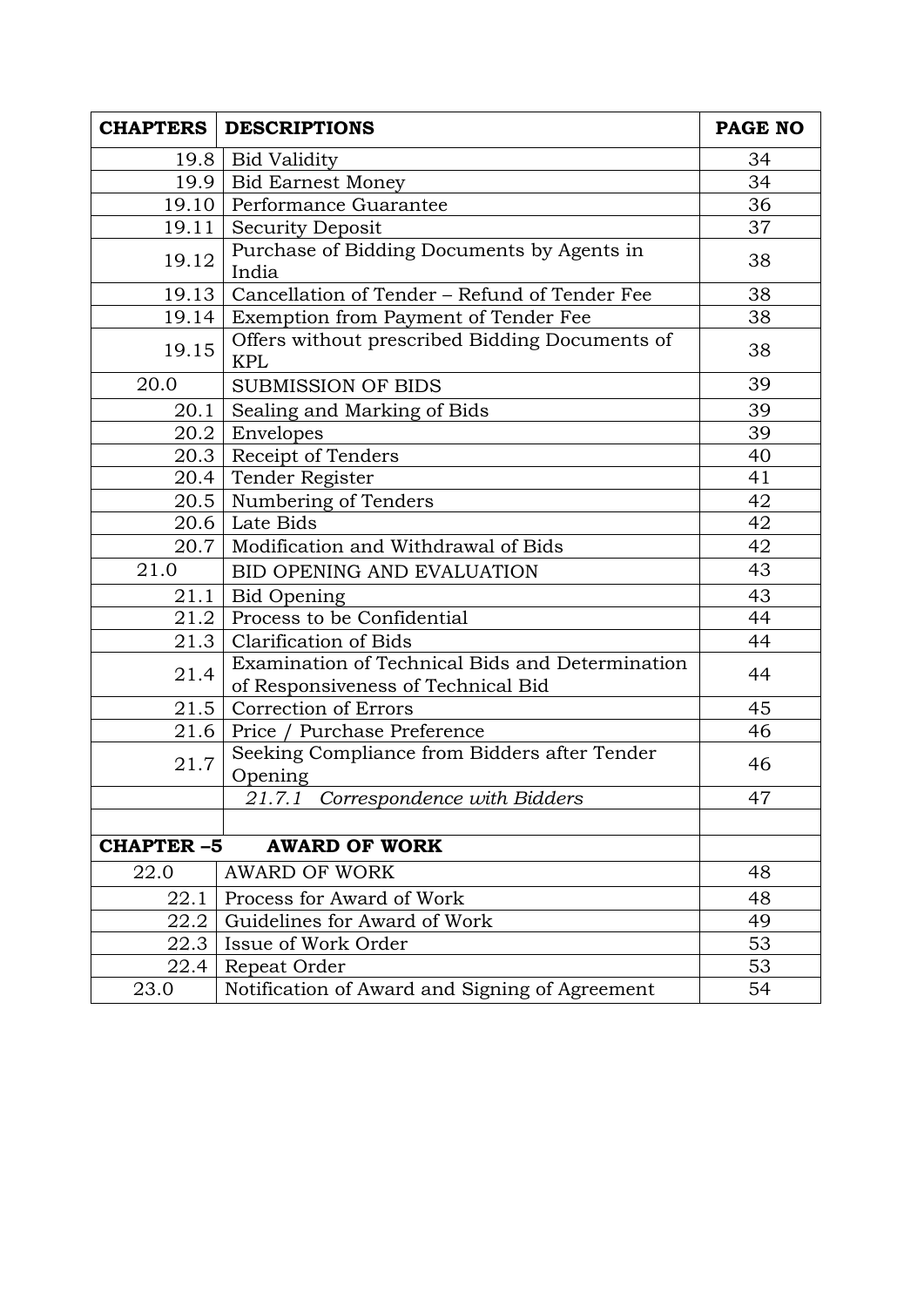#### *CHAPTER -1*

#### **GENERAL**

#### **1.0 ACTIVITIES CONNECTED TO WORKS**

Proposed "Kamarajar Port limited Works Manual" shall be applicable for all type of contract works at Port such as Civil, Electrical, Mechanical, Marine and Project implementation works headed by the respective Head of the Department under the overall charge of the related functional Director. In the absence of a separate contract cell to maintain and control the contracts awarded, the concerned officer/department shall maintain the records and process the cases relating to contracts, in addition to his/her normal duties.

The broad outline of the contract related activities are as given below.

- 1.1 To initiate/receive the proposals for various works to be carried out contractually by the respective departments and to process the case for estimation of works, administrative sanction of expenditure, award of works, etc. by the competent authority. The cost estimates shall be prepared, checked and approved by the Initiating Department
- 1.2 To process the cases of capital works included in the approved Capital Budget for award of works and to monitor and inspect the execution of works.
- 1.3 To process the rate contract for annual repair, maintenance and other works of the company.
- 1.4 To obtain the details of actual work executed and to get the approval of the competent authority for deviation in works, if any.
- 1.5 To process, check and control running bills, final bills, issue of materials and recovery, wherever necessary etc. to satisfy that the work has been executed in accordance with the contract awarded and payments are made correctly for the work done, as per basic records at site.
- 1.6 To maintain the contract files/records.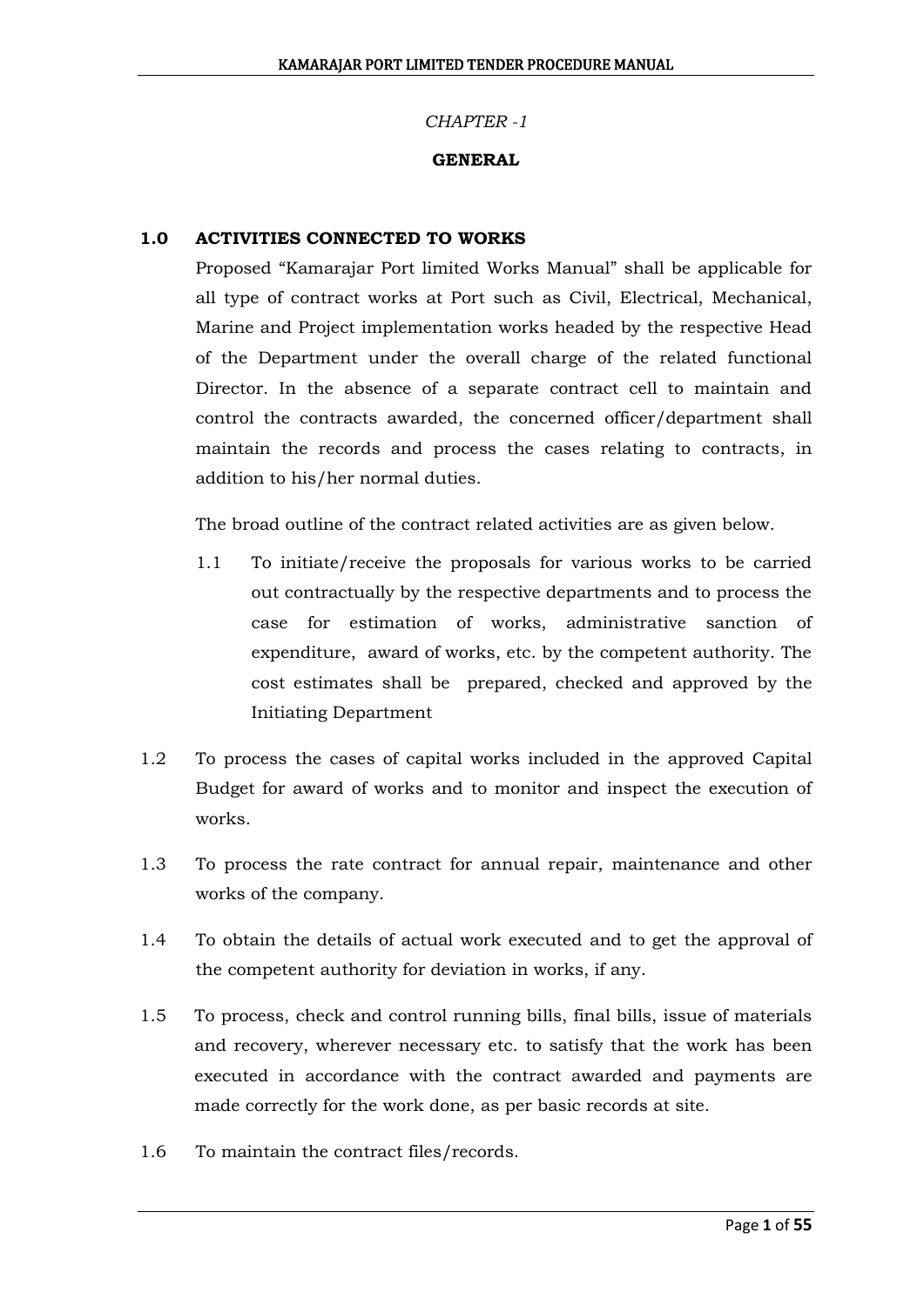- 1.7 To maintain a register of pre-qualified contractors for issue of limited tender enquiries, work-wise.
- 1.8 To ensure that the contract works are being carried out as per the various statutory provisions and to submit statutory returns in time to statutory agencies whenever required.
- 1.9 To ensure that the revenue/capital work proposals and tender papers are thoroughly studied and examined to find out technical feasibility and economic viability before they are processed for sanction and award.
- 1.10 To ensure accountability and responsibility of the various personnel involved with transparency and fairness in the system.
- 1.11 To control time over run and cost over run in the execution of revenue/capital works. The system and procedures detailed below shall apply to all cases of works awarded and executed through outside agencies, in any department of the company.

#### **2.0 DEFINITION**

#### 2.1 Works

"Works" shall mean: any activity/group of activities/turnkey or otherwise such as construction works inclusive of civil, mechanical, electrical, Marine Services, operation, repair & maintenance, materials and services, related to these installations/works

#### 2.1.1 Civil works

- Construction of berths/jetties/dredging and all ancillary works connected with port expansions.
- Related to roads & railway works, foundations & other works and all ancillary works connected with operational requirements.
- Residential/Non-Residential buildings, RCC/Steel storage tanks, boundary walls, estate/land development including horticulture, landscaping, plantations, interior works, customized furniture/furnishings etc.
- Estate repairing, maintenance and upkeep in field and plant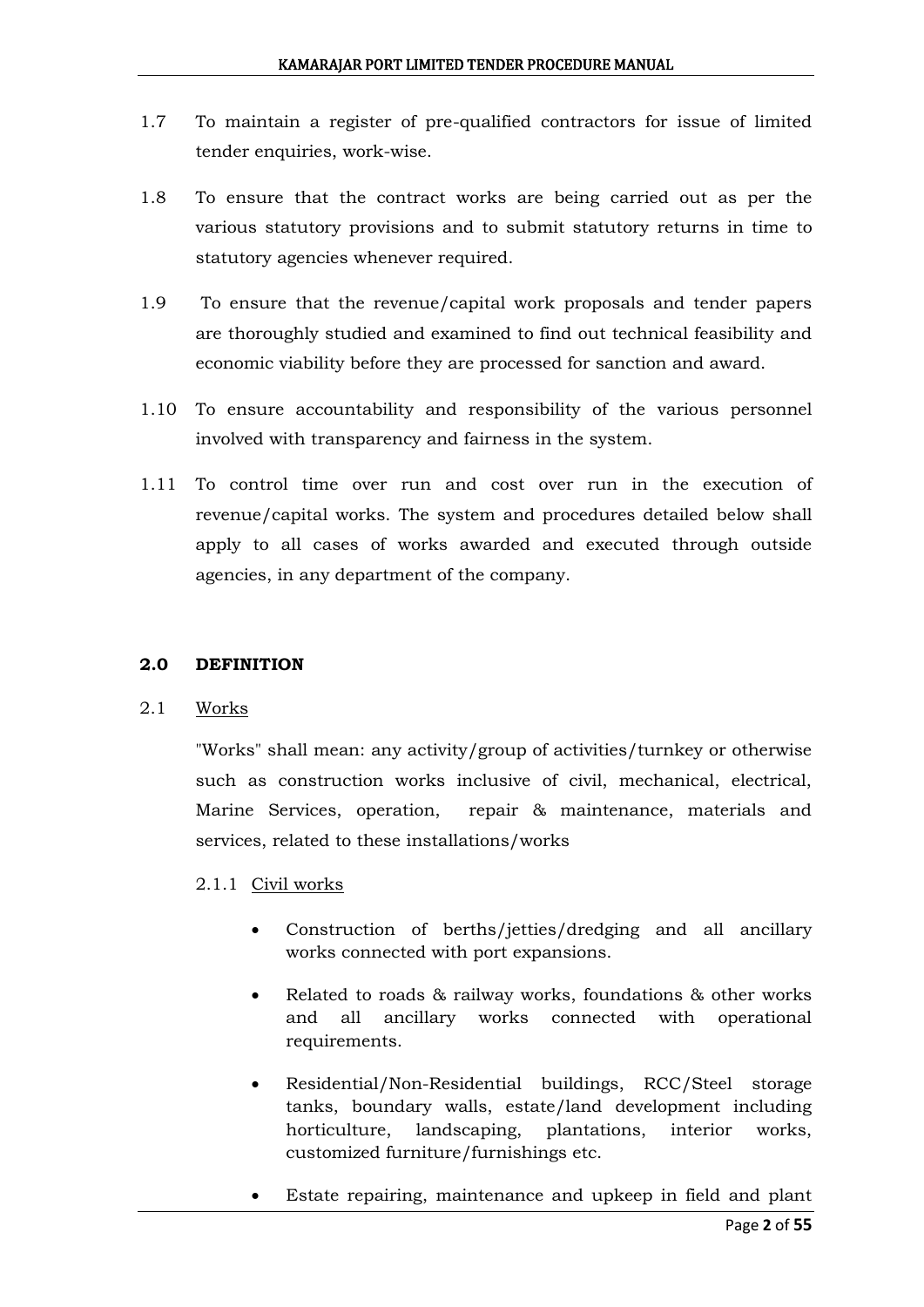areas/offices/townships etc. including water supply etc.

- Any other miscellaneous civil works.
- 2.1.2 Electrical works
	- Sub-stations, power supply, external and internal cabling / Electrification,
	- Repair & maintenance of electrical installations/facilities in field & plant areas/offices/townships etc. (through one time/annual maintenance contracts etc.).
	- AMC, R&M of EDP equipment, Networking and other Marine electronic equipment

#### 2.1.3 Marine works

- Works related to safe berthing /de-berthing of vessels in the berth/jetty such as moorings, pilotage, signaling, navigational aids etc. for loading/unloading of cargos.
- Survey works related to dredging.
- Works related to Environmental issues.
- Works related to Safety issues, Fire Tenders
- Other works
- OPERATION AND MAINETENANCE OF Fire Services, Hire of Contractual vehicles and hire of manpower services and any other Service Contracts.
- Consultancy Contracts, Project Managements, Professional services.
- 2.2 'Works Manual" shall mean a set of instructions/guidelines/actions to be undertaken to execute any work.
- 2.3 'Indent' shall mean a requisition for a work / job by the operator / user and will include as a minimum:
	- The scope of work
	- Administrative approval of competent authority as per DOP at the work centre for undertaking the work.
	- The Expenditure Sanction and budgetary references etc if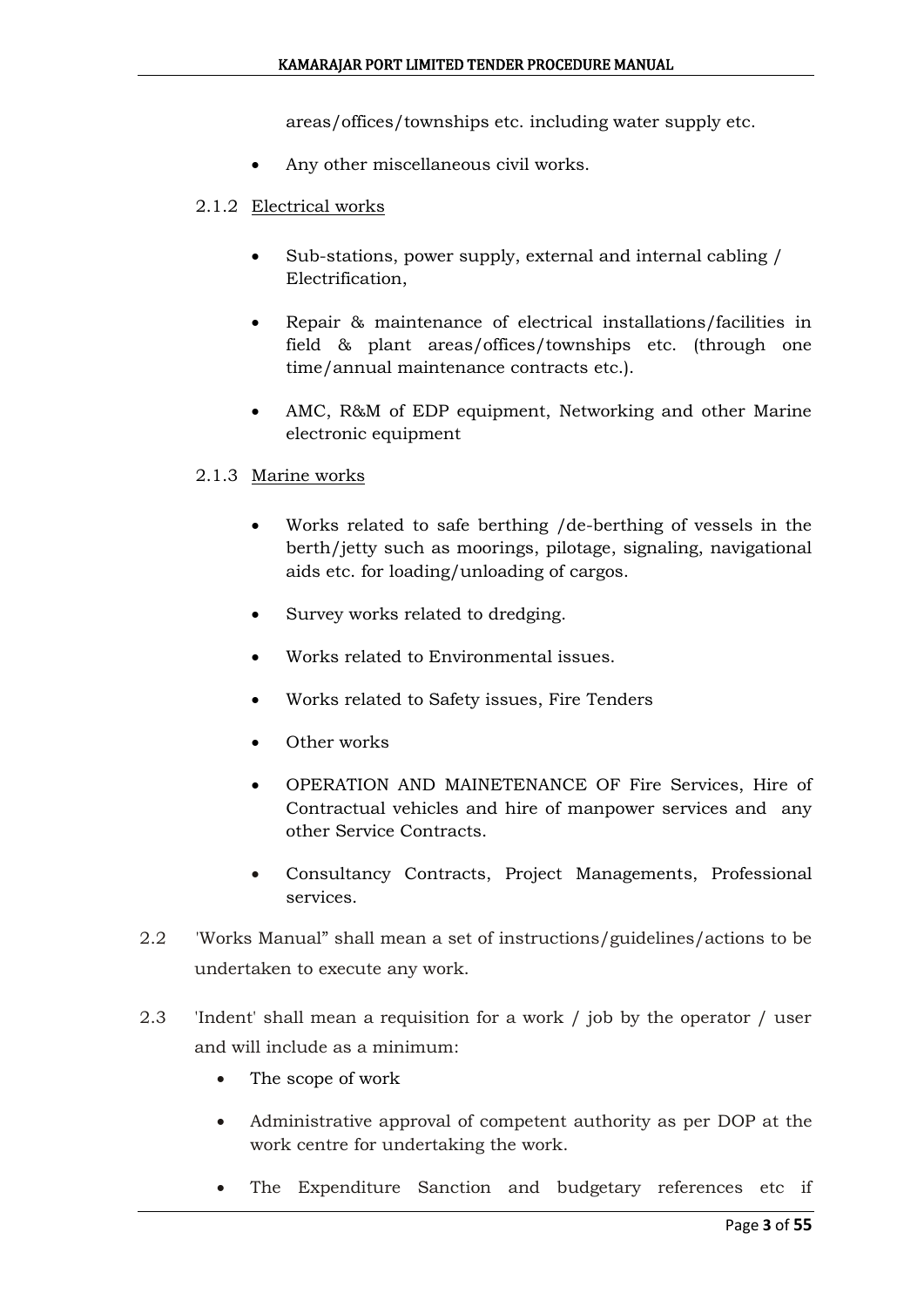available, and the envisaged time schedule. In case of priority / emergency works suitable (indication) reference shall be mentioned in the Indent while obtaining the approval.

- 2.4 'User/Indenter' shall mean the (authority) Group/Department that initiates the requisition of the work, provides sanction and arranges budget for the same.
- 2.5 'Competent Authority' (CA) shall mean the appropriate authority with delegated powers to accord administrative approval and Expenditure sanction as per the Delegation of Powers (DOP).
- 2.6 'Competent Technical Authority' (CTA) shall mean the appropriate technical authority who is delegated with relevant powers to accord technical approvals, in respect of the indented works as per the DOP.
- 2.7 'Competent Tender Accepting Authority' (CTAA) shall mean the appropriate authority who is delegated with relevant powers to accept the tender in respect of the indented works as per the DOP.
- 2.8 'Project Manager/Engineer-in-Charge' shall mean the person(s) designated to act for and on behalf of KPL for execution of the work as per requirement of User/Indenter.
- 2.9 'Project Coordinator/Site-in-Charge' shall mean the person(s) nominated by Head of Engineering Services as first person responsible for total coordination, supervision & execution of work with an objective to complete the work within schedule.
- 2.10 'Procurement' shall mean the process of making available all goods, services, constructed/finished products, assets, etc.
- 2.11 'Tender Committee' for finalizing the bid evaluation criteria (BEC), and evaluating the tenders etc., shall be constituted for each work / tender and shall comprise representatives from the concerned Engineering Services, Finance and the Indenter as per DOP.

#### **3.0 CLASSIFICATION OF WORKS**

All works can be primarily classified as Capital or Revenue as hereunder: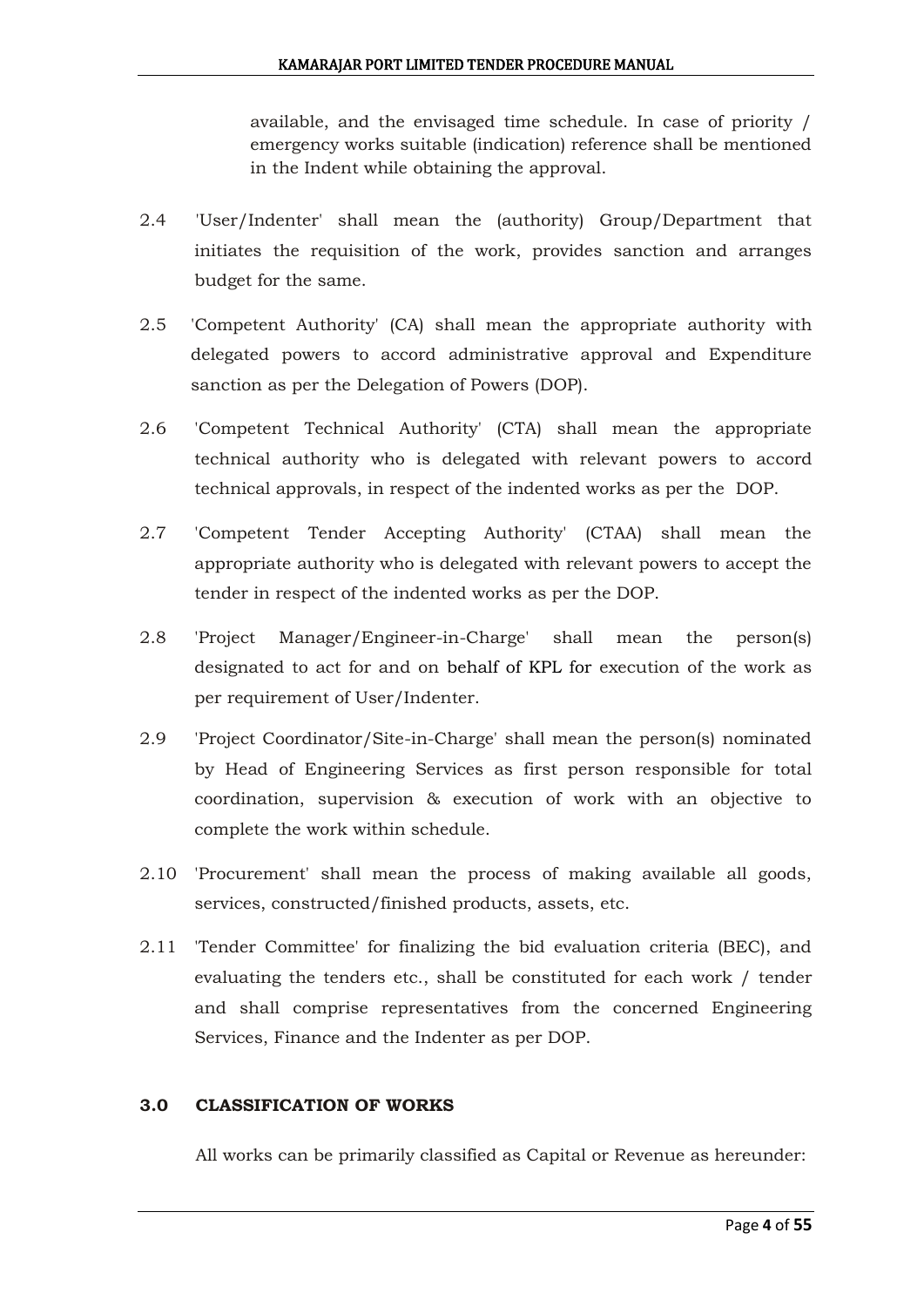- 3.1 'Capital' works will comprise of all works which facilitate to generate/supplement revenue earnings and/or add to the Assets or creation of infrastructure facilities. Any work of aforesaid nature which will lead to an increase of equipment/capacity addition to the Port form part of Plan and Non-Plan Capital Budget.
- 3.2 'Revenue' works will comprise of all maintenance, repair, refurbishment, revamp works for sustaining business operation etc., form part of Revenue Budget.

*Note:*

*Wherever this manual does not address, issues / situations / circumstances, works manuals will be perused / followed as the case may be.*

\*\*\*\*\*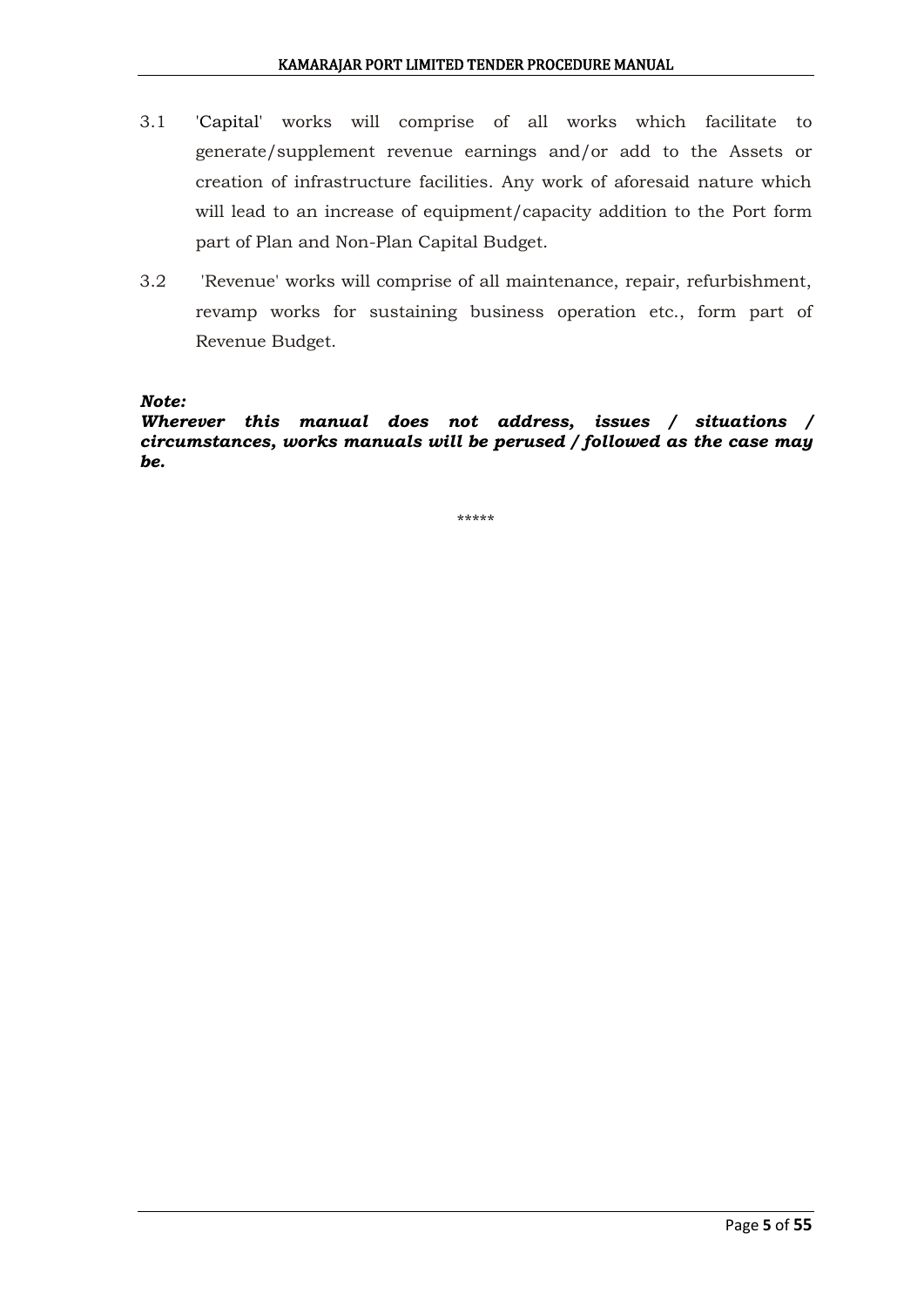#### *CHAPTER – 2*

#### **PRE-TENDERING ACTIVITIES**

#### **4.0 STAGES FOR EXECUTION OF WORKS**

The under mentioned stages are basic pre-requisites, which are required to be followed before works are taken in hand or liability incurred in connection with it.

- 4.1 Requisition of Work from the User Group/Indenter.
- 4.2 Basic scope of work and preliminary cost estimates by User Group/Service Group Pre-Feasibility Report/Feasibility Report in case of Large Projects.
- 4.3 With the above basic scope of work and cost estimates, the Indenter/User Group shall move the case and obtain administrative approval, financial concurrence and expenditure sanction including fund allocations. The Indenter/User Group shall convey the Administrative Approval (AA) and Expenditure Sanction (ES) of the Competent Authority (CA).
- 4.4 It must be ensured that the detailed scope of work to be tendered reflects the indenter's intent and is 'fit for purpose.' Any additions which are extraneous to the scope must be avoided unless duly accompanied with the appropriate administrative authority's approval.
- 4.5 In case of urgency, the Head of Departments may permit invitation of tender and finalization of offers in anticipation of sanction. In case of Engineering Procurement and Construction (EPC) cases, approval of Director in charge shall be obtained to initiate tender processing pending Expenditure Sanction. However, financial concurrence must be obtained before opening of Price Bids.
- 4.6 Emergency works may be resorted to if there is an operational urgency like fire, flood, earthquake, war, civil disturbance, etc. and when it is necessary to restore normalcy (for reasons including those related to environment, safety and security) of equipment, machinery, civil, mechanical or other works (including third party property) in the shortest time and normal methods of tendering is not considered feasible. The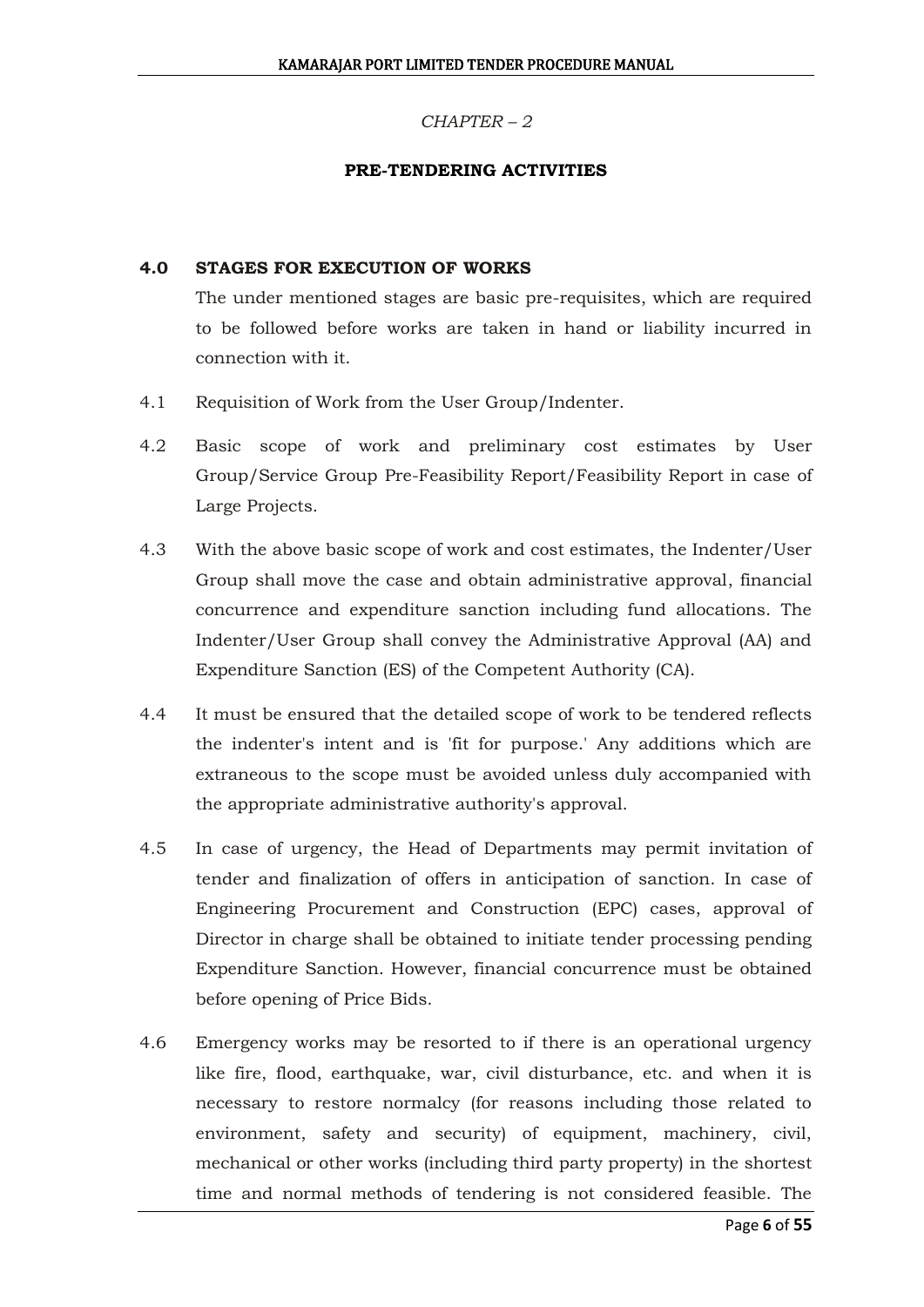user/indenter shall record the above mentioned operational urgency to resort Nomination / Single Tender as per DoP.

- 4.7 The competent authority shall accord administrative approval and expenditure sanction for emergency works as per DOP. The powers for acceptance of tenders will be governed as per DOP or such other revisions / instructions as may be issued from time to time.
- 4.8 Scope of Work

#### 4.8.1 Finalization of Scope of work

- Based on the broad scope of work available in the Feasibility Report(FR)/ Detailed Project Report (DPR) prepared for the approval of the scheme, Head of Engineering Services in Work centers shall prepare the detailed and the firm scope of work, to the extent to provide Basic engineering including order of magnitude, estimates and preparation of Technical Bid Packages. The detailed scope of work is to be developed and finalized taking into account the technical inputs from Work centers.
- Geotechnical investigation for obtaining soil report and topographical survey shall be carried out and soil/survey report so finalized will be part of the bidding document
- Work centers will provide the location coordinates for proposed surface facilities/pipe lines.
- 4.8.2 In case of revamping/modification works envisaged in the scope of work , site survey/physical check shall be carried out by the respective discipline engineers or Consultant for preparing the related scope of work for the Bid Package.

#### 4.8.3 Approval of Scope of work

- The approval of scope of work shall be taken from the competent sanctioning authority. Concerned level officer of the User / Indenter group shall have full powers.
- Any change in scope of work vis-à-vis scope approved as above shall require the approval of competent authority.
- Normally Scope of Work should be firmed up before Invitation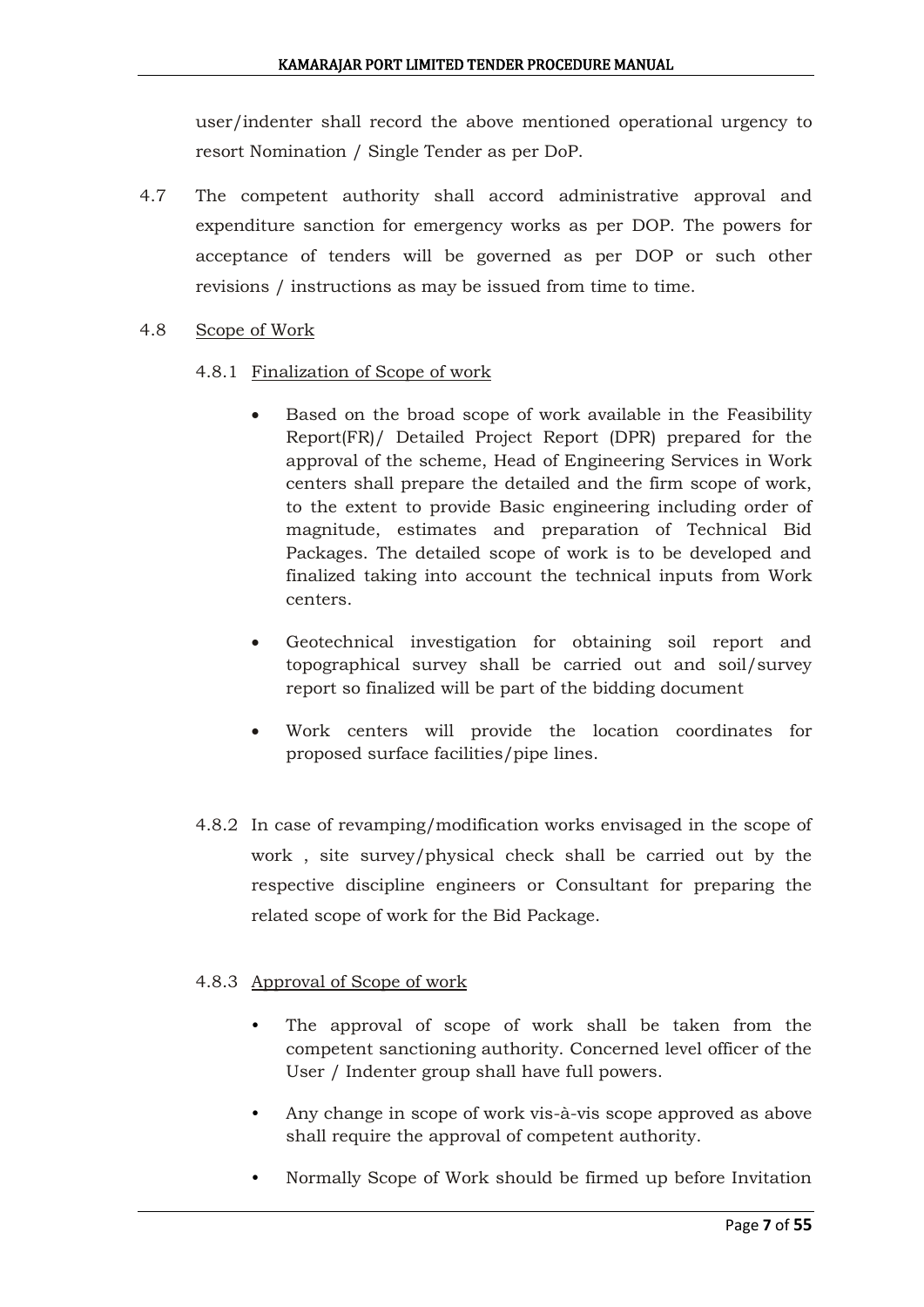of Bids; however any specific and essential alterations subsequent to invitation of tender may be done only with the approval of Competent Sanctioning Authority. The addendum/amendment shall be notified in writing to all prospective bidders who have received the bidding documents after the approval of Competent Sanctioning Authority. In order to provide reasonable time to the prospective bidders, for taking into account such amendment/addendum in preparing their bids, time as decided by the Competent Authority shall be allowed to the bidders for submission of bids after issuance of such amendment/addendum.

- Before inviting tender, the tender document would be vetted by concerned department. If any changes required in the scope, the same shall be incorporated in the tender after obtaining necessary approvals.
- 4.9 Feasibility Study for Major Projects/ Schemes, Feasibility Report shall include the contents as per prevailing guidelines issued from the Corporation/Project Appraisal Section from time to time.

#### **5.0 BASIS OF COST ESTIMATES**

Cost estimates shall be prepared by adopting any one of the following methodologies, as appropriate. For each type of work, there shall be only one costing methodology approved by the respective Head.

- 5.1 The Standard Schedule of Rates shall be prepared for all the standard items by adopting the standard procedures (as per CPWD norms with prevailing market rates for labour and materials, equipments, etc.) by the Committee constituted time to time by Competent Authority. These estimates will be scrutinized by Finance Department during Financial concurrence stage and get the approval of the Competent Authority as per DoP.
- 5.2 CPWD rates shall also be adopted in the case of Item Rate/Percentage Rate tenders for Civil and Electrical works, if considered relevant other Schedule of Rates (SORs) may be adopted with the prior approval.
- 5.3 Where CPWD Schedule of Rates is not available, LAR (Last Awarded Rates) duly updated by cost index for the current year or derived from the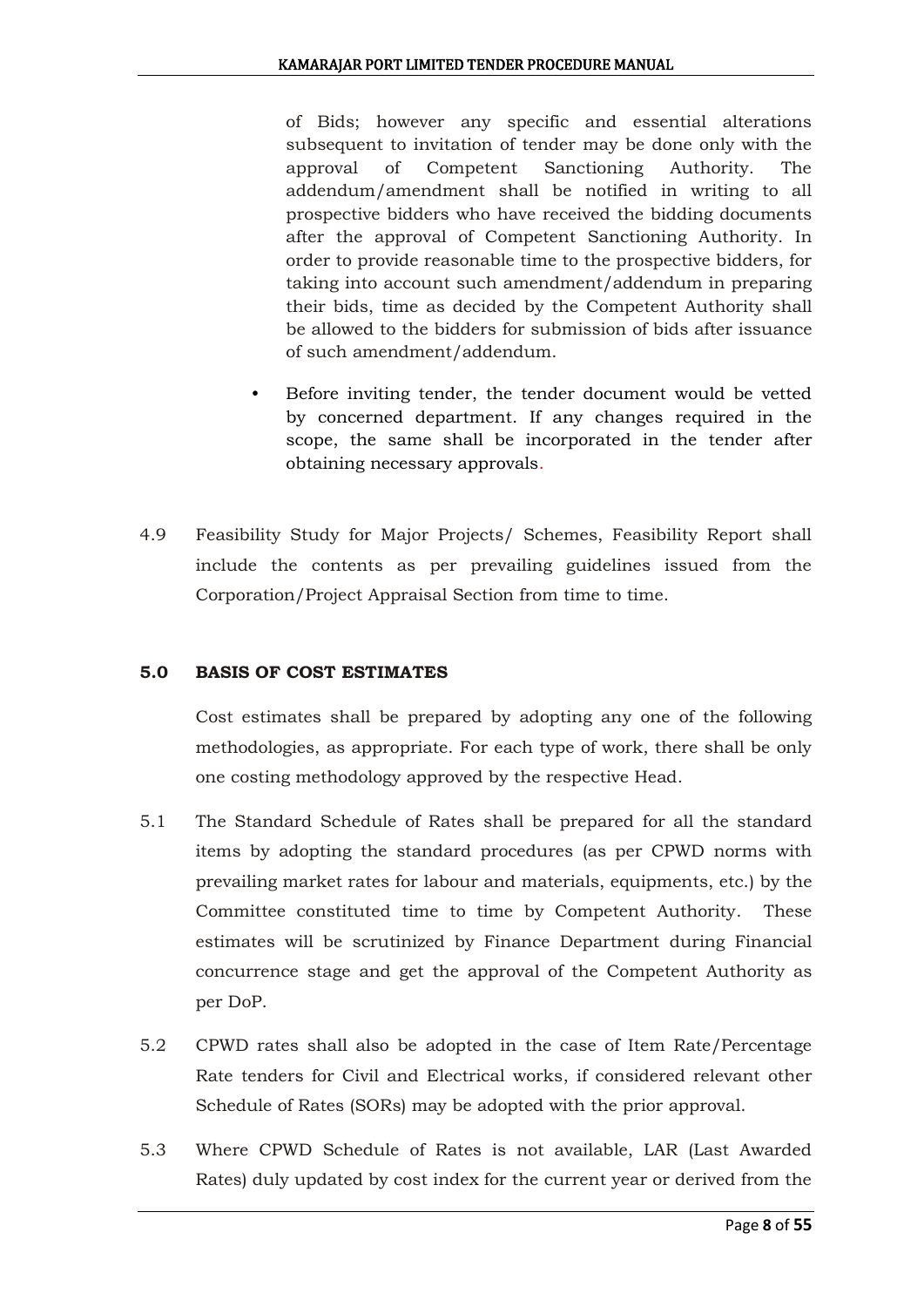other existing rates by interpolation shall be applicable. If such LAR is not available, then the rates shall be worked out with the help of budgetary quotes and/or market rates obtained by the concerned project executing/service group approved by Competent Authority. The CPWD procedures for making detailed estimate based upon the budgetary quotes/market survey shall be followed.

- 5.4 Market survey shall be done by the Service/Project execution group to collect costs/budgetary quotations as per the existing practices and duly approved by the Competent Authority.
- 5.5 The accuracy in the range of estimates prepared on the basis of Schedule of quantities and schedule of rates as mentioned above shall be considered as  $+/-10%$ .
- 5.6 Cost estimates for specialized nature of works shall be prepared using project cost data obtained on budgetary basis or drawn from execution of similar earlier works, or use of costing software/database or through expert services of experienced project management consultant.
- 5.7 While carrying out market survey/collecting budgetary quotes etc., no commitments and assurances will be held out to prospective vendors/suppliers/contractors.
- 5.8 No profit margin will be considered where ever budgetary quotes are adopted for complete item of work.
- 5.9 Revision of Cost Estimates

Revision of Cost estimate shall be carried out in following circumstances:

- i. Time lag between the preparation of Feasibility Report and actual tendering being considerable.
- ii. Need to modify the scope of work in line with execution methodology and additional requirements from the Asset.
- iii. Cost of individual tenders may not be explicitly contained in the FR etc.
- iv. Abrupt fluctuations in the market rates.

The Consultants advice may be obtained to review the cost estimates as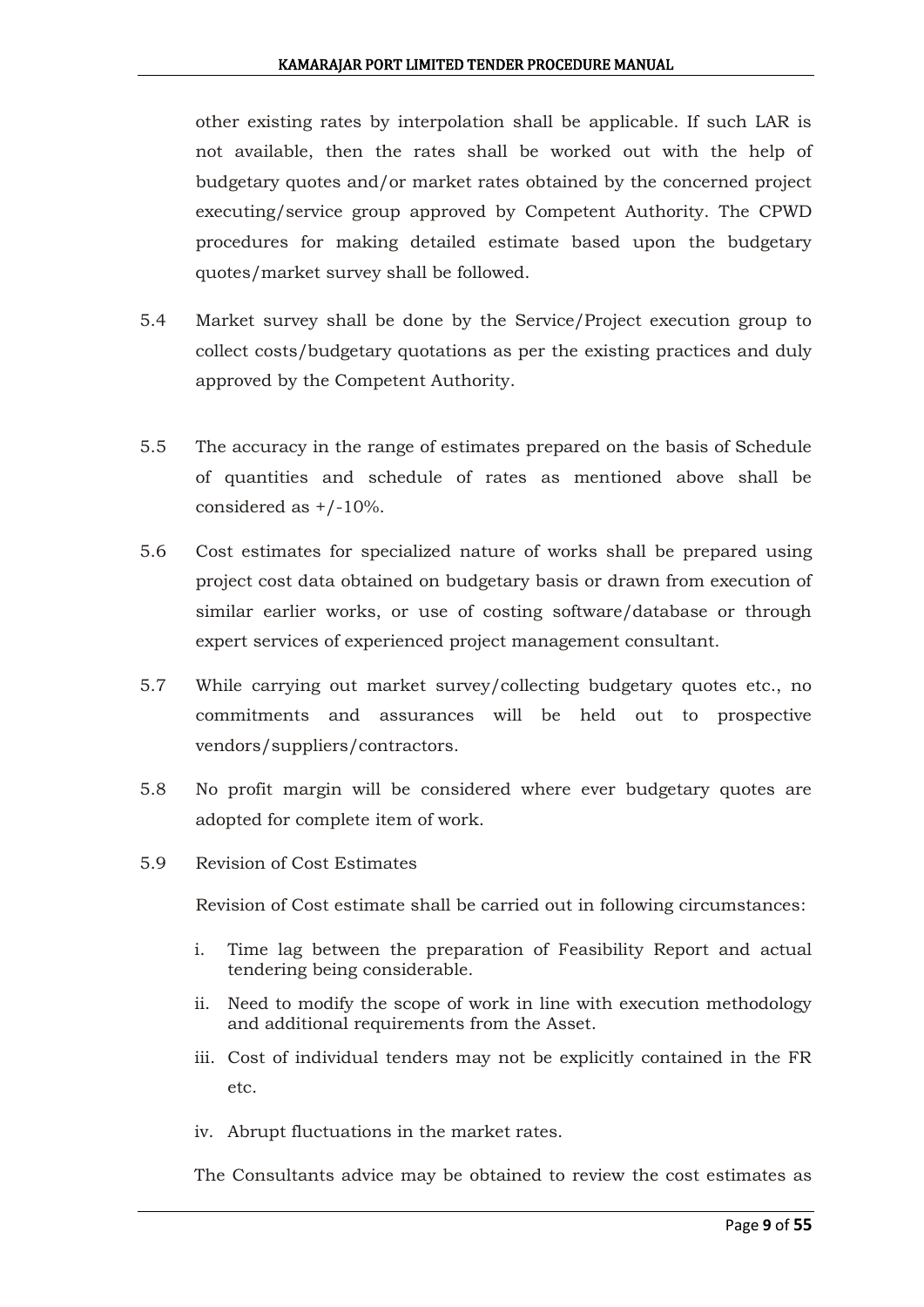worked out in the proposal / as provided in the FR / DPR.

The revised cost estimate should be firmed up and got approved from the Competent Authority before date of submission of the bids. These revised estimates shall be considered for evaluation of the bids.

#### **6.0 APPROVAL/SANCTION**

#### 6.1 Administrative Approval

- 6.1.1 Administrative approval for all schemes of Capital/Revenue nature under various components shall be obtained as per DOP. Incase, where individual scheme/component of Capital/Revenue nature has already been approved in the Budget, a separate approval is not required.
- 6.1.2 The Indenting department must ensure that the proposal is structurally and technically sound and forward the same to Finance Department depending upon the value as per DOP for scrutiny and concurrence.
- 6.1.3 Finance Department shall scrutinize the detailed estimates and ensure that the estimates are within the amount sanctioned under the Budget/Administrative Approval. After the estimates are found to be in order, financial concurrence shall be accorded and forwarded to the competent authority as per the DOP.

#### 6.2 Technical Sanction

- 6.2.1 A "Technical Sanction" amounts to a guarantee that the proposals are technically sound, and that the estimates are accurately prepared and are based on adequate data.
- 6.2.2 Before an estimate is technically sanctioned, the following shall be desirable:
	- (i) Detailed architectural / engineering drawings and specifications.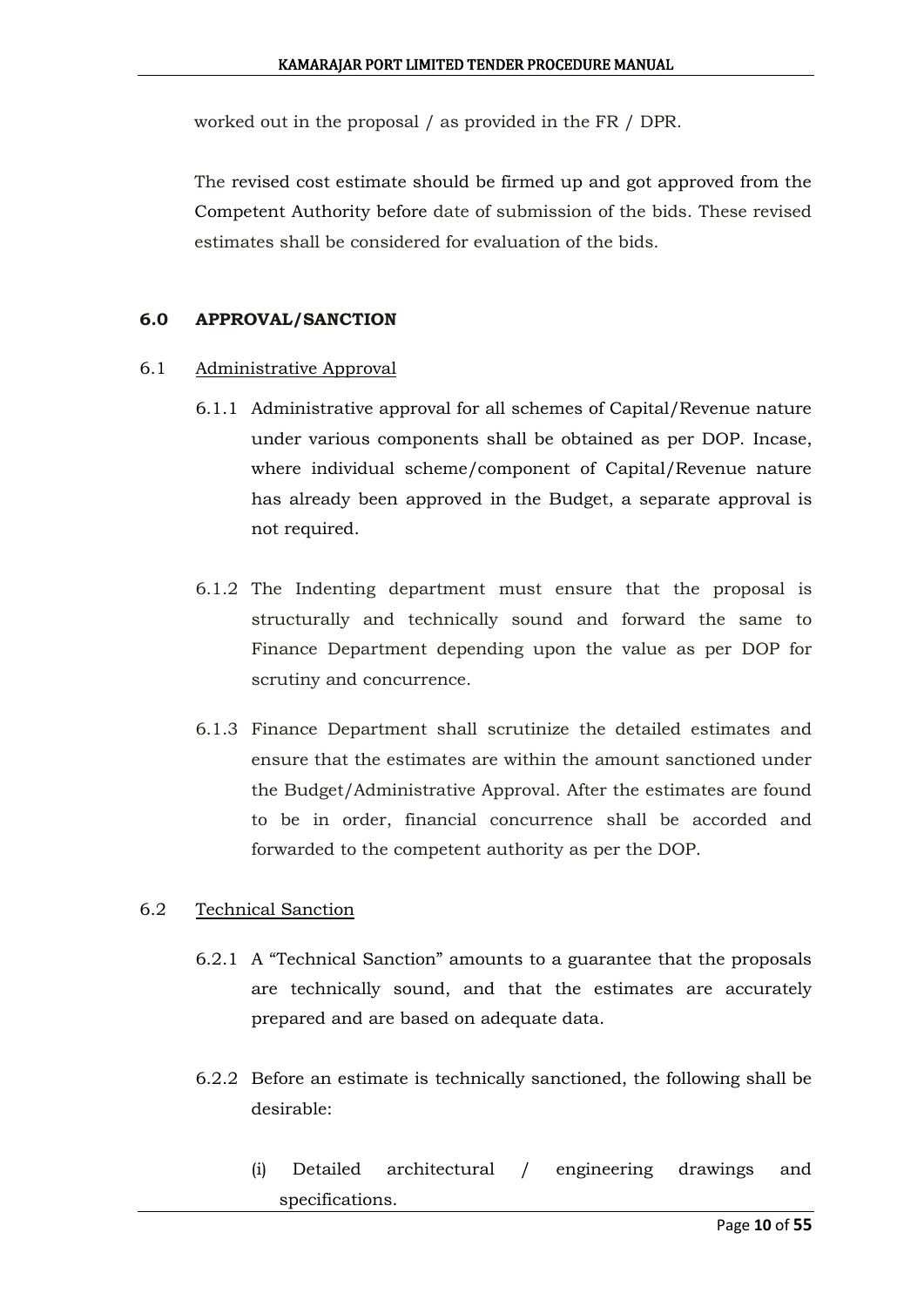- (ii) Preliminary structural drawings for foundations
- (iii) Preliminary structural drawings of superstructure
- (iv) Preliminary drawings for internal and external services.
- (v) Detailed engineering, structural and other related drawings and specifications
- 6.2.3 The officers of the concerned department are empowered to accord technical sanction as per DOP.
- 6.2.4 In case of multi-component projects / sub-heads of works, sanctioned (Exp. Sanction) by the Competent Authority for which a clear and specific provision exists in such expenditure sanction, Technical Sanction may be accorded for each such component by an authority, as defined under DOP.

#### 6.3 Finance Concurrence of Estimates

- 6.3.1 The estimates received in Finance Department shall be scrutinized with reference to the following points before according financial concurrence:
	- (i) That the departments concerned have followed the general instructions regarding preparation of estimate as per Clause 5.
	- (ii) There shall be a budget provision in the approved budget for the work proposed to be undertaken. In case of part estimate for projects, it maybe ensured that the proposed work falls within the scope of the approved project cost estimate. For unbudgeted proposals, necessary re-appropriation approval shall be obtained as per DOP and further ratification in RE budgets exercised by the indenting department.
	- (iii) That proper justification for the works proposed to be furnished by the indenting department.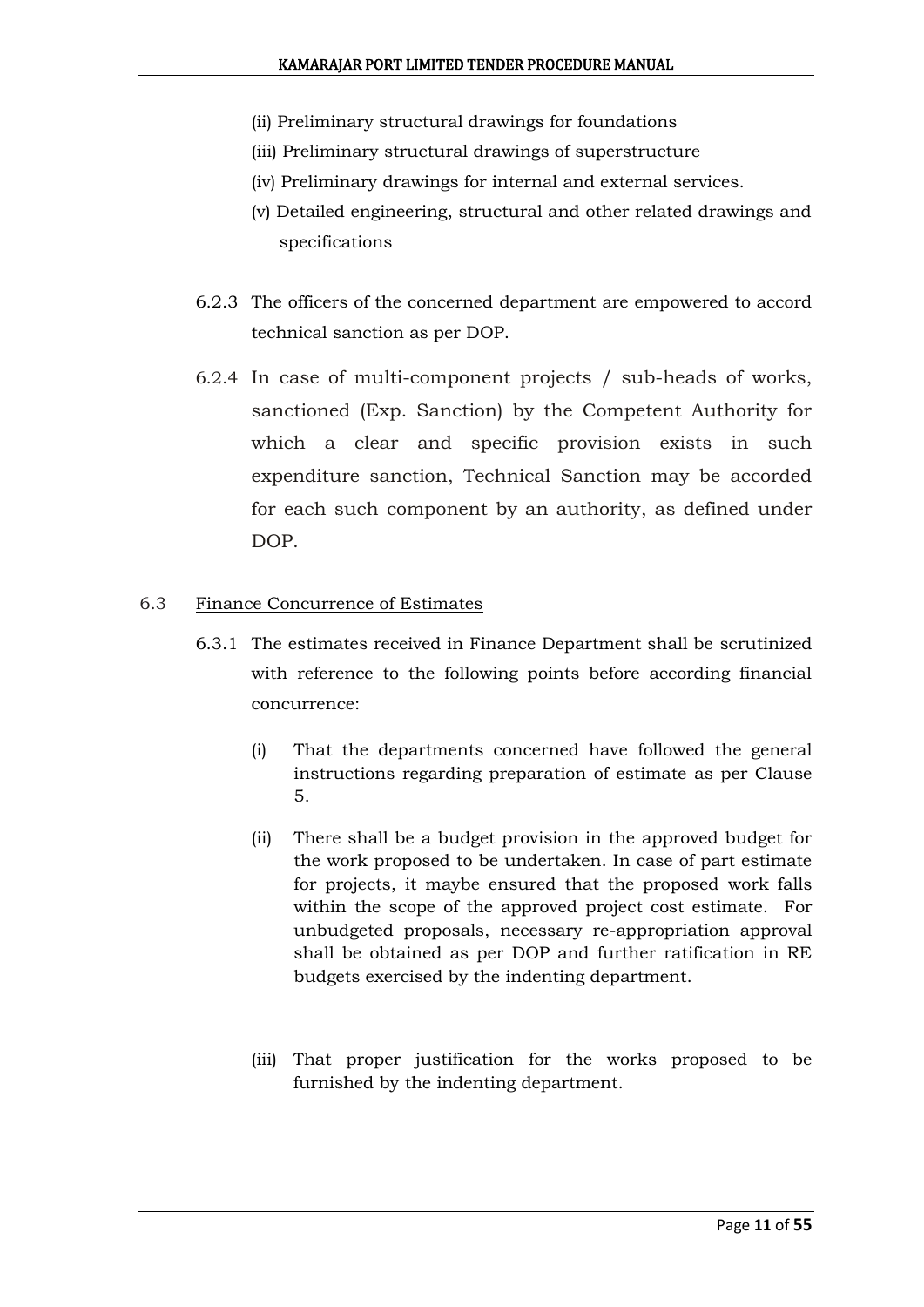- (iv) That the rates adopted for each item of work shall be as per Clause 5 and supported by detailed analysis of rates approved by the competent authority as per DOP..
- (v) For emergency / exigency works, the circumstances leading to such emergency / exigency are to be recorded in the proposal.
- (vi) The indentor shall ensure that the calculations shown in the estimate are arithmetically accurate.
- 6.3.2 Estimate shall be sent for finance concurrence as per financial limits specified in DOP. However, if such an estimate is based on rate analysis or contains items having rate analysis, the rate analysis shall be concurred by Finance Department and approved by Competent Authority before the same is taken as basis for the preparation of any estimate.

#### **7.0 EXPENDITURE SANCTION**

- 7.1 Expenditure Sanction (ES) to a project or part thereof shall be accorded by the competent authority according to DOP.
- 7.2 Expenditure sanction shall be accorded on the basis of cost estimates and the scope of work.
- 7.3 Further to the above, a provision of 3% on the cost estimate may be added to cover the cost of unforeseen contingencies.

#### **8.0 EXCESS OVER EXPENDITURE SANCTION**

- 8.1 During Placement of LOI/Award of work/Notice of Award (NOA)
	- 8.1.1 In case, any excess over the sanctioned amount is known before tendering or during tendering, the tendering process shall not be held up for want of additional expenditure sanction. However, only in the cases where it is found tender finalized amount exceeds expenditure sanction, LOI/Award of work/Notice of Award (NOA) shall be placed after obtaining additional sanction or otherwise.

#### 8.2 During Execution

8.2.1 The expenditure sanction upto 10% can be exceeded, if so required at any stage during the execution of the work, revised technical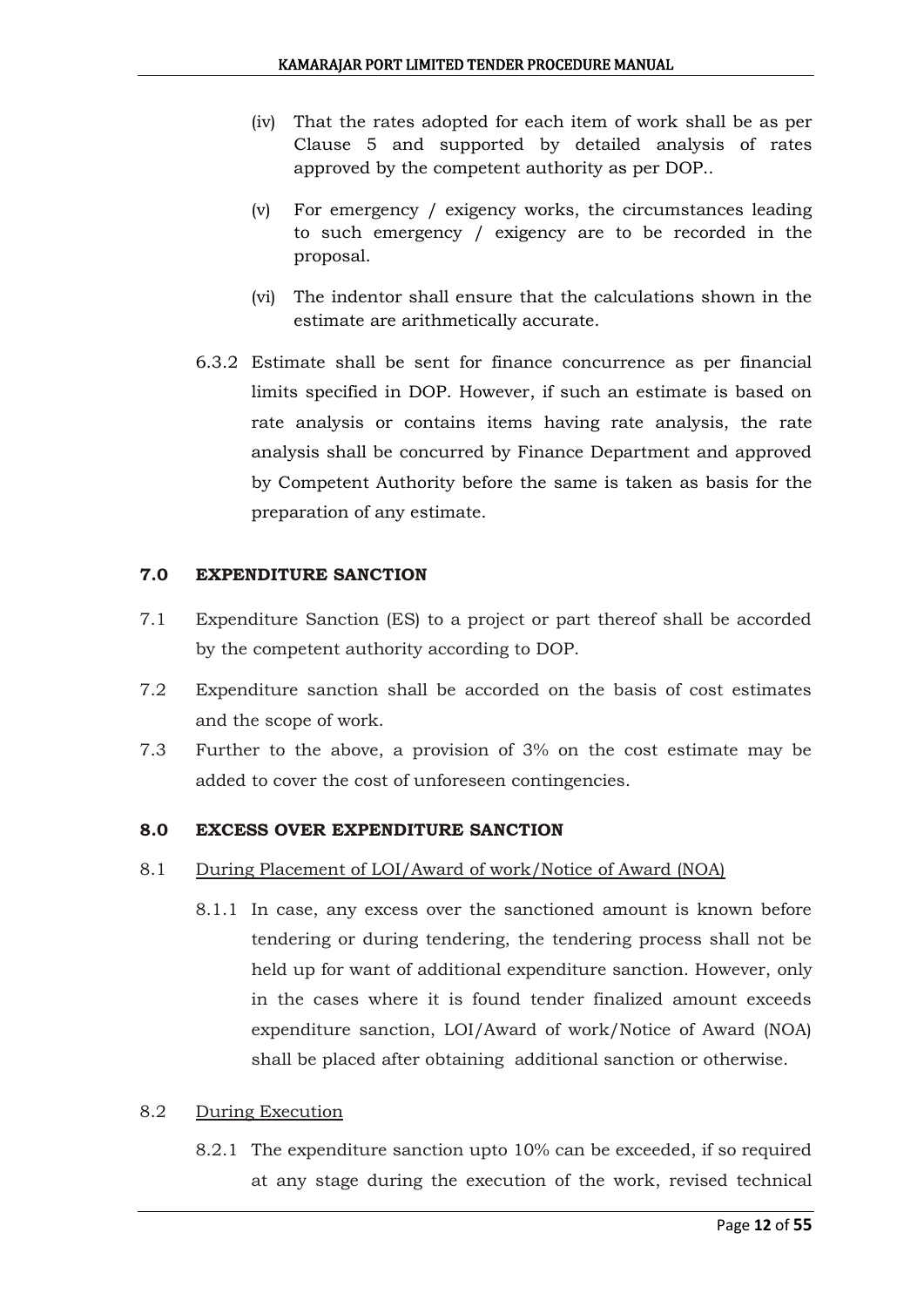sanction can be accorded by the competent authority as per DOP.

#### **9.0 REVISED TECHNICAL SANCTION**

- 9.1 A revised estimate shall be prepared when the sanction estimate is likely to exceed by more than 10% for the approval of competent authority as per DOP.
- 9.2 A complete deviation statement on completion of the work approved by the competent authority may be treated as revised technical sanction.
- 9.3 During execution of work, in case any change order due to change in scope of work as per requirement of Indenter/User or any major upward/downward variation in quantities is envisaged/is felt necessary due to operational/administrative reasons which may result in requirement of additional funds, then such additional Technical Sanction/Expenditure Sanction shall be taken as per the change order procedure defined in this Manual, in stages whenever it is required. However, the execution of work shall not be held up for want of additional expenditure sanction.

#### **10.0 APPOINTMENT OF SPECIALIST SERVICES**

#### 10.1 Consultants

As far as possible only in-house design engineering resources shall be availed. The appointment of consultant shall be resorted only in case where in-house facility is not available. The appointment of consultant shall be as per DOP

#### 10.2 Specialists

For hiring the services of specialists on man day basis for scientific/ professional jobs, approval of Competent Authority as per DOP shall be obtained.

The concerned project execution group shall firm-up the scope of work in consultation with the indenter/user, technical specifications, process data and drawings, schedule etc. for preparation of detailed bidding documents for appointment of consultant/Specialists.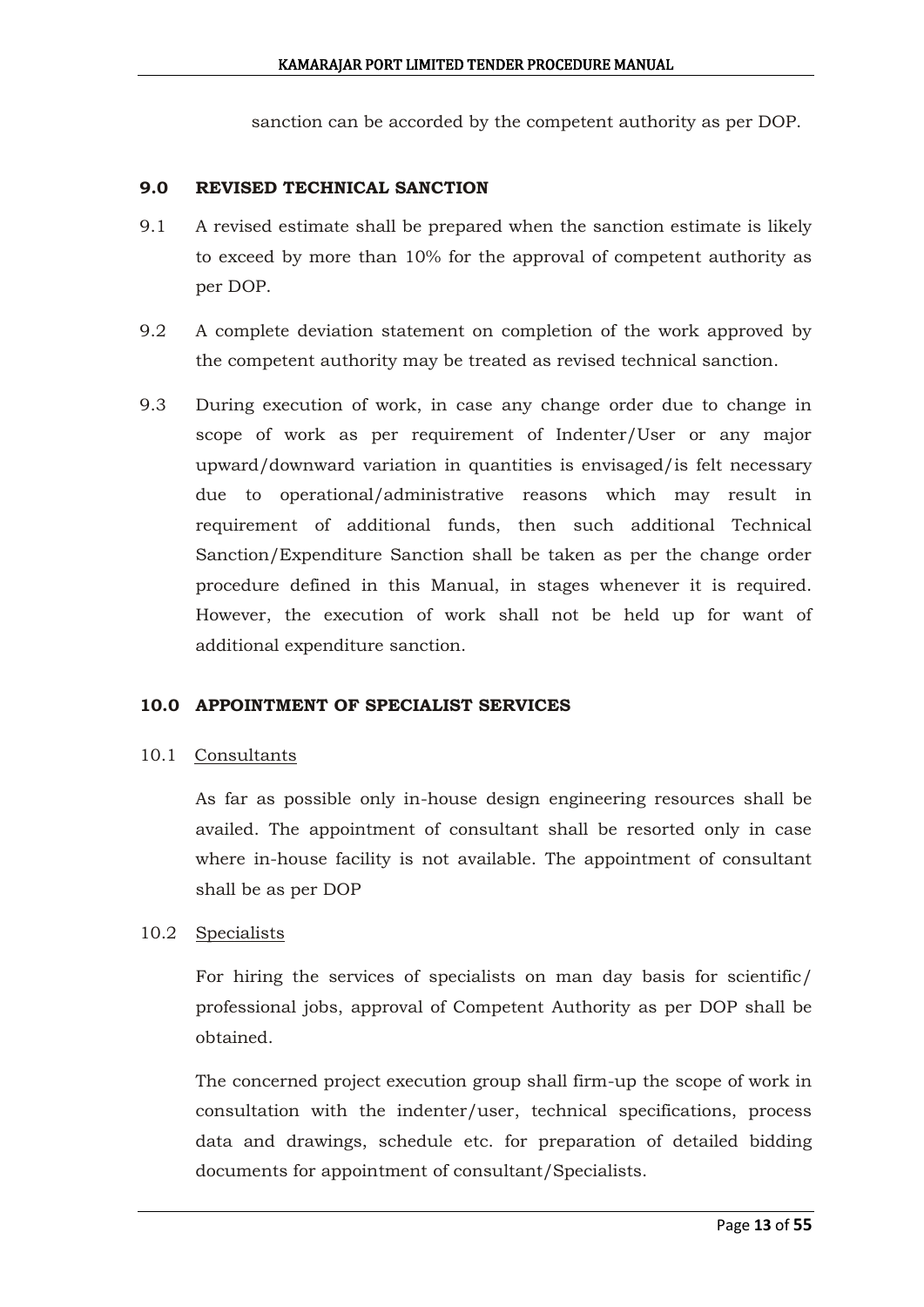#### 10.3 Third Party Agency

#### 10.3.1Third Party Certification Agency

- Certification Agency would be appointed for the specialized nature of the project for value more than Rs.10 crores and are required to issue Certificate of Fitness in respect of quality, safety and life of the structure.
- Scope of work and estimates for third party certification work for the respective project shall be prepared by Project Group in consultation with and duly vetted by Engineering Consultant.
- Selection of Certification Agency can be done on the basis of an open tender, limited tender or on nomination basis.

#### 10.3.2 Third party inspection agency (TPI)

As per latest CVC Circulars on the subject, third party inspection (TPI) is required to be carried out by a reputed third party inspection agency. Bidding documents shall indicate in detail that third party inspection agency, shall be appointed by KPL for carrying out the fabrications inspection and supervision jobs for works and services.

## 10.3.3 Empanelment of Consultants / Third Party Inspection Agency (TPI) / Certification Agency

- In case the Engineering Consultants / Certification Agencies / Third Party Inspection Agencies are regularly required, respective projects shall process for empanelment of such agencies in different categories to save on time for tendering etc.
- However, for appointment of Consultant /Third Party inspection /Certification Agency for a specific project, administrative approval and expenditure sanction shall be obtained as per the relevant provisions in DOP.

\*\*\*\*\*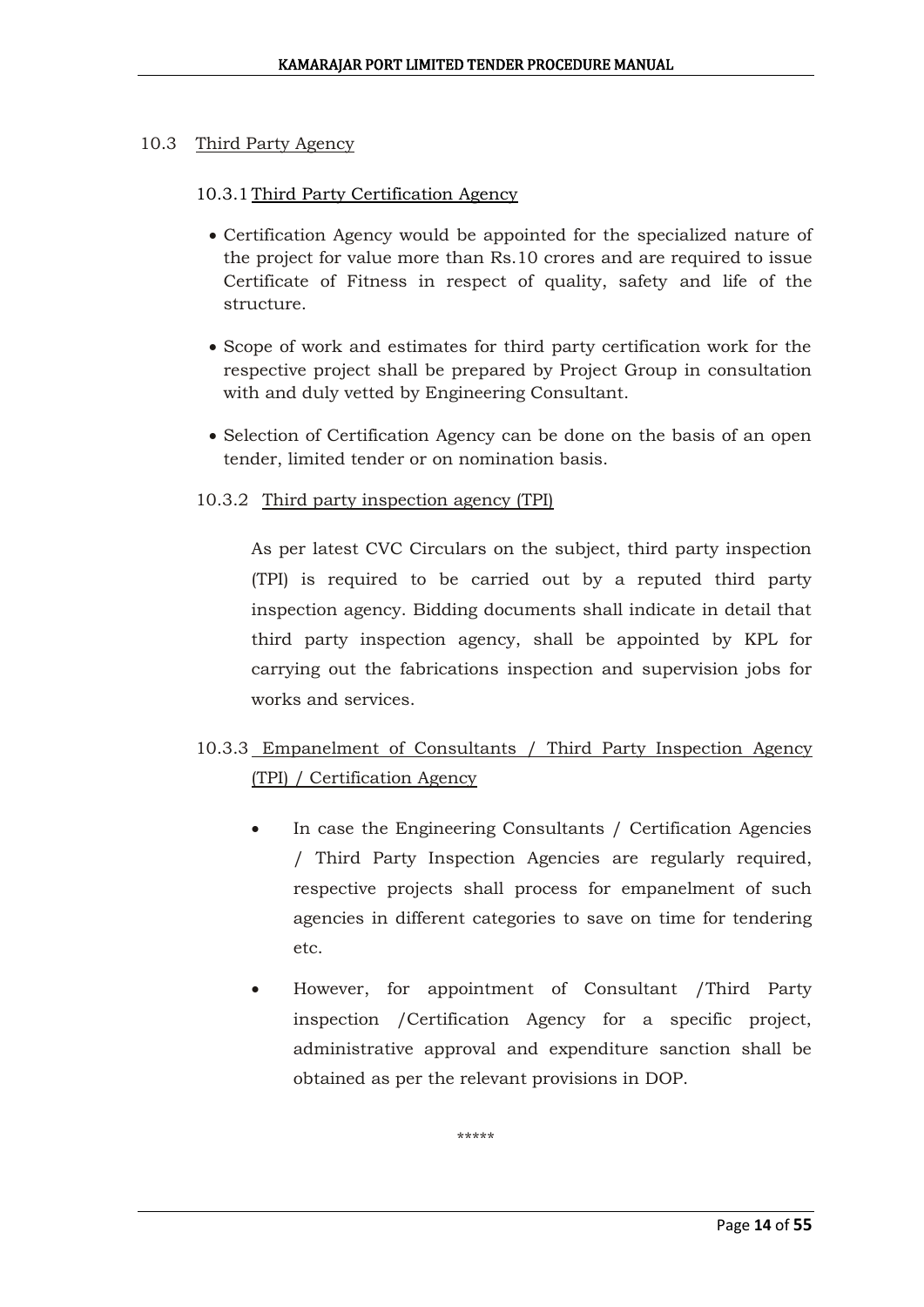#### *CHAPTER – 3*

#### **TENDERING PROCESS**

#### **11.0 TYPE OF TENDERS**

Following are the type of tenders, which are generally invited for execution of works:

#### 11.1 Item rate tender

Item Rate tenders are invited where bidders are required to quote rates for individual items of work and work out total bid amount on the basis of schedule of quantities furnished by the department.

#### 11.2 Percentage rate tenders

Percentage Rate tenders are invited where, bidders are required to quote overall percentage above or below the estimated amount (or rates) put to tender for total scope of work. In this case the schedule of quantities and the rates of items are given in the tender.

#### 11.3 Lump-sum Turnkey/EPC Tenders

Lump-sum Turnkey/EPC Tenders are invited in respect of works for which the bidders are required to quote a lump-sum price for completing the works and services in accordance with the Bid requirements as the case may be.

Lump-sum Turnkey/EPC Tenders can be for executing the works as per the given design, drawings and specifications. Alternatively it may include elements of design engineering and preparation of detailed drawings and specifications as well, which shall be in keeping with the given design criteria/ basic engineering design i.e. functional, structural & performance parameters.

#### **12.0 TENDERING METHODOLOGY**

Following methodology for inviting the tenders shall be followed.

#### 12.1 Open Tenders

12.1.1 As a general rule, all the tenders for Civil/Electrical/Marine and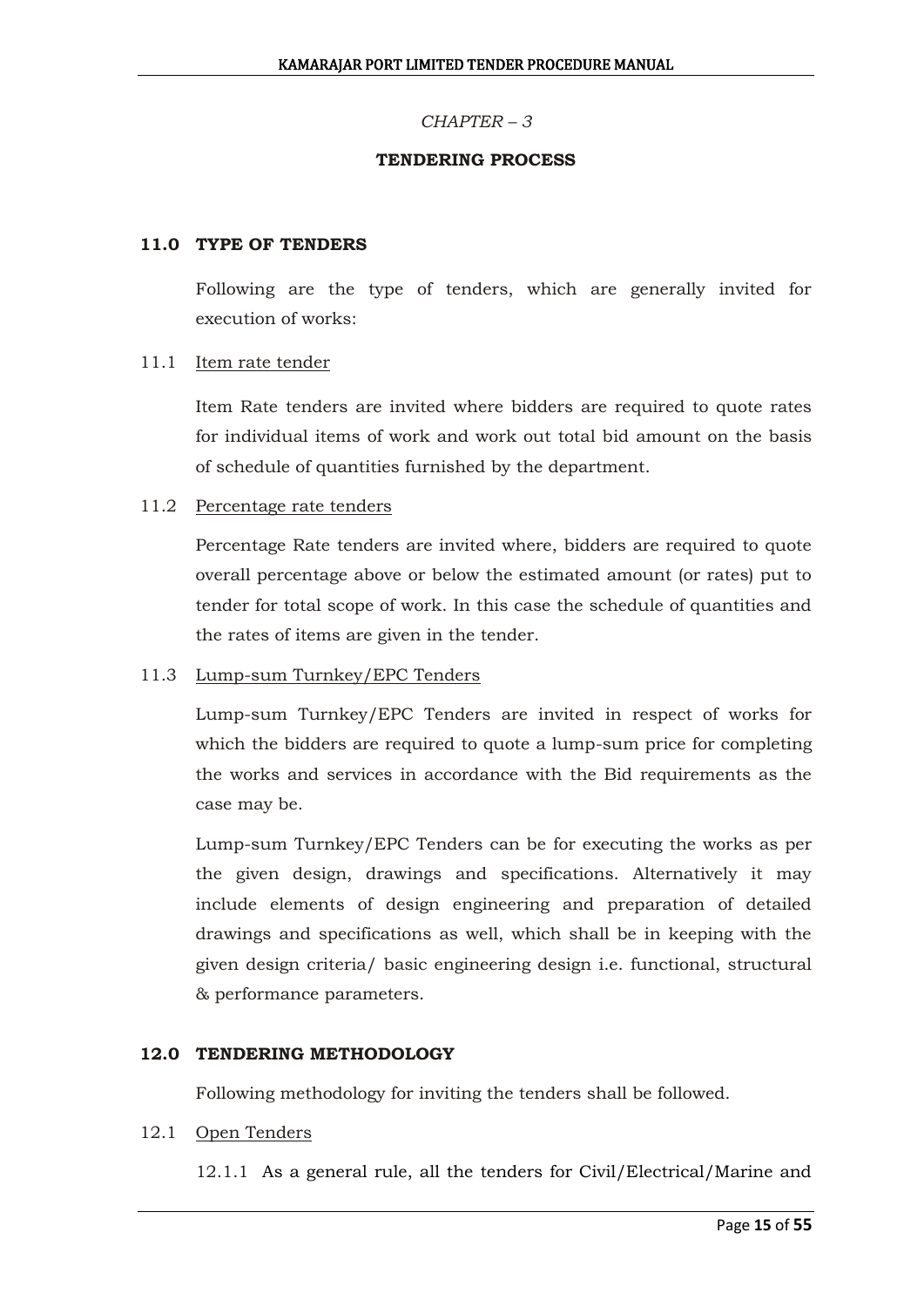other works tenders of value more than Rs.10 lakhs shall be through National Competitive Bidding (NCB) through E-Procurement/Tendering.

- 12.1.2 In the case of NCB, a Tender Notice shall be advertised at least in one leading National English Newspapers and in one Local Daily for tender value exceeding Rs.10 lakhs and for tender value less than Rs.10 lakhs, the advertisement can be in one national and one vernacular daily. The tender notice should also to be published in KPL's website for details of Notice Inviting Tender (NIT).
- 12.1.3 In the case of International Competitive Bidding (ICB), a Tender Notice shall be advertised in two leading National English Newspapers and in Indian Trade Journal/Indian Export Bulletin or a similar trade publication/export journal of repute. The tender notice should also to be published in KPL's website for details of Notice Inviting Tender (NIT).
- 12.1.4 Open tender bidding documents are to be issued to the bidders on application against prescribed tender fee. The time limit should be allowed for submission of bids, after the date of publication of advertisement as specified in 15.5.
- 12.1.5 If, in response to a Open Tender enquiry, only one offer is received, before opening the tender, the Competent Authority can decide whether extension of time for tender submission can be resorted to, to get better response. If no further offer is received even after the extended date, the competent authority may proceed with the finalization of the tender/offer received with record of justification thereof.

#### 12.2 Limited Tenders

12.2.1 As a general rule, Limited Tenders shall be invited from the parties as approved by the Competent Authority. Enquiries should generally be sent atleast to three parties of prospective suppliers/contractors and published in the company's website.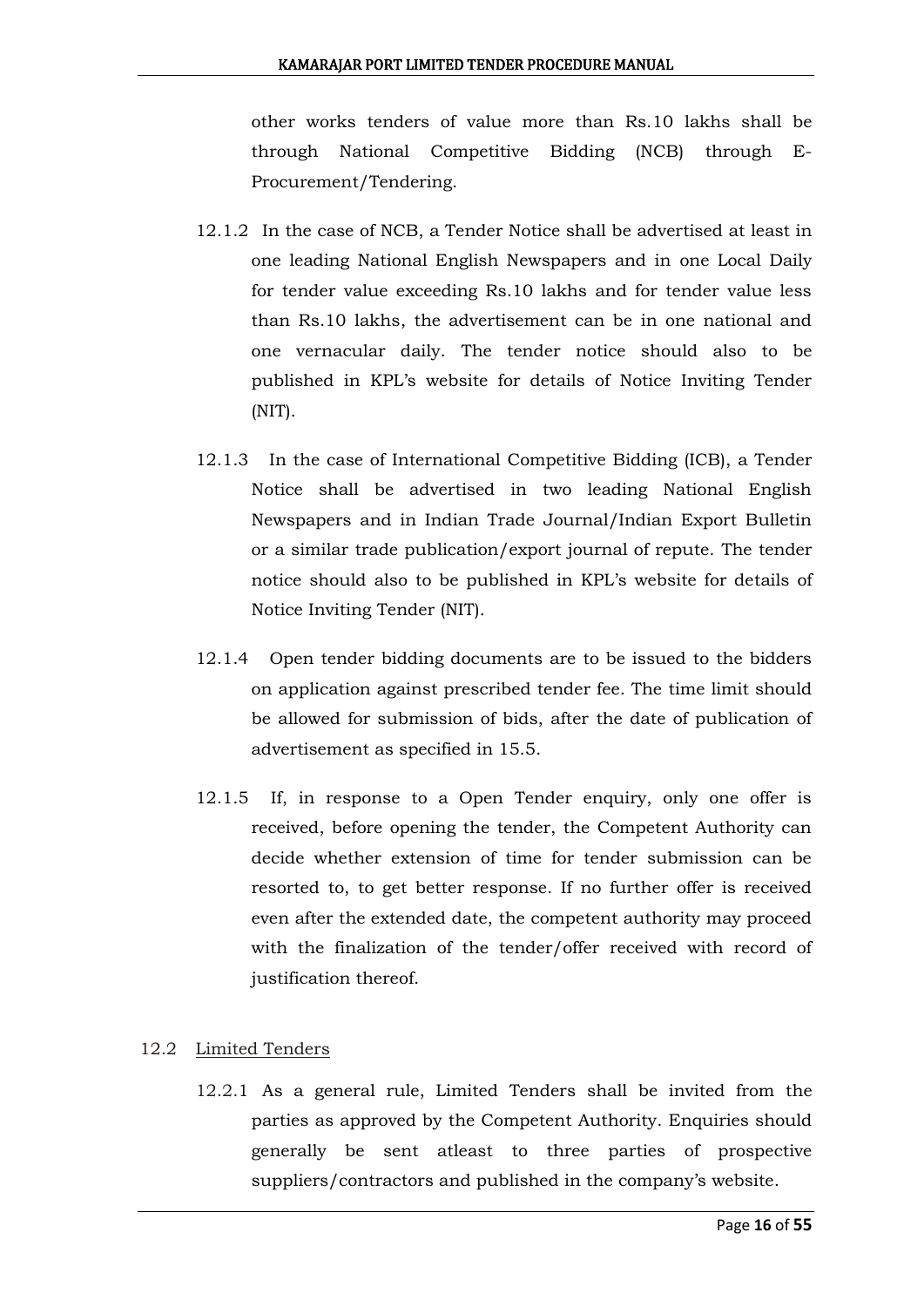- 12.2.2 If, in response to a Limited Tender enquiry, only one offer is received, before opening the tender, the Competent Authority can decide whether extension of time for tender submission can be resorted to, to get better response. If no further offer is received even after the extended date, the competent authority may proceed with the finalization of the tender/offer received with record of justification thereof.
- 12.2.3 The approving authority for invitation of limited tenders shall be as per Company's DOP.

#### 12.3 Single Tender/Nomination on Emergency Basis

12.3.1 Invitation of Bid from only one agency in specific circumstances, as below. Award of work on single tender / nomination on emergency basis shall be resorted to only when there is an operational urgency like fire, flood, earthquake, war, civil disturbance, etc. and when it is necessary to restore normalcy (for reasons including those related to environment, safety and security) of equipment, machinery and civil, mechanical or other works (including third party property) AMC/OEM/OES/Proprietary Articles Certification (PAC) in the shortest time and possible normal methods of tendering is not considered feasible. Nominations shall be accorded to in the cases where Govt. / PSU agencies provide services / materials.

The user/indenter shall convey the operational urgency as mentioned above and obtain approval from the competent authority as per the Schedule of powers.

#### 12.4. Engagement of Consultant/Expert / Agency

Experts include individuals with established reputation for specified knowledge and experience in specific areas of Science and Technology. Engagement of Consultant / Agency / Experts will be done as per the instructions/guidelines issued by the CVC from time to time.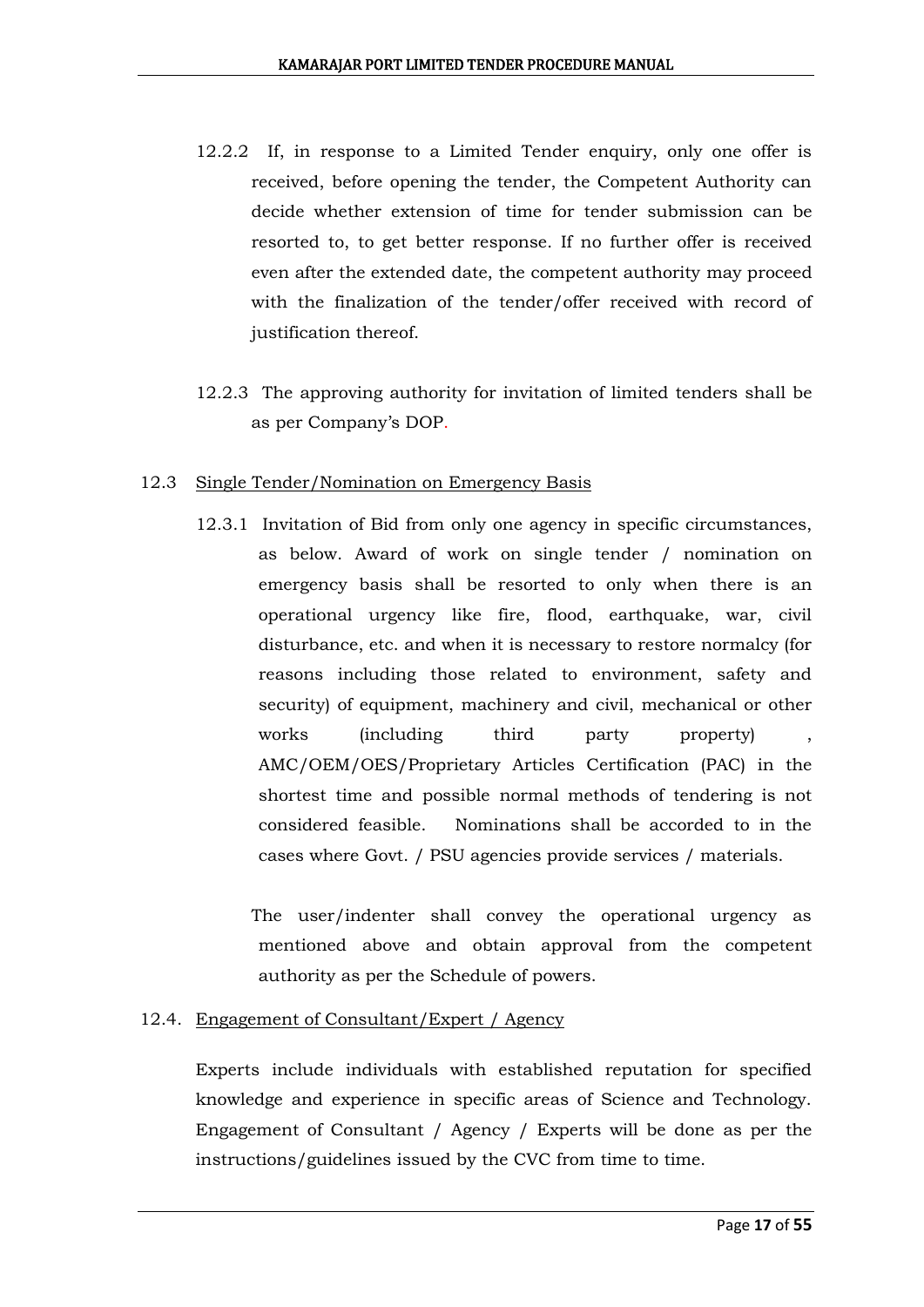#### 12.5 Works on Hand Quotation Basis

Execution of works/services up to Rs.25000/- may be made by the User Group/ Service Group / Project Execution Group on Work Order basis by obtaining at least three quotations from three independent agencies without tender committee. EMD and Security Deposit are not required in such cases.

#### 12.6 Through e-Tendering Mode

- 12.6.1 The Tenderer shall obtain e-token from a licensed Certifying Authority of National Information Centre (NIC) such as MTNL/SIFY/TCS/nCode/eMudhra to get access for Online Bid Submission through the e -Procurement site [https://eprocure.gov.in](https://eprocure.gov.in/)
- 12.6.2 Tender document shall be submitted online only in the designated two cover system on the e-Tender website www.eprocure.gov.in on or before due date. The following are the procedure for submission of tender through online.
	- i. Tenderer should do the registration in the tender site using the "Click here to Enroll" option available.
	- ii. The Digital Signature registration has to be done with the etoken, after logging into the site.
	- iii. Tenderer can use "My Space" area to update standard documents in advance as required for various tenders and use them during bid submission. This will facilitate the bid submission process by reducing time.
	- iv. Tenderer should read the tenders published in the site and download the required documents / tender schedules for the tenders.
	- v. Tenderer then logs into the site by giving the user id/password chosen during registration and password of the DSC/e-token.
	- vi. Only one DSC should be used for one Tenderer. If a bidder uses more than one DSC token, the bid would summarily be rejected.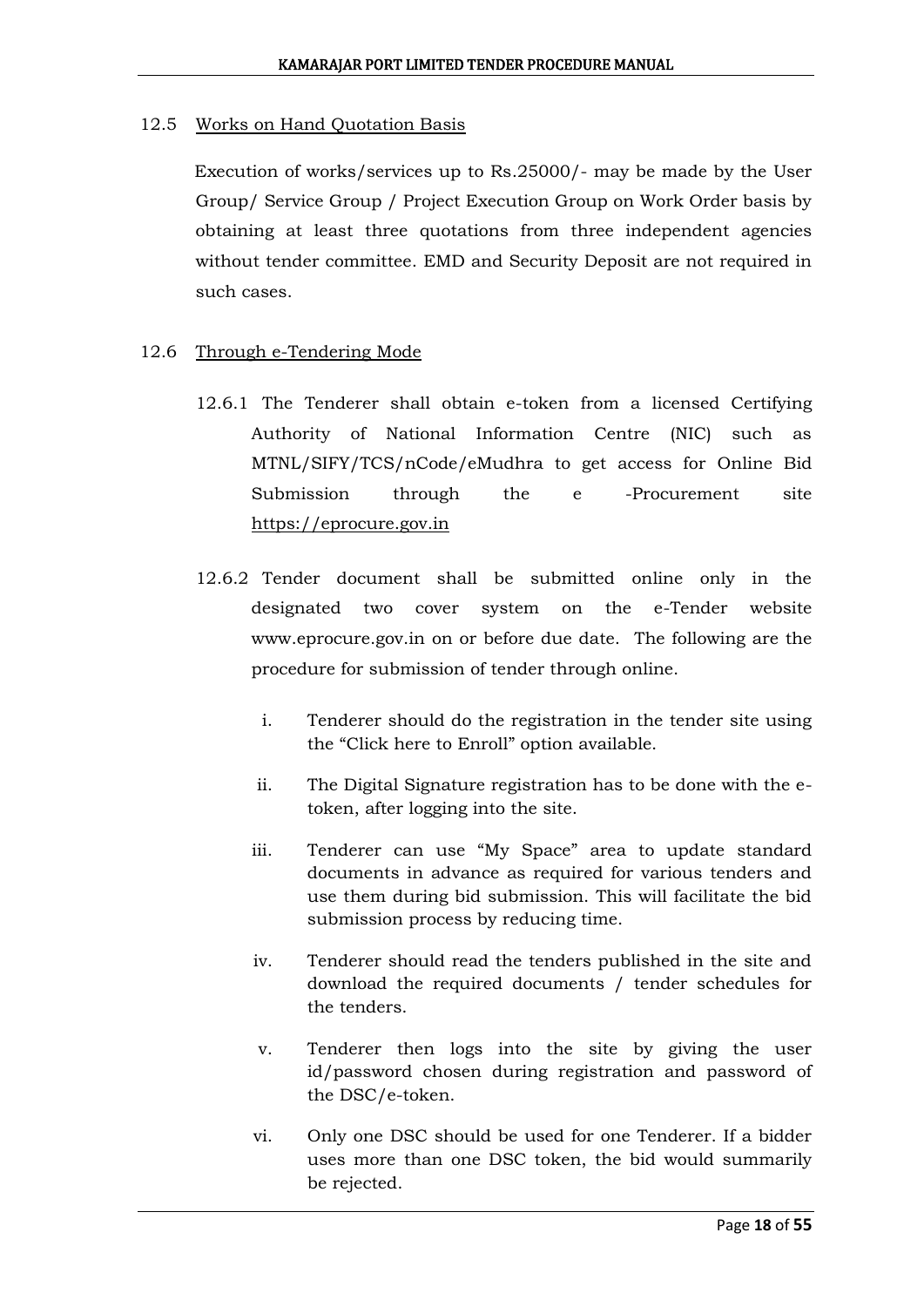- vii. Tenderer should read the Tender schedules carefully and submit the documents as per the Tender else the bid will be rejected.
- viii. If there are any clarifications, the same may be clarified during the pre-bid meeting.
- ix. Tenderer should take into account the corrigendum's if any, published before submitting the bids online.
- x. Tenderer must in advance prepare the bid documents to be submitted as indicated in the tender schedule and they should be in the required format. If there are more than one document, they can be clubbed together.
- xi. Tenderer selects the tender which he is interested using search option & then moves it to the favorite's folder.
- xii. From the folder, appropriate tender can be selected and all the details can be viewed.
- xiii. The Tenderer should read the terms & conditions and accept the same to proceed further to submit the bids.
- xiv. The Tenderer has to enter the password of the DSC / etoken and the required bid documents have to be uploaded one by one as indicated.
- xv. The Tenderer has to submit the relevant files required as indicated in the cover content. In case of any irrelevant files, the bid will be rejected / will not be accepted by the system.
- xvi. The rates should be offered in the format specified. (.xls format)
- xvii. If the rates are not offered as per the given format the bid cannot be submitted / will not be accepted by the system.
- xviii. Upon successful completion of the bid, the system will give a successful bid updation message, bid summary will be shown with the bid no., date & time of submission of the bid along with all other relevant details.
- xix. The bid summary should be printed and kept as an acknowledgement.
- xx. The bid summary will act as a proof of bid submission for the subject Tender.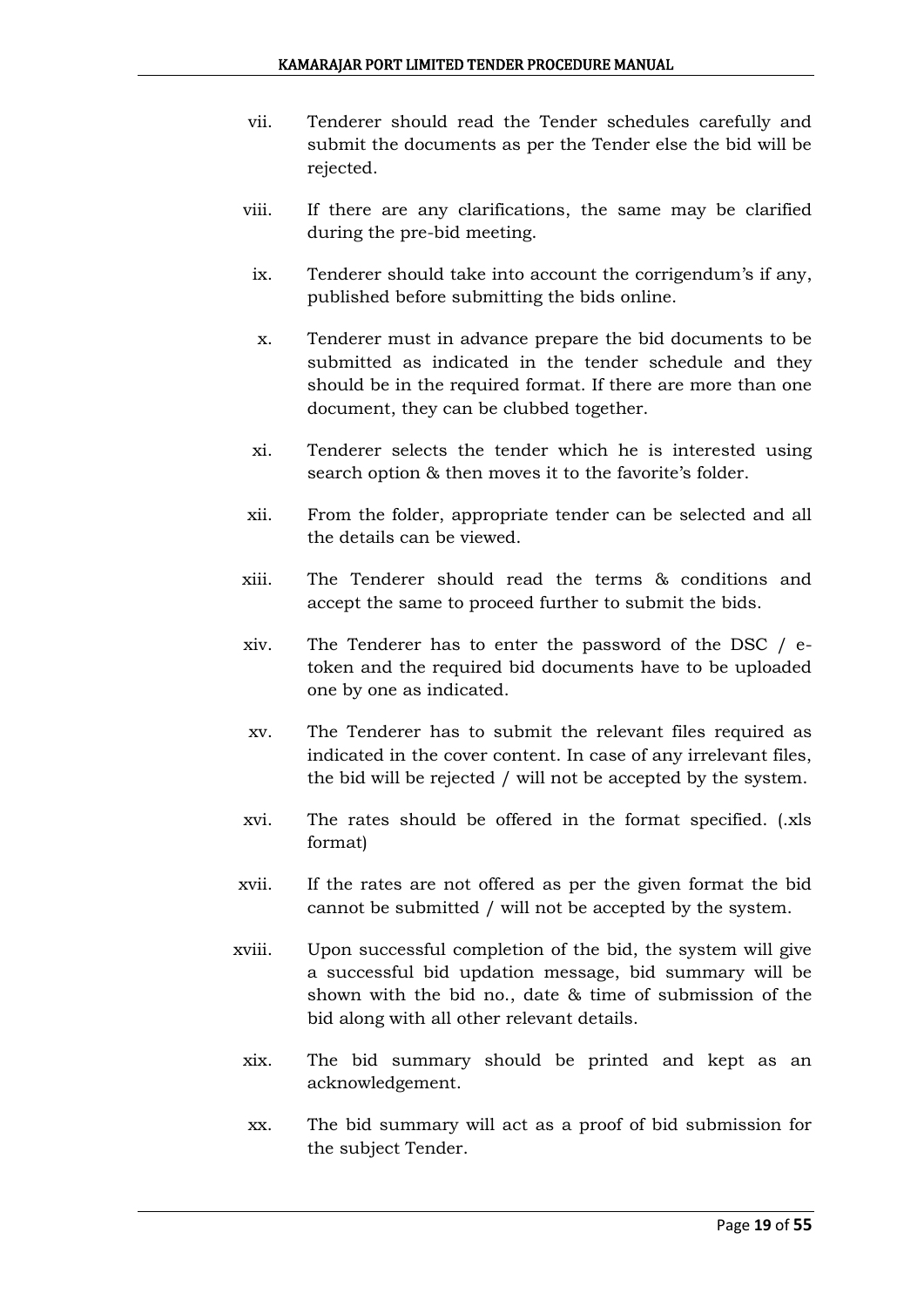- xxi. For any clarifications regarding the Tender, the bid number can be used as reference.
- xxii. The bids should be submitted on or before the prescribed date & time.
- xxiii. Each document to be uploaded online for the tenders should be less than 2 MB. If any document is more than 2MB, it can be reduced by scanning at low resolution and the same can be uploaded.
- xxiv. The time settings fixed in the server side & displayed at the top of the tender site, will be valid for all actions of requesting, bid submission, bid opening etc., in the tender system. The bidders should follow this time during bid submission.
- xxv. All the data being entered by the bidders would be encrypted using PKI encryption techniques to ensure the secrecy of the data. The data entered will not be viewable by unauthorized persons during bid submission & cannot be viewed by any one until the prescribed date & time of bid opening.
- xxvi. The confidentially of the bids would be maintained. Secured Socket Layer 128 bit encryption technology is used. Data storage encryption of sensitive fields is done.
- xxvii. Any document that is uploaded to the server is subjected to symmetric encryption using a generated symmetric key. Further this key is subjected to asymmetric encryption using buyers public keys. Overall, the submitted tender documents become readable only after the tender opening by the authorized individual.
- xxviii. For any queries, the bidders are asked to contact by mail cppp-nic@nic.in or by phone 1-800-233-7315 well in advance.

#### **13.0 RATE CONTRACT**

#### 13.1 Works

Works of repetitive nature like painting, civil, marine services, mechanical and electrical works, etc. can be covered under Approved rates contract. Usually such works under this category would be undertaken by the maintenance department and occasionally by projects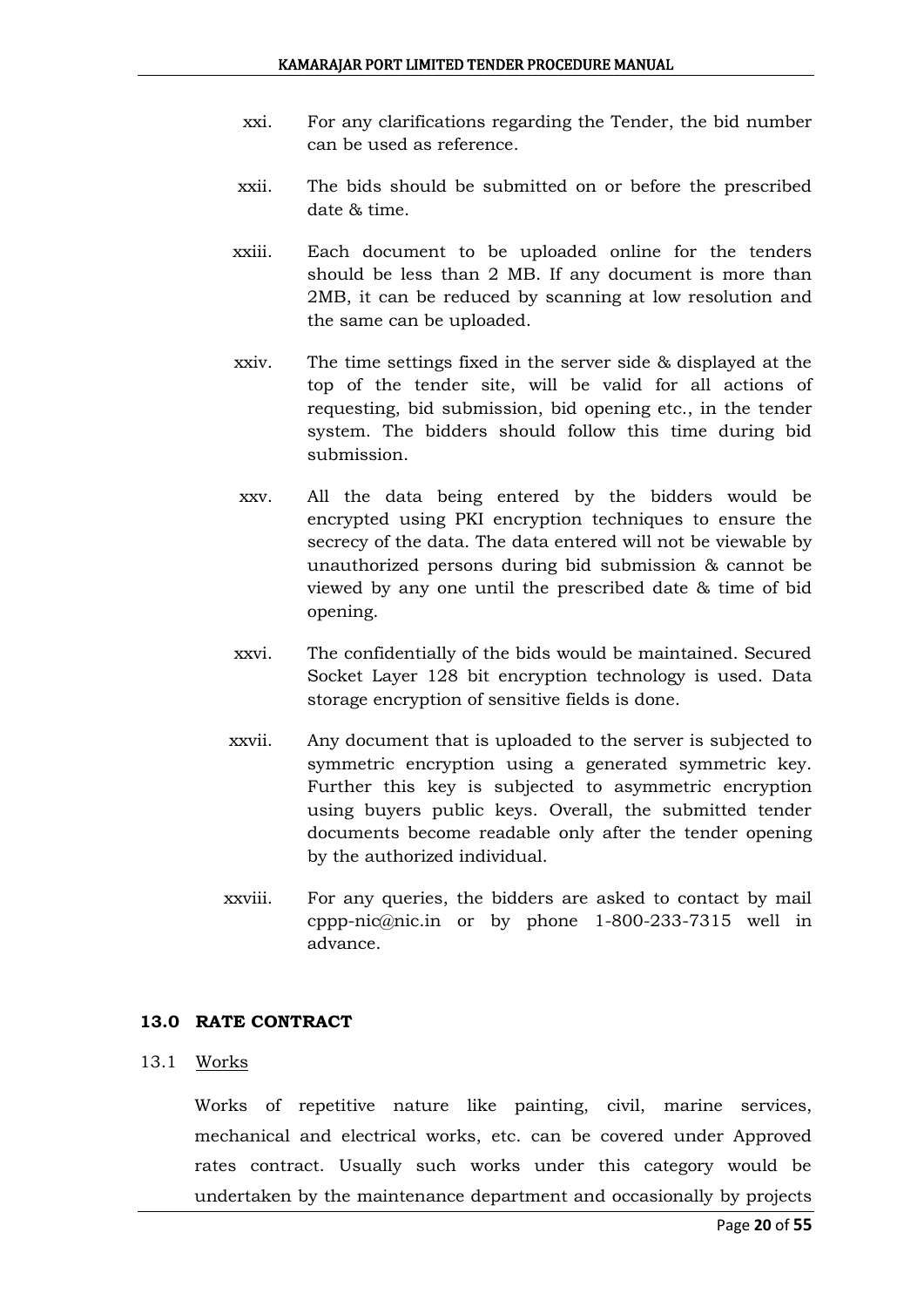and other departments. The commonly executed works can be separately listed out by the concerned department.

Open/Limited tenders from the approved list should be invited wherein the rates shall be called for, for specified estimated quantities, which should be valid for two years. Vendors may also be asked to quote for a percentage variation  $(\pm)$  in item rates with respect to KPL's estimated rates in the tender document in respect to the works contract.

In case of approved rates contract, the rates are to be approved by the competent authority empowered based on the estimated annual value with finance concurrence. Tenders with lowest workable rates shall be considered for such works. Wherever the lowest rates are abnormally lower than the estimate, the workability shall be certified by the Estimating Department. These accepted parties should be short-listed for the identified works. As more than one contractor can be short listed for similar works, at the stage of finalizing the tender, they should be asked to match the lowest acceptable rates to ensure uniformity. Separate work orders indicating the estimated annual work value shall be issued to the selected agencies.

In item rate contracts, if the rates for various items quoted by the overall lowest bidder are lower than 25% of the estimates, the party shall be asked to give written confirmation for execution of the entire works at the quoted price. In the event, the party backs out, EMD to be forfeited and re-tendering to be adopted if time permits or else revised price bid shall be obtained from other techno commercially acceptable bidders and contract shall be finalized.

Equitable distribution of work among the Contractors shall be ensured by the department executing such works. As and when the need for executing a repair work arises, a separate work order shall be issued without finance concurrence.

All contracts shall have an annual ceiling limit as per approved budget, which shall not normally be exceeded. The overall budget ceiling shall be arrived based on individual activities like civil, electrical, painting,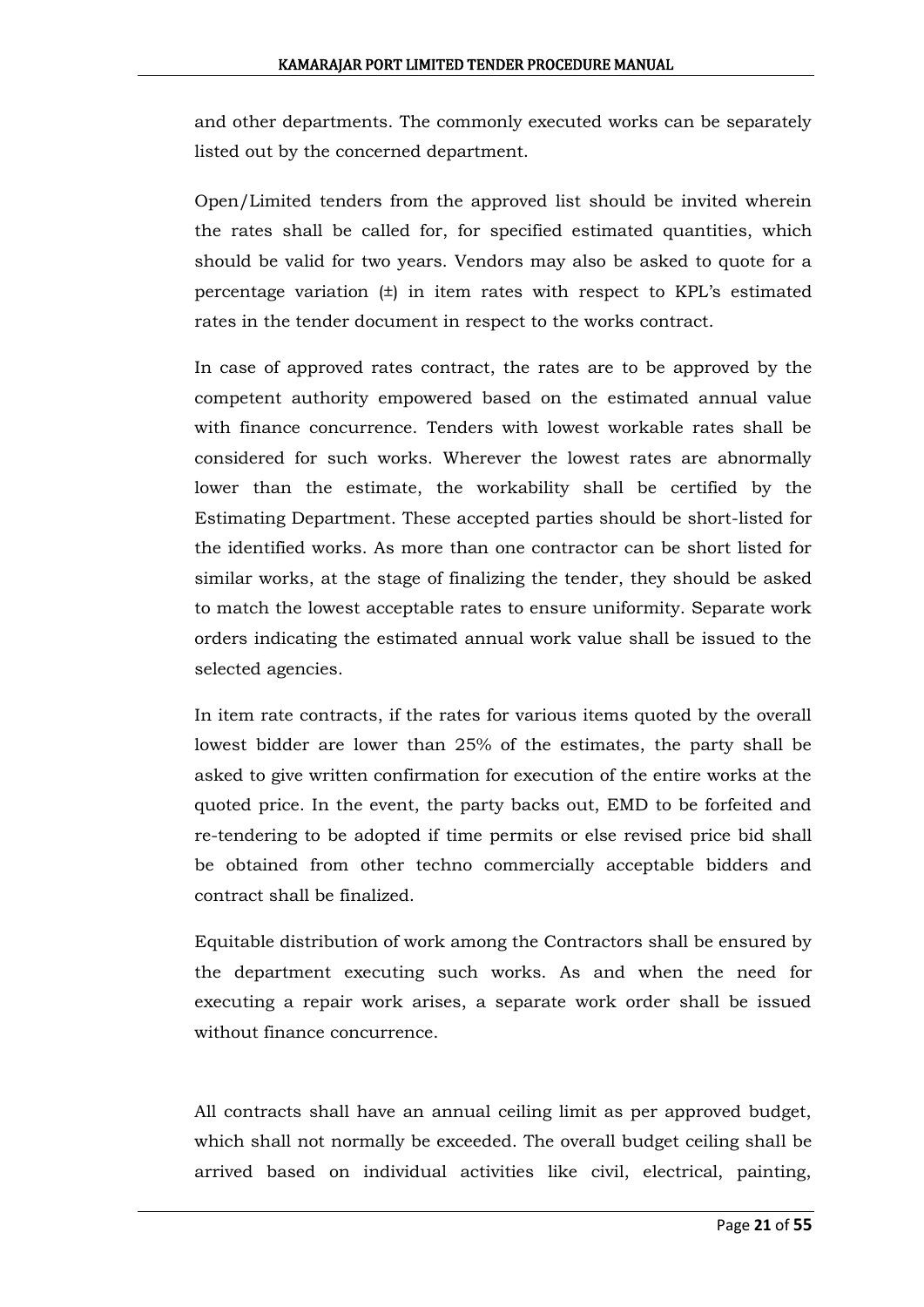insulation, labour supply, etc. Issue of work orders shall be need based and suitably justified and within the approved activity wise budget referred above. Works shall not be split to avoid approval of higher authority.

A separate register of such orders shall be maintained to keep a watch on the cumulative value of the work orders. This register shall be periodically reviewed by concerned GMs. Finance shall also exercise checks on this.

## **14.0 APPROVED LIST OF EMPANELLED CONTRACTORS FOR LIMITED TENDERS.**

(Including Consultants, Certification & Third Party Inspection Agencies)

- The formation of panel of contractors for specific areas shall be from suitably qualified and experienced contractors as approved by the Competent Authority as per the DoP. Bids for Pre-Qualification Registration (PQR) shall be invited on open advertisement basis.
- The Pre-Qualification bid shall be evaluated based upon the BEC duly recommended by the designated Committee. The panel's recommendation shall be approved by the functional directors based on the evaluation through score sheet on the areas like experience, qualification, financial strength which will be the part of BEC.
- Applicant, scoring less than the pre-determined percentage, shall not be qualified for empanelment. Firms shall be empanelled for a period of 1 year subject to the fulfillment of performance evaluation. The Competent Authority as per DoP may also expand the panel so formed by getting lists of such panels from Government organizations like CPWD, Ports, Railways for similar works subject to verification by KPL's designated Committee.
- The fact of a tenderer having been empanelled will not automatically confer a right on him to be considered for the award of the contract unless he fulfills all necessary conditions for the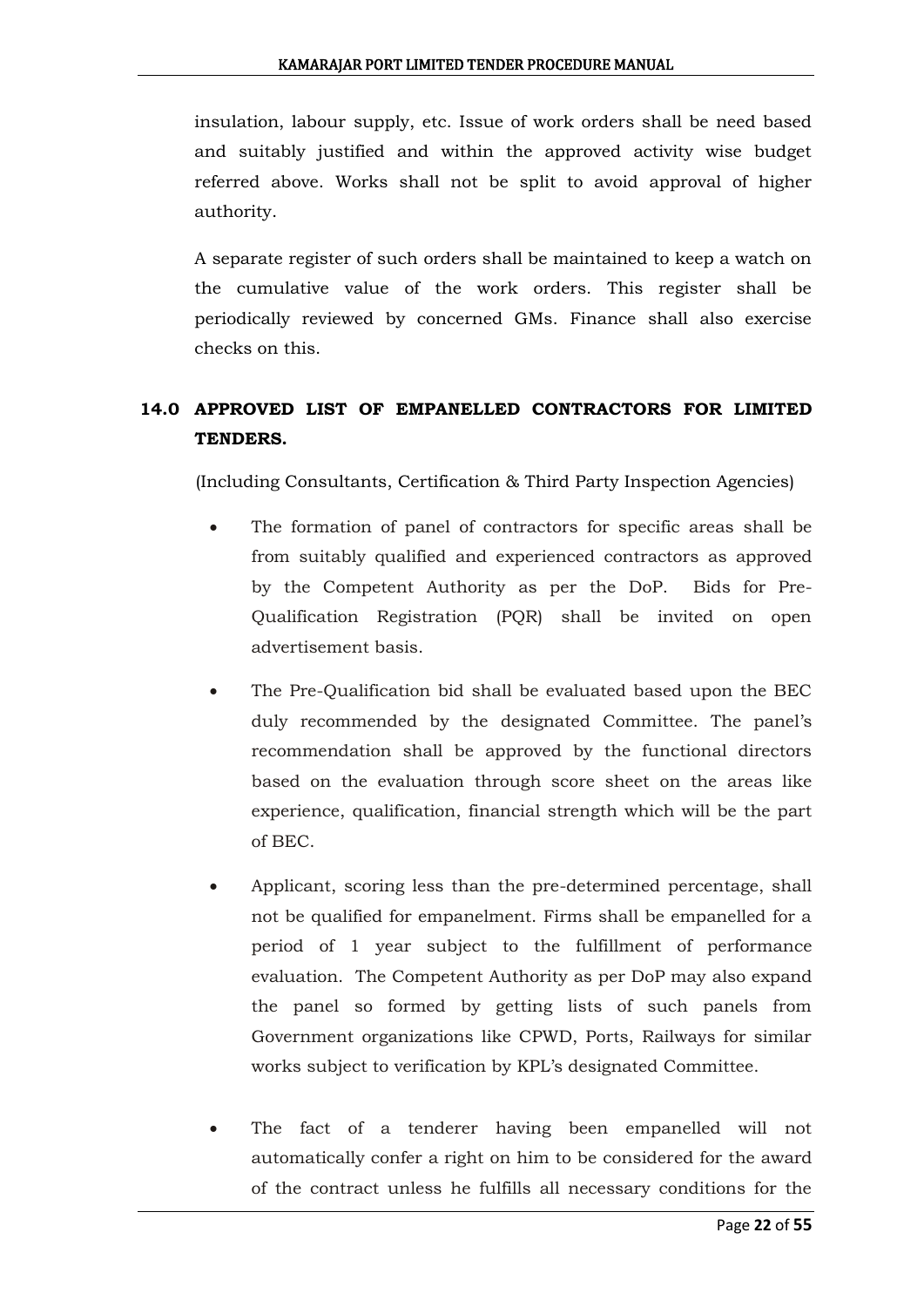work in consideration.

#### 14.1 Performance Evaluation

The performance of empanelled contractors shall be evaluated by the concerned Tender Processing Group or any other committee designated for the purpose every year based on below listed criteria and submitted for appraisal of the Head of respective Services.

- Whether the contractor responded against enquiry invited by the Corporation / Company.
- Whether Works have been executed successfully.
- Facilities committed during Registration / Empanelment vis-à-vis those periods / deployed for the contract / actual job and their adequacy.
- Quality of jobs executed.
- Delays if any, attributable solely to the contractor in completion of awarded jobs.
- Post contract response mechanism and performance

#### 14.2 Removal from the approved list

The name of the contractor may be removed from the approved list of contractors, by the enlisting authority, if it:

- (a) Has, on more than one occasion, failed to execute a contract or has executed it unsatisfactorily; or
- (b) Is proved to be responsible for constructional defects in two or more works; or
- (c) If persistently violates any important conditions of the contract; or
- (d) Fails to abide by the conditions of empanelment; or
- (e) Is found to have given false particulars at the time of empanelment; or
- (f) Has indulged in any type of forgery or falsification of records; or
- (g) Changes constitution of the firm or Individual without prior approval of the empanelment authority; or
- (h) Is declared or is in the process of being declared bankrupt, insolvent, wound up, dissolved or partitioned; or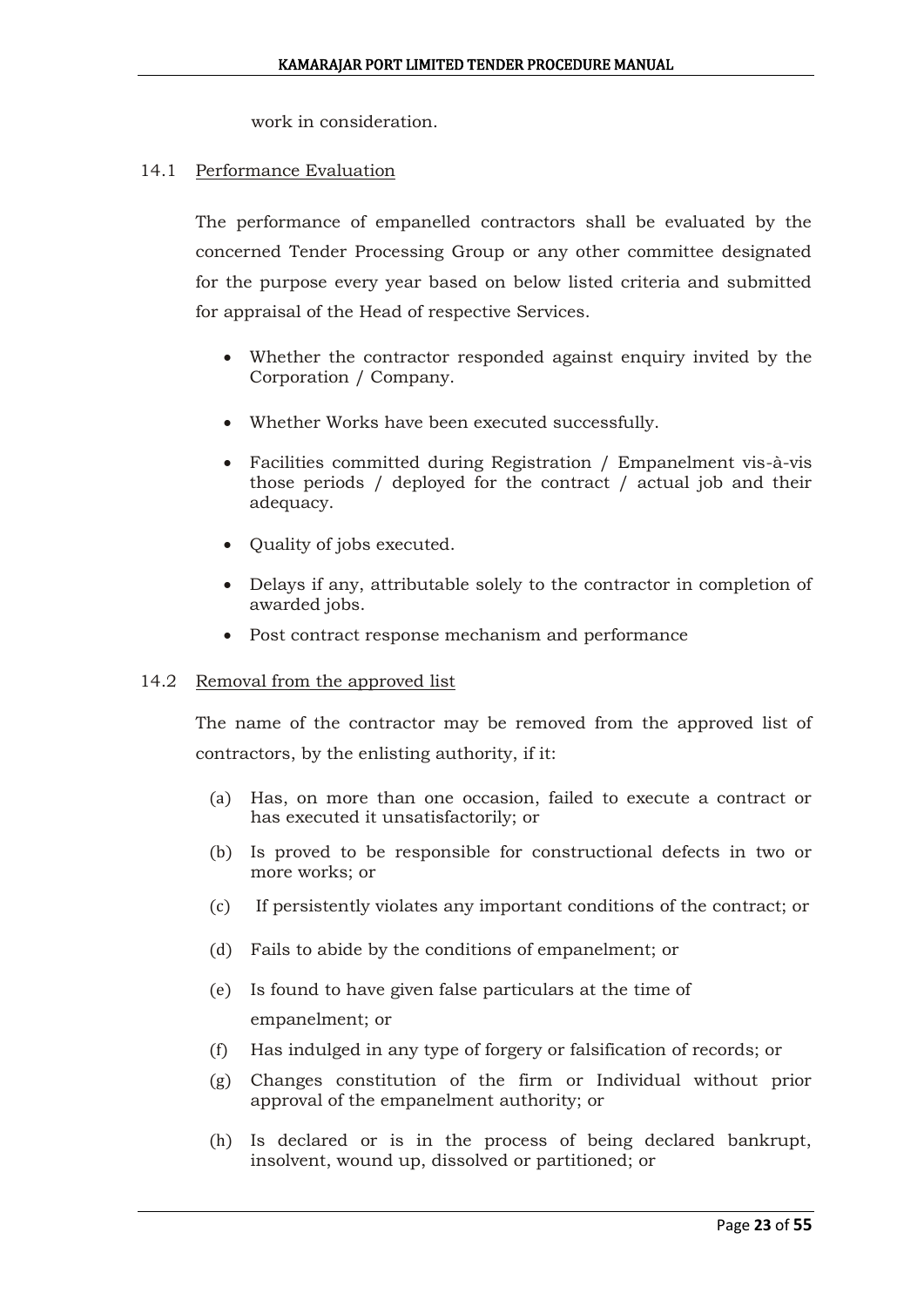- (i) Persistently violates the labour regulations and rules; or
- (j) Is involved in complaints of serious nature received from other departments which prima facie appear to be true.

A proposal backed up with relevant documentation/justifications to take disciplinary action shall be processed by the concerned group for approval of the concerned Head of Service.

#### 14.3 Extension of Period of Empanelment

Action should be initiated for fresh empanelment at appropriate time so that the same is finalized before expiry of the existing empanelment period. In case such fresh empanelment has not been finalized for any specific reason, to be recorded, the extension of period of empanelment shall be obtained from the concerned Head of Services.

#### **15.0 BIDDING SYSTEM:**

#### 15.1 Single Envelope System

Works for which technical specification is finalized & defined clearly in NIT, tenders/ quotations shall be required to submit the bids in single envelope for the contractual values upto Rs.5 Lakhs.

Eligibility criteria as stipulated is tested with the details given by the tenderer in the documents in the envelope. The envelope is to be opened by the nominated Committee and the data is to be verified by them. The tenderers, who qualify satisfying all the criteria laid down for eligibility in the envelope clearly, the tenders/quotations will be opened at notified time, date and place in presence of tenderers or their representatives.

#### 15.2 Two envelope system

Works for which technical specification is finalized & defined clearly in NIT, tenderers shall be required to submit the bids in two envelopes. Envelope - 1 :- Eligibility related documents. Envelope - 2 :- Financial bid.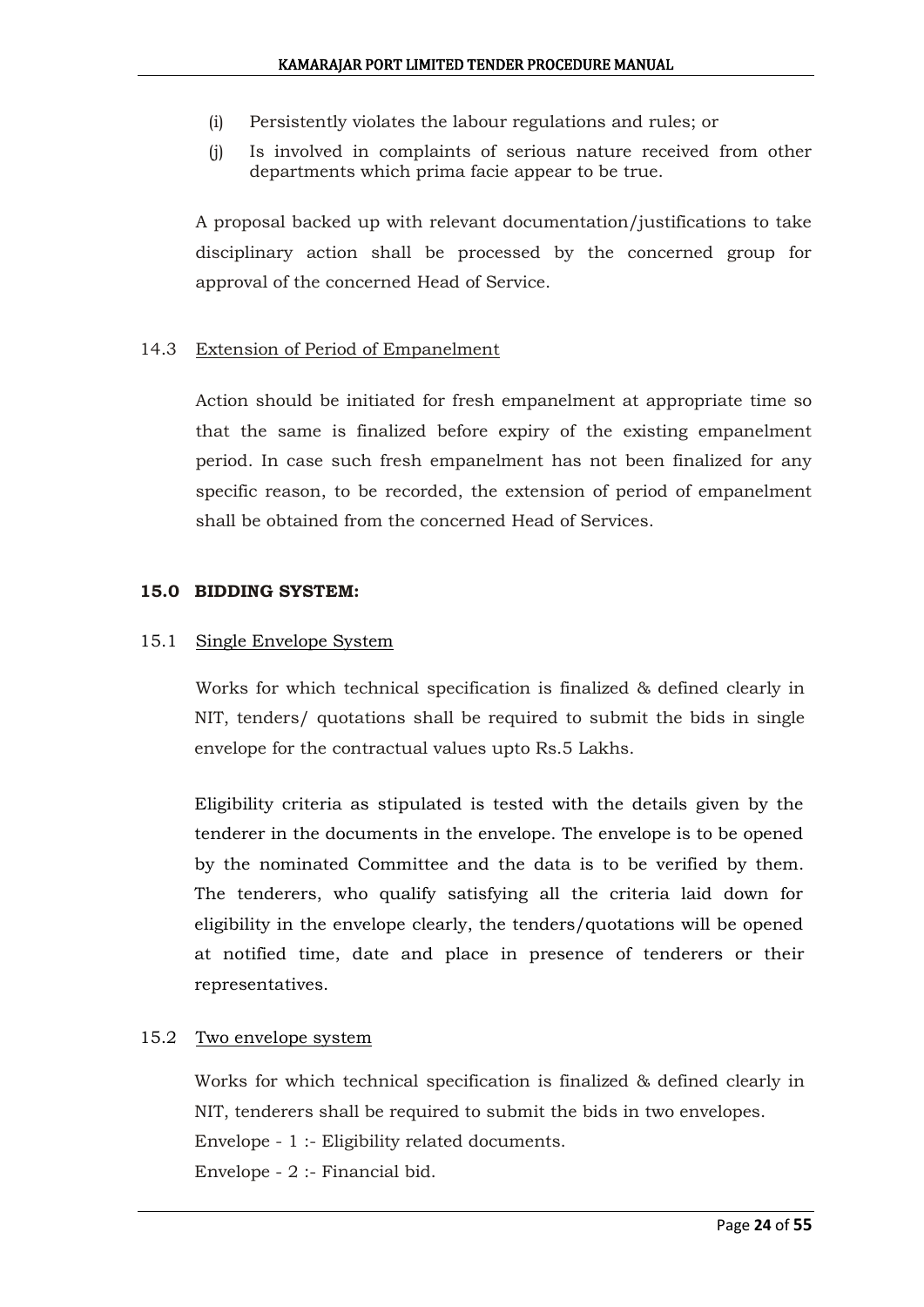Eligibility criteria as stipulated is checked with the details given by the tenderer in the documents in the first envelope. The first envelope is to be opened by the nominated Committee and the data is to be verified by them. The tenderers, who qualify satisfying all the criteria laid down for eligibility in the first envelope shall be qualified technically and the financial bids will be opened at notified time, date and place in presence of tenderers or their representatives.

#### 15.3 Three envelope system

Envelope-1:- Documents related to eligibility criterion. Envelope-2:- Technical bid. Envelope-3:- Financial bid.

#### 15.3.1 Three Envelope System

There can be tenders, which deal with works of a highly complextechnical nature which do not lend themselves for technical specification / criteria to be frozen at the initial floating stage itself. This may require a wider cross-pollination of technical ideas and examination of various possibilities. To deal with such cases which require a more critical and detailed evaluation of the technical criteria, three cover system is recommended to be adopted. In this, as a first stage, a pre-bid conference shall be held with the prospective bidders, the administration presenting the perception of work in the conference with the contemplated technical criteria. The prospective bidders can present their ideas and their technical perception in the pre-bid conference to arrive at a technical framework for the contemplated work. Having thus arrived at a common platform, the prospective bidders shall submit their bids in three envelopes.

The first envelope will have the documents relating to the fulfilment of eligibility criteria in the areas of experience, completion of past work as specified in the tender document, financial status along with the details of plant and machinery, etc. Only the technical bids of those bidders, who have qualified in the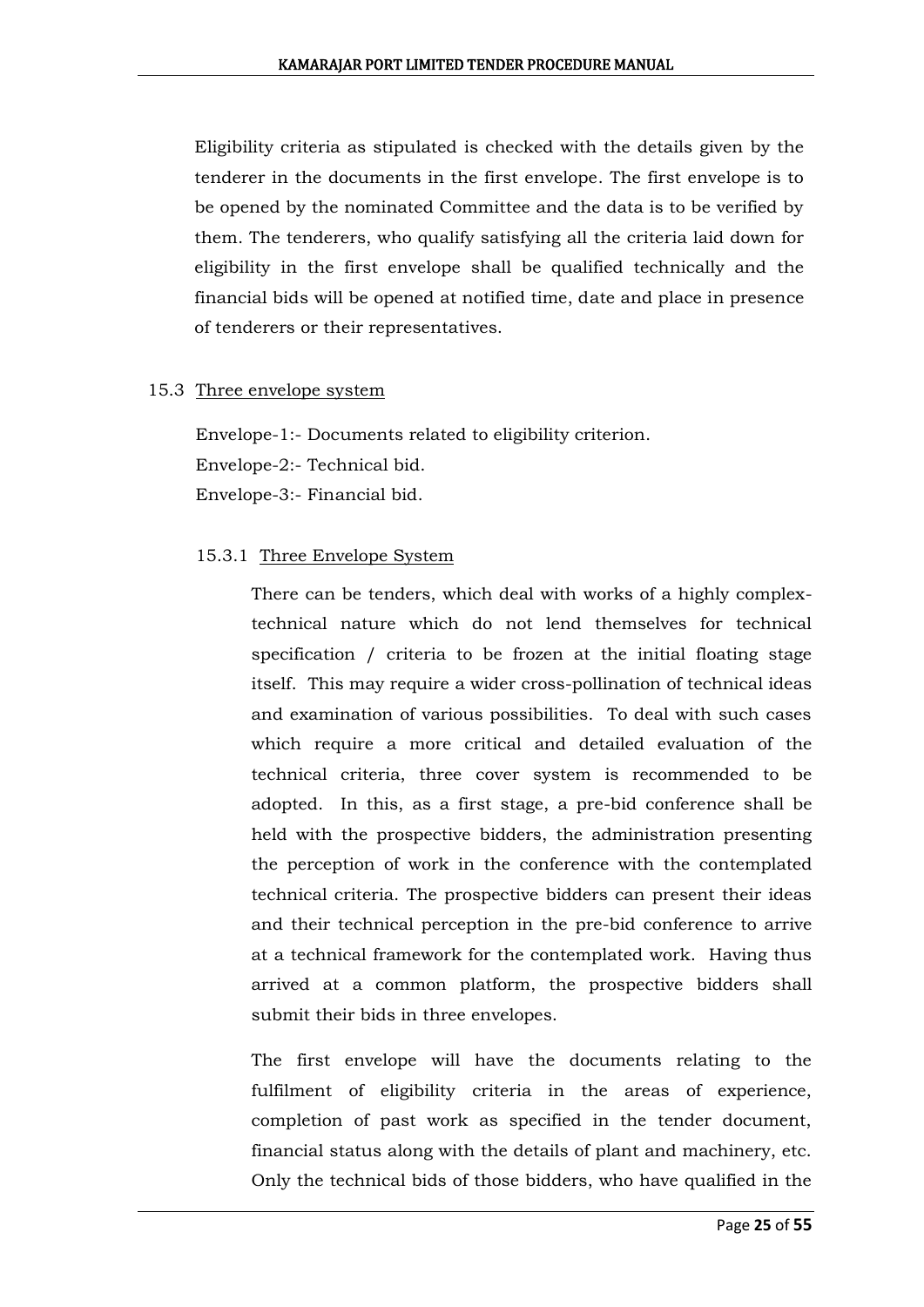envelop-I will be opened for the consideration of second envelope, the technical bid which give the technical details of their offer. In the technical bid, the tenderers can give alternative designs also, whose technical acceptability will be decided by the concerned authorities. After finalization of technical bid, if required, tenderers may be given chance to modify their financial bids (envelop-III). The third envelope containing the financial bids of only those tenderers who have successfully qualified themselves in the technical bid will be opened and evaluated.

#### 15.4 Essential Qualification Requirements (EQR)

EQR in general should have rejection criteria including experience and financial evaluation methodology, duly deliberated and recommended by tender committee and approved by the Competent Authority.

- 15.4.1 A) Experience
	- (i) Should have satisfactorily completed the contracts involving similar works of values listed below during the last 7 years (as on year ending previous financial year)
		- (a) Three similar completed works each costing not less than amount equal to 40% of the estimate cost; (or)
		- (b) Two similar completed works each costing not less than amount equal to 50% of the estimated cost; (or)
		- (c) One similar completed works costing not less than amount equal to 80% of the estimated cost and;

Note: "Similar Work" means "execution of particular type of work"

The above shall get changed wherever any Govt. / CVC guidelines are issued as the case may be.

B) Financial Capacity

Average annual financial turnover of the firm during the last 3 years (as on year ending previous financial year)should be at least 30% of the estimated cost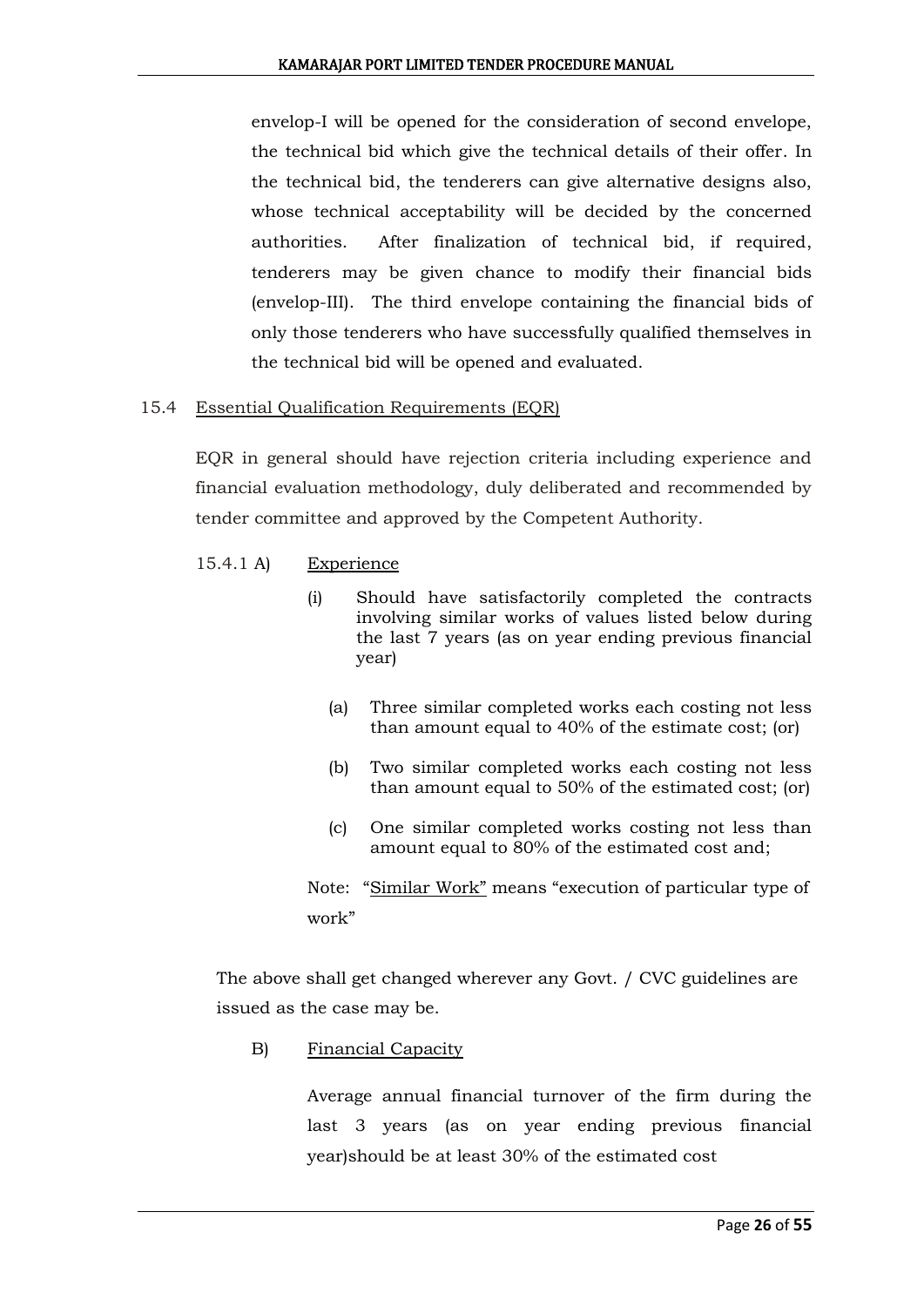Documentary proof such as copy of work order and completion certificate for technical experience and audited Balance sheet, Profit and Loss Account statement for annual turnover for meeting all eligibility criteria shall be enclosed with the tender in original or copies notarized. The price bids of those firms who do not meet the eligibility criteria shall be returned unopened.

- (i) Sub-Contractors' experience and resources shall not be taken into account in determining the bidder's compliance with the qualifying criteria.
- (ii) Even though the bidders meet the minimum qualifying criteria, they are subject to be disqualified if they have:
	- made misleading or false representations in the forms, statements and attachments submitted in proof of the qualification requirements; and/or
	- record of poor performance such as abandoning the works, not properly completing the contract, inordinate delays in completion, litigation history, or financial failures etc.,

#### 15.5 Scale of Charges for Tender Documents

(1) The following will be the charges for the sale of tender forms to the tenderers:—

| (a) | Works costing upto Rs.1 lakh:                        | $Rs.500/-$    |
|-----|------------------------------------------------------|---------------|
| (b) | Works costing between Rs.1 lakh and Rs.10 lakhs-     | $Rs.1000/-$   |
| (c) | Works costing between Rs. 10 lakhs and Rs. 10 crore- | $Rs.5000/-$   |
| (d) | Works costing above Rs.10 crores                     | $Rs.10,000/-$ |
| (e) | For e-Procurement cases                              | NIL           |
| (f) | For MSME / NSIC approved agencies, if exempted-      | <b>NIL</b>    |

#### **Note:**

- (i) Sales Tax/VAT/Service Tax are extra leviable.
- (ii) Apart from the above, based on the nature of works/specialised works the Competent Authority shall fix the tender document charges.
- (iii) In case of re-inviting of tender upon cancelling the earlier tender by KPL, the cost of tender document will be waived for the tenderers who participated in the tender.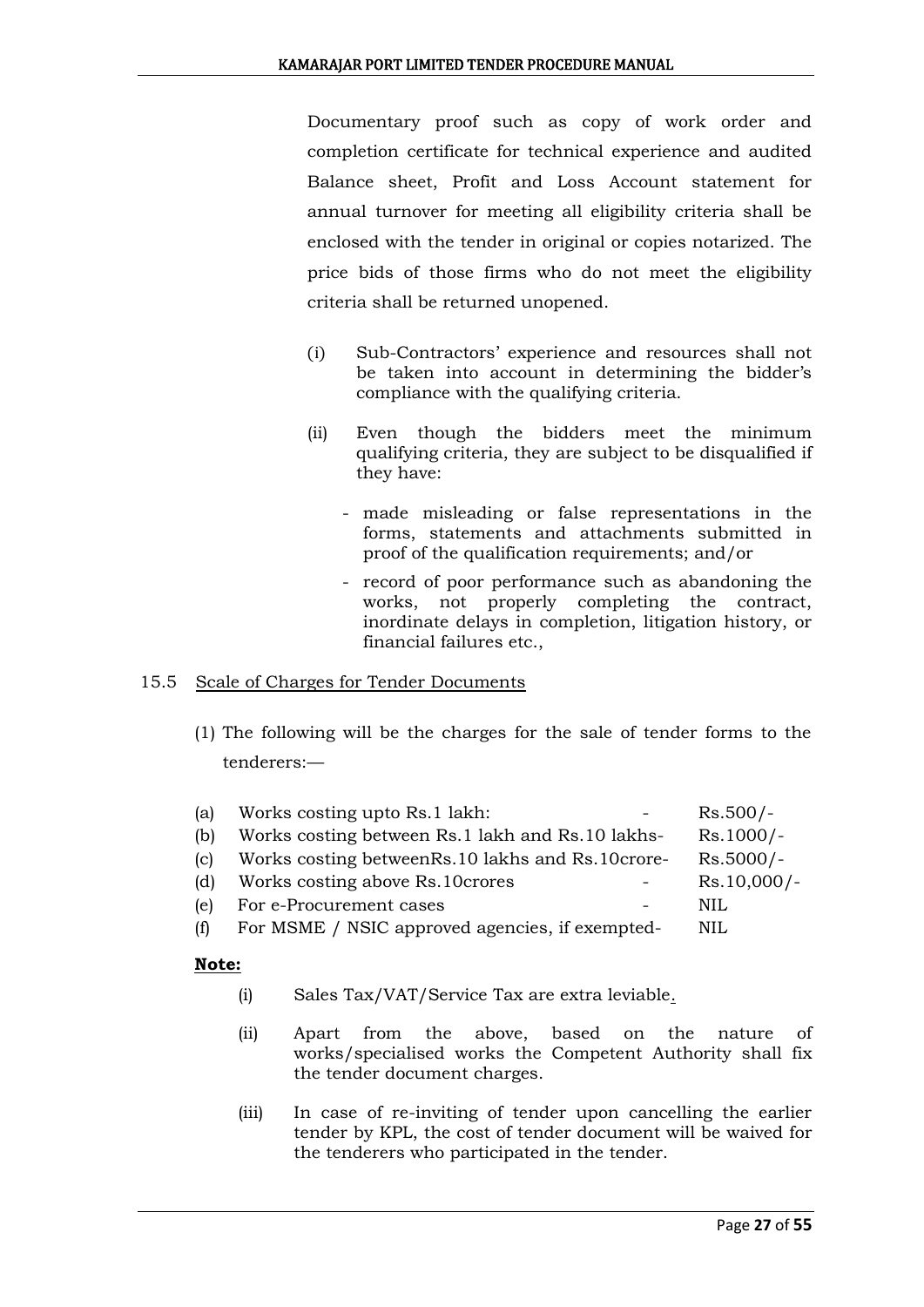(2) Authorities competent to approve NIT's have got the discretion to add to the prices mentioned above any additional cost of drawing to be supplied along with tender documents depending on the labour actually involved in their preparation.

#### 15.6 Time Limit for Publicity of Tenders

(1) The following time limits between the date of publication of tender on web site or Press whichever is earlier and the date of receipt of the tenders are desirable:

| (i) For value upto $Rs.10$ lakhs                                     | $-7 - 10$ days |
|----------------------------------------------------------------------|----------------|
| (ii) For the value between Rs.10 lakhs and Rs.50 crores - 10-14 days |                |
| (iii) For the value more than Rs. 50 crores                          | - 14-21 days   |

(2) The above time limits may be varied at the discretion of the NIT approving authority keeping in view the exigencies of work.

\*\*\*\*\*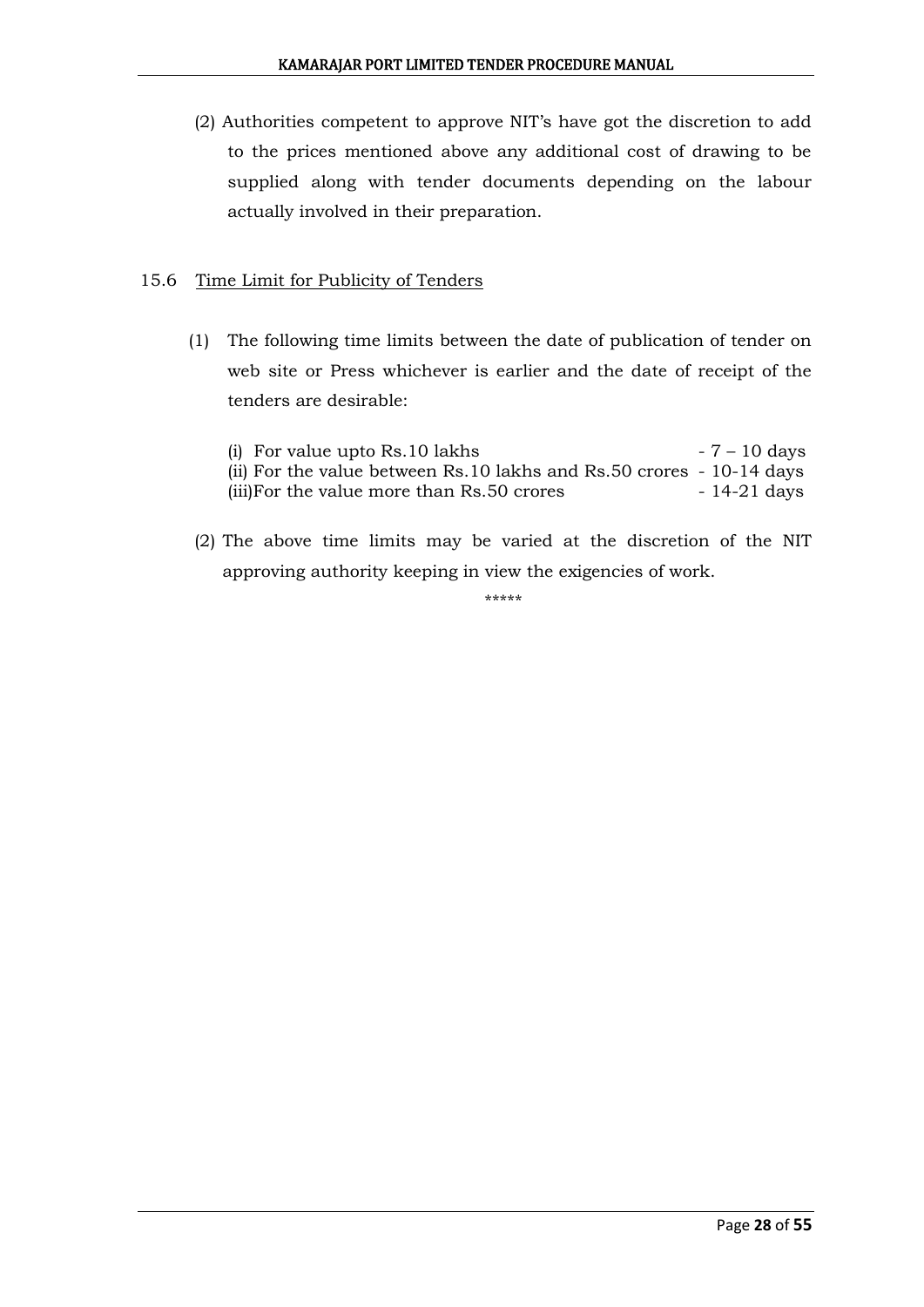#### CHAPTER-4

#### **TENDER DOCUMENTS & APPROVALS**

#### 16.0 **STAGES OF APPROVAL**

Approval of Competent Tender Accepting Authority will be obtained at the following stages:

- i. Execution methodology
- ii. Finalization of Bid Evaluation Criteria (BEC).
- iii. Prima-facie short listing of bidders for seeking one time confirmation, if required.
- iv. Short listing of bidders for price bid opening.
- v. Award of contract

#### 17.0 **EXECUTION METHODOLOGY (EM)**

- 17.1 Execution methodology shall contain the following:
	- i. Objective and Scope of the project
	- ii. Feasibility/viability of the project (if worked out/available)
	- iii. Budget details and Expenditure Sanction.
	- iv. Project Schedule (Tendering/Execution)
	- v. Tendering methodology -Open/Limited/Single/Nomination/Hand **Ouotation**
	- vi. Type of tender -Percentage rate/Item rate
- 17.2 EM shall be approved by the competent authority as per DOP. Any change in project schedule subsequently shall be approved by competent authority as above.

#### 18.0 **FINALIZATION OF BEC/EQR & FLOATING OF TENDERS**

- 18.1 The tendering process should commence with the availability of budget, followed by detailed indent raised by the user/indenting department giving scope, schedule and the financial sanctions. The specifications and technical BEC along with cost estimates will be framed by the concerned Engineering Services/Technical Services etc in consultation with the inhouse/external consultant etc. The competent authority as per DOP will decide the required type of tender to be issued viz.
	- Open tender
	- Limited tender and
	- Single tender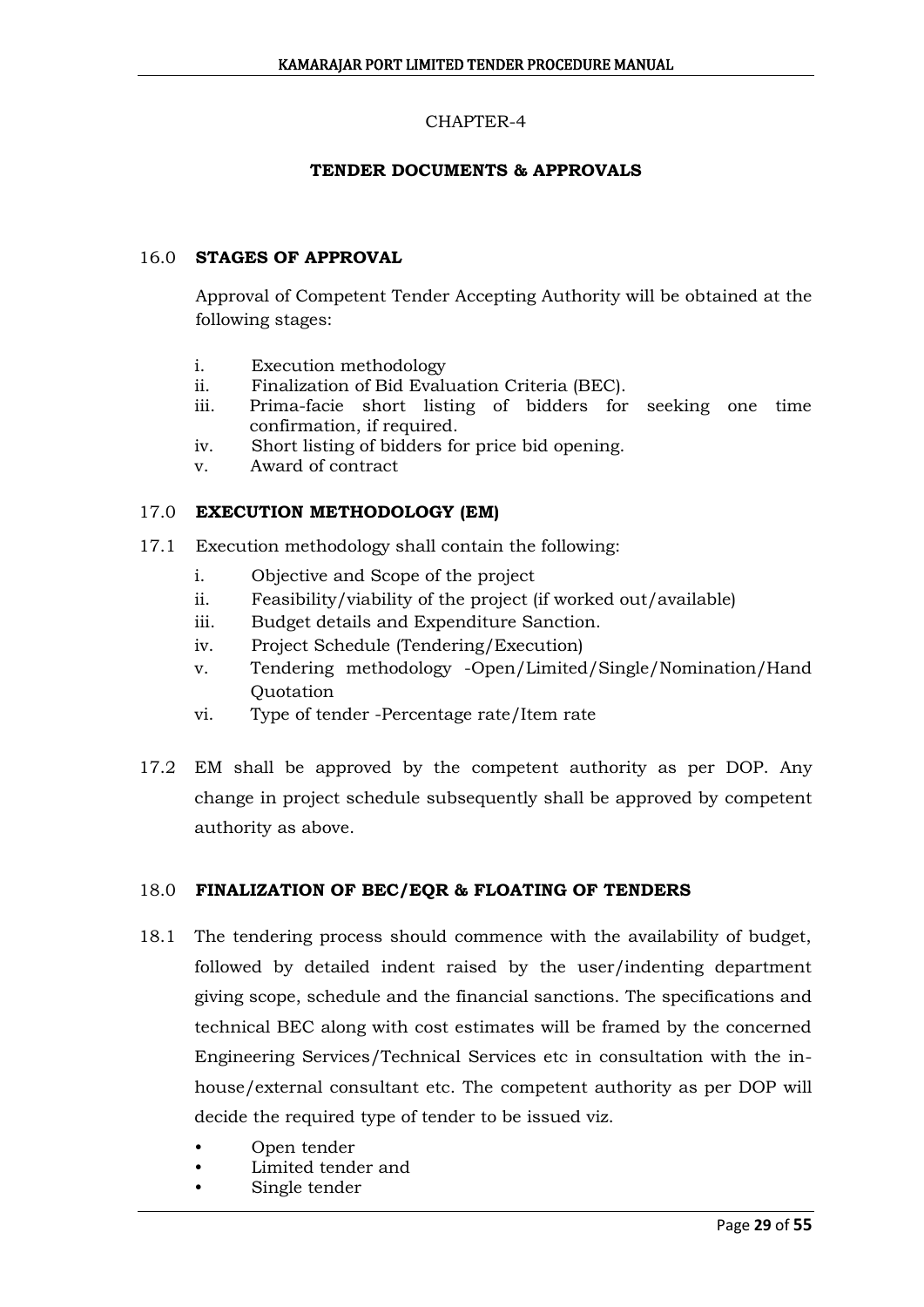- 18.2 The competent authority as per DoP of the tender will approve the technical and commercial terms and conditions in the following context:
	- i. Induction of latest and appropriate technology
	- ii. Competitiveness,
	- iii. Lessons/experiences of the past tenders/contracts.
- 18.3 Before invitation of tenders, the technical as well as commercial BEC will be formulated as per provisions vide Para-18.4 below.
- 18.4 BECs / EQRs should be firmed / standardized. BEC / EQR revision must be done only by exception, based on cogent and transparent justification. BEC in general should have a Rejection (both technical and commercial) criteria, and financial Evaluation Methodology (including Loading criteria). In all cases, the Bid Evaluation Criteria (BEC) along with the Matrix will be brought before the competent authority for approval.
- 18.5 Wherever the last BEC along with mode of tendering, approved by competent authority as per DOP is proposed for next tender, there is no need to obtain repeat approval of the BEC (apart from changes that may be necessary due to fresh guidelines issued by PMC). However, in principle approval, to follow the already approved BEC (without change), to be obtained from competent authority. The competent authority as per DOP shall accord in principle approvals.
- 18.6 Cases falling under the power of competent authority as per DOP will be brought to it for approval after endorsement of the next higher level authority, who will consider the factors as per Para-18.2 above, after due examination.
- 18.7 Concerned officer as per DoP will also have full powers to approve short listing of bidders for price bid opening as per latest guide line issued on the subject. However, while exercising these powers it is to be ensured that in case of deviation, if any, with reference to laid down policies, instructions and/ or PMC circulars, the cases are to be brought to competent authority for deliberation and approval.
- 18.8 BEC (excluding the standard provisions and major qualifying criteria), once approved by competent authority as per DOP for a particular tender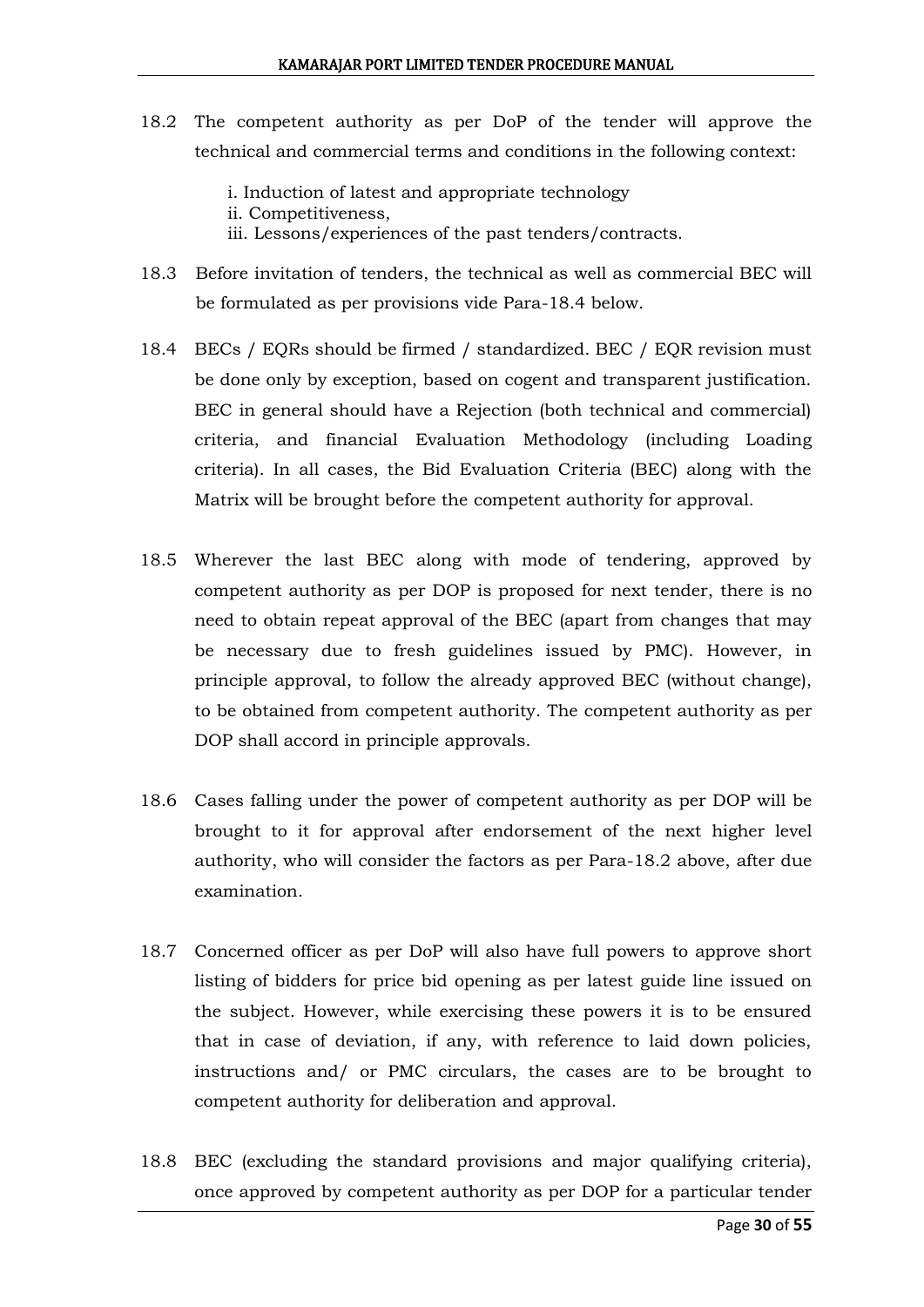can be reviewed / modified as a sequel to pre-bid conference. Wherever departure from BEC (excluding the standard provisions and major qualifying criteria) is considered necessary (as a sequel to pre-bid conference), detailed reasons in tabular form are to be given (in the proposal for approval of competent tender accepting authority) indicating as to why such departure is considered necessary. It will specifically be indicated as to whether KPL would entail any extra expenditure on account of the proposed changes in BEC and if so, justification, will also need to be given indicating the economic benefit in terms of improved efficiency or otherwise that would accrue to KPL versus the extra expenditure involved due to modification in BEC. After this no change in BEC will be allowed. Where no pre-bid conference has been convened, BEC in such cases will not be modified under any circumstances.

18.9 Powers to approve modification/relaxation/departure from approved BEC (excluding the major qualifying criteria which appeared in NIT), as a sequel to pre-bid conference (and not after opening of bids), will rest with competent authority as per DOP.

#### 19.0 **BIDDINGDOCUMENTS:**

#### 19.1 Content of Bidding Documents:

The set of bidding documents comprises the documents listed in the table below and addenda issued:

| S.No. | Reference          | <b>Details</b>                                                                         |
|-------|--------------------|----------------------------------------------------------------------------------------|
| 1     | BR                 | <b>Bid Reference</b>                                                                   |
| 2     | <b>NIT</b>         | Notice Inviting Tender                                                                 |
| 3     | <b>SECTION - 1</b> | Instructions to Bidder                                                                 |
| 4     | <b>SECTION - 2</b> | Forms of Bid, Contractor's bid and<br>Qualification Questionnaire                      |
| 5     | <b>SECTION - 3</b> | Part – I Contract Data<br>Part – II General description of work and other<br>condition |
| 6     | <b>SECTION - 4</b> | Part – I General Conditions of Contract<br>Part - II Special conditions of Contract    |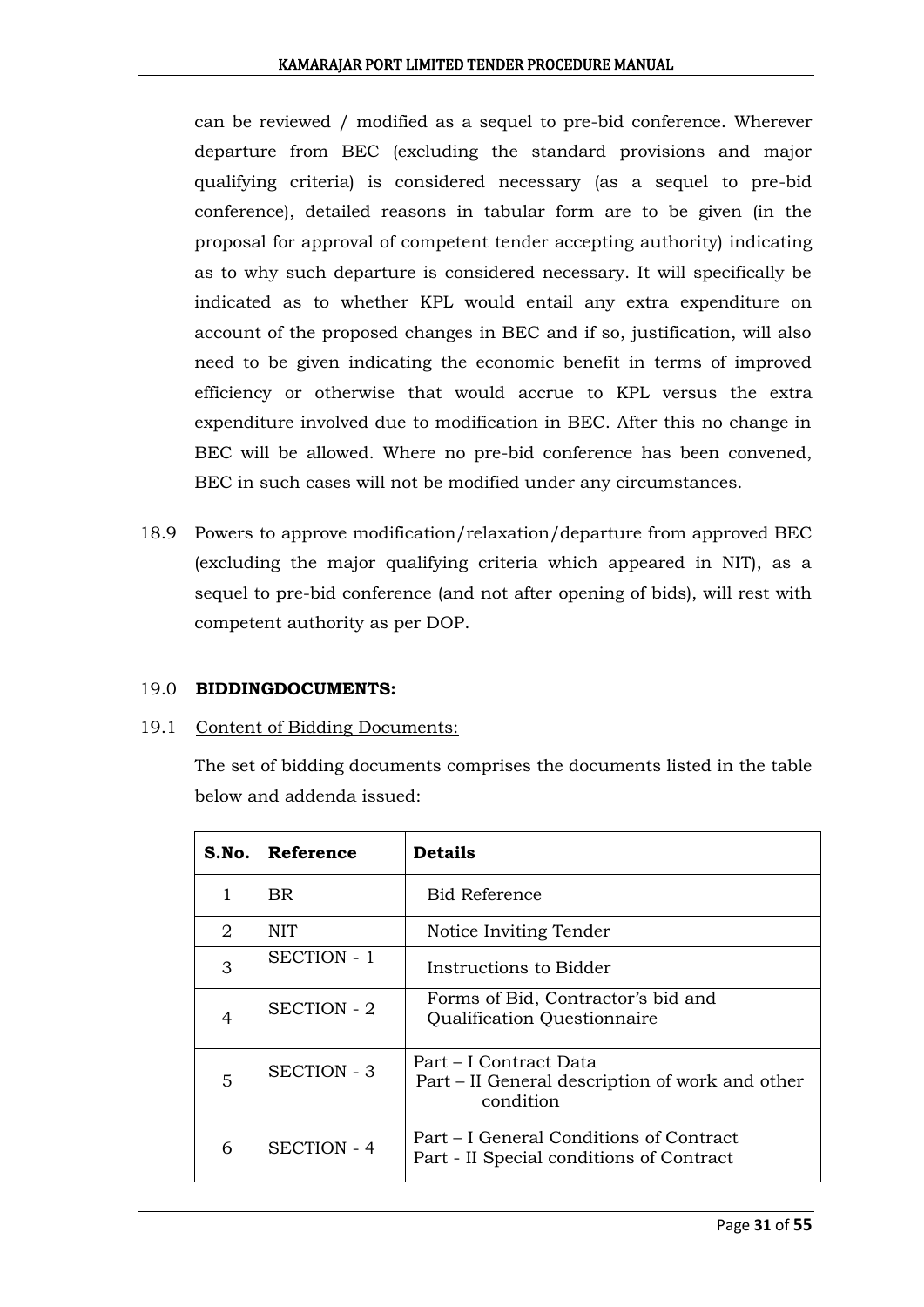#### KAMARAJAR PORT LIMITED TENDER PROCEDURE MANUAL

| $\overline{7}$ | SECTION - 5       | Specifications of materials and works |
|----------------|-------------------|---------------------------------------|
| 8              | SECTION - 6       | Schedule of Drawings                  |
|                | <b>SECTION -7</b> | Forms of Securities and other formats |
| 10             | <b>SECTION -8</b> | BOQ – Price Bid                       |

#### 19.2 Clarification of the Bidding Documents:

A prospective bidder requiring any clarification of the bidding documents may notify the employer in writing or by cable (hereinafter "cable" includes facsimile) at the Employer's address indicated in the invitation to bid. The Employer will respond to any request for clarification which he received (earlier than four days for uploading e-tender, duration seven days) prior to the deadline for submission of bids. Copies of the Employer's response will be forwarded to all purchasers of the bidding documents, including a description of the enquiry but without identifying its source.

#### 19.3 Pre –bid meeting:

- i. Whenever, it is felt necessary by the Company, the bidder or his official representative is invited to attend a pre-bid meeting which will take place at  $\qquad \qquad$  (address of venue) on  $\qquad \qquad$  (time and date).
- ii. The purpose of the meeting will be to clarify issues and to answer questions on any matter that may be raised at that stage.
- iii. The bidder is requested to submit any questions in writing or by cable to reach the Employer not later than one week before the meeting.
- iv. Minutes of the meeting, including the text of the questions raised (without identifying the source of enquiry) and the response will be transmitted / uploaded in website without delay to all purchasers of the bidding documents. Any modification of the bidding documents, which may become necessary as a result of the pre bid meeting, shall be made by the Employer exclusively through the issue of an addendum.
- v. Non-attendance at the pre-bid meeting will not be a cause for disqualification of a bidder.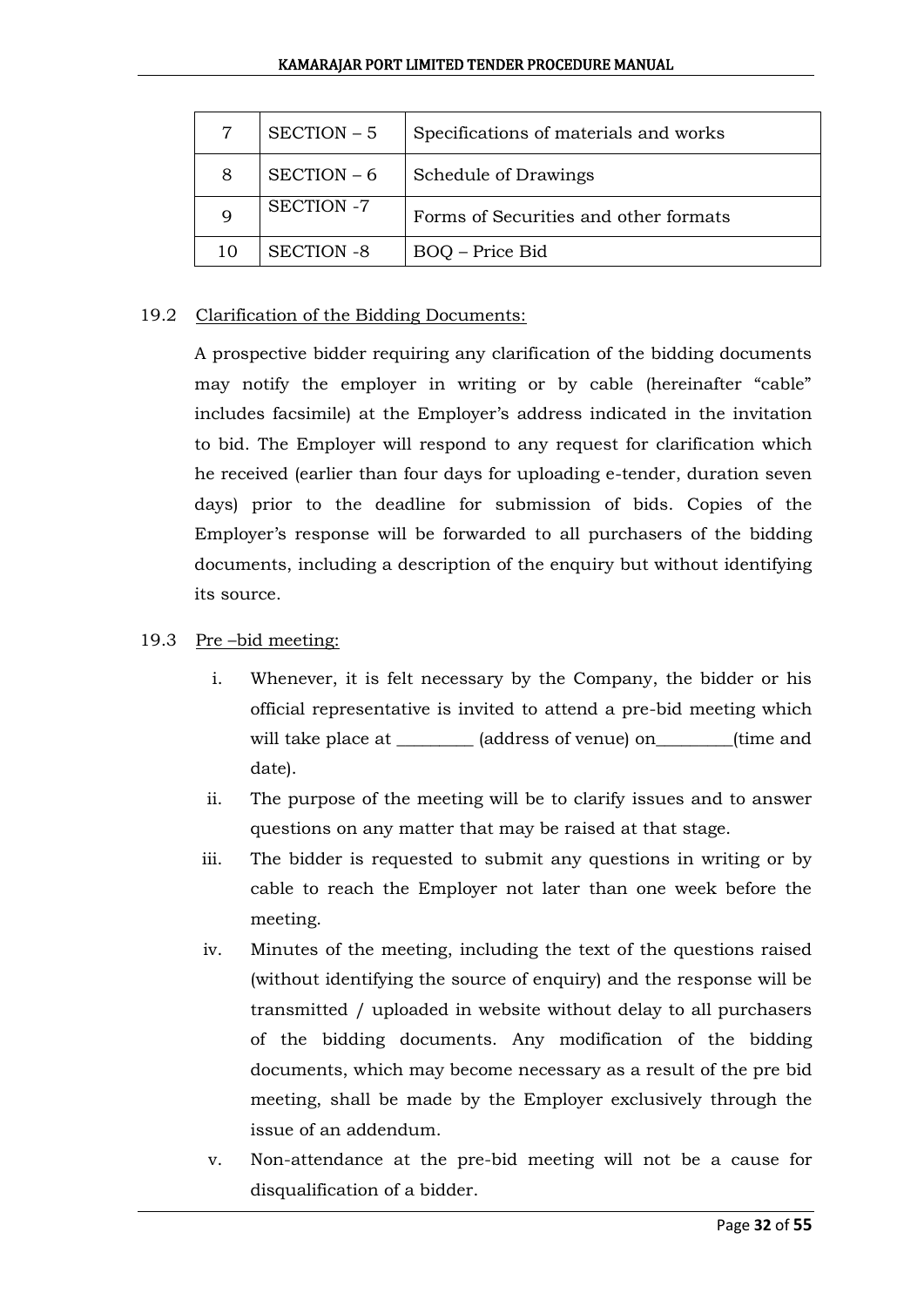#### 19.4 Amendment of Bidding Documents:

- i. Before the deadline for submission of bids, the Employer may modify the bidding documents by using addenda.
- ii. Any addendum thus issued shall be part of the bidding documents and shall be communicated in writing or by cable to all the purchasers of the bidding documents. Prospective bidders shall acknowledge receipt of each addendum by cable to the Employer.
- iii. To give prospective bidders reasonable time in which to take an addendum into account in preparing their bids, the Employer shall extend, as necessary, the deadline for submission of bids.

#### 19.5 Preparation of Bids:

- i. Language All documents relating to the bid shall be in English language.
- ii. Documents comprising the Bid The bid submitted by the bidder shall comprise the following:
	- a. The Bid
	- b. Bid Security
	- c. Priced Bill of Quantities
	- d. Qualification Information Form and Documents and any other materials required to be completed and submitted by bidders in accordance with these instructions.

#### 19.6 Bid prices:

- i. The contract shall be for whole works based on the priced bill of quantities submitted by the Bidder.
- ii. The bidder shall fill in rates and prices both in figures and words for all items of the work described in Bill of quantities, in case any difference in rates quoted in figures and words, the rate quoted in words will be considered for evaluation and award. Items for which no rate or price is entered by the bidder will not be paid by the Employer when executed and shall be deemed covered by the other rates and prices in the Bill of quantities. Corrections, if any, shall be made by crossing out, initialling, dating and rewriting.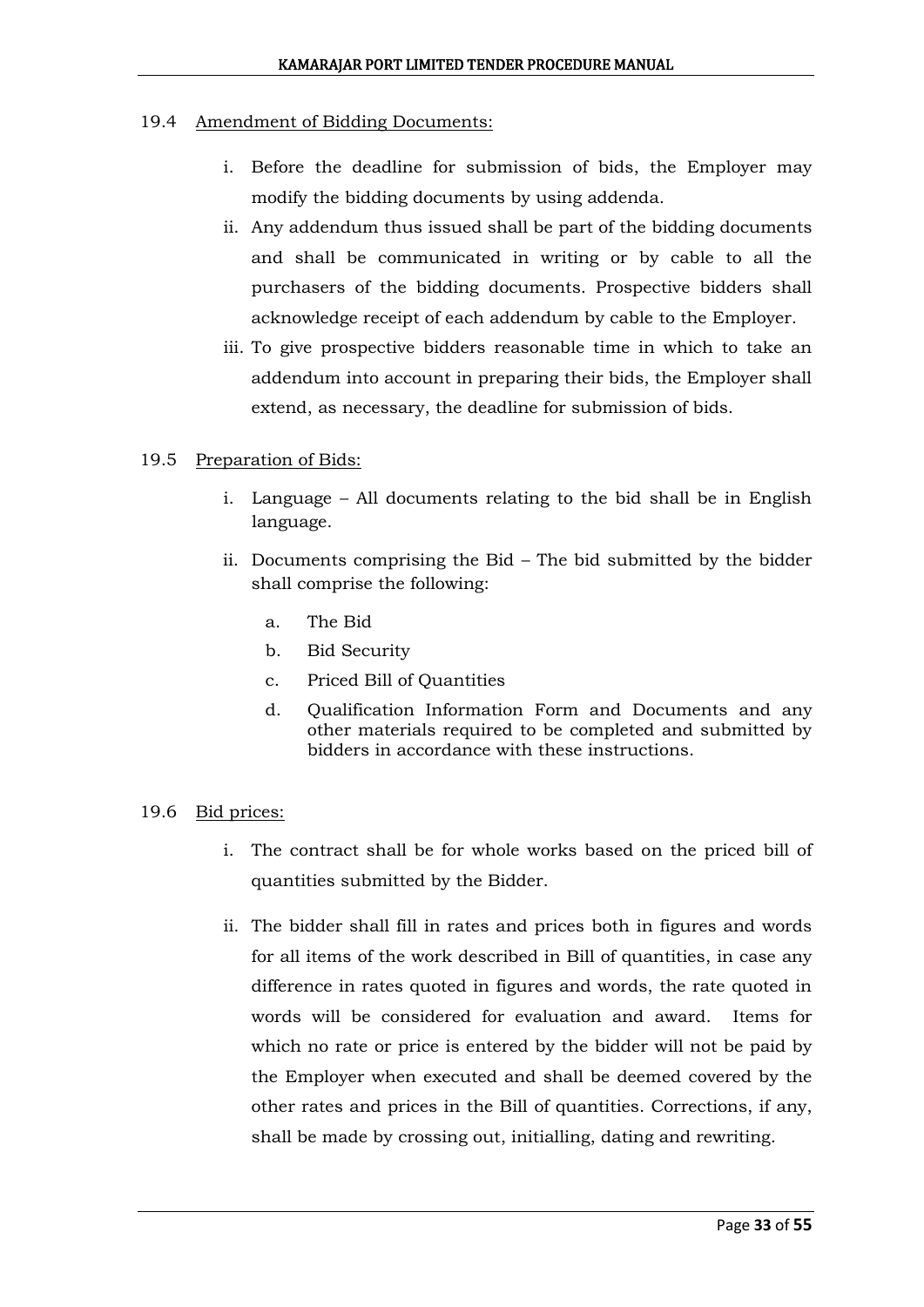- iii. All duties, taxes and other levies payable by the Contractor under the contract, or for any other cause shall be included in the rates, prices and total Bid price submitted by the Bidder.
- iv. The rates and prices quoted by the Bidder shall be fixed for the duration of the Contract and shall not be subject to adjustment on any account.

#### OR

The rates and prices quoted by the bidder are subject to adjustment during the performance of the contract in accordance with the provisions of the NIT/Tender Document Conditions.

#### 19.7 Currencies of Bid and Payment:

The unit rates and the prices shall be quoted by the Bidder entirely in Indian Rupees. In the cases of global bids, if the unit rates/prices are in terms of foreign currency, then the exemption can be taken with the approval of competent authority.

#### 19.8. Bid validity:

Bids shall remain valid for a period not less than as provided in the N.I.T./Tender Documents, **one hundred and twenty days** after the deadline date for bid submission. A bid valid for a shorter period is liable for rejection at the discretion of the company. In case, bid evaluation and award of work is delayed, on request of the employer, the contractor may require to submit the bid validity extension without prejudice to tender provisions.

#### 19.9 Bid Earnest Money:

The amount of the earnest money, which a contractor should deposit with the tender, is regulated by the following scales. In case of petty works costing Rs.25,000/- or less the Engineer may, at his discretion, dispense with the conditions for calling for earnest money. For special tenders like Tax Free Bond / equity related, engagement of professionals, empanelment of facilities, etc., the exemption from EMD can be considered with the approval of competent authority.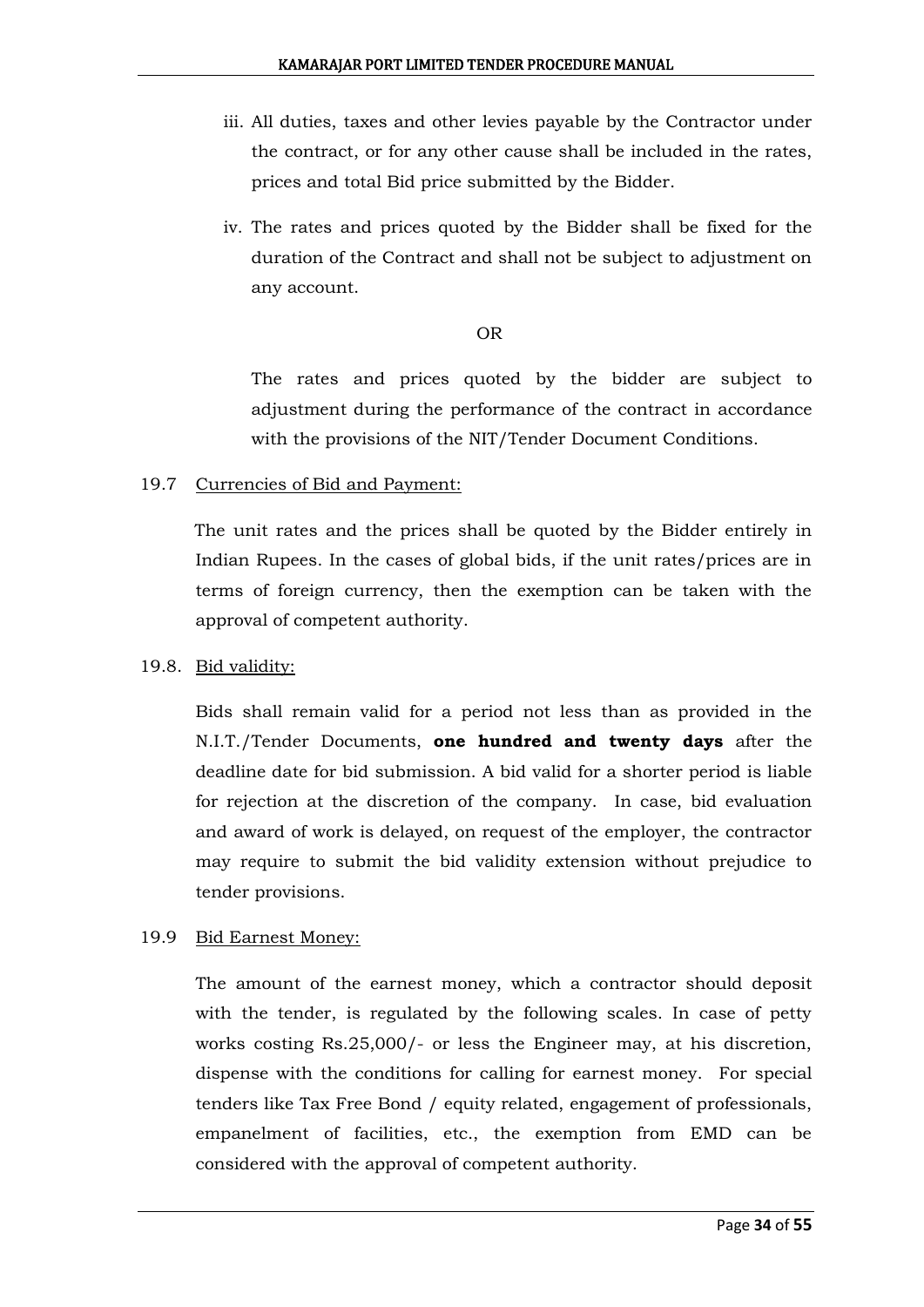- (i) For works estimated to cost up to Rs. 10 crores: 2% (Two per cent) of the estimated cost.
- (ii) For works estimated to cost more than Rs. 10 crores: Rupees Twenty lakhs plus 1% (one present) of the estimated cost.

#### Mode of Deposit

The earnest money may be accepted only in the following forms:

- i. Banker's cheque of a Nationalised Banks.
- ii. Demand Draft of a Nationalised Banks.
- iii. The Bank Guarantee of a Nationalised Bank

The Bank Guarantee submitted as a part of Earnest Money shall be valid for a period of six months or more from the date of submission of the tender, in case of delay in bid evaluation and award of work.

#### Refund of earnest money

- i. The earnest money given by all the tenderers except the L2 tenderer shall be refunded within 30 days from the date of opening of the financial bids. The earnest money deposited by the L2 tenderer will be refunded within 15 days from the date of signing of the agreement with the successful tenderer. EMD submitted by the successful tenderer will be refunded within 30 days from the date of submission of Performance Guarantee and signing of the agreement.
- ii. The Engineer should periodically review the Tender Opening Register with a view to ensure that the earnest money is refunded in time. If the tenderers do not come forward to get their challans endorsed for refund, the challans should be sent to them by Registered Post within a week after expiry of the prescribed period.

#### Earnest money is not security deposit

The earnest money, which a tenderer for a contract is called upon to furnish along with his application for issue of tender for the contract is not a security deposit within the meaning of rule 45 of the Saving Bank Rules for depositors. No account can, therefore, be opened for the deposit of such earnest money in the Post Office Saving Bank.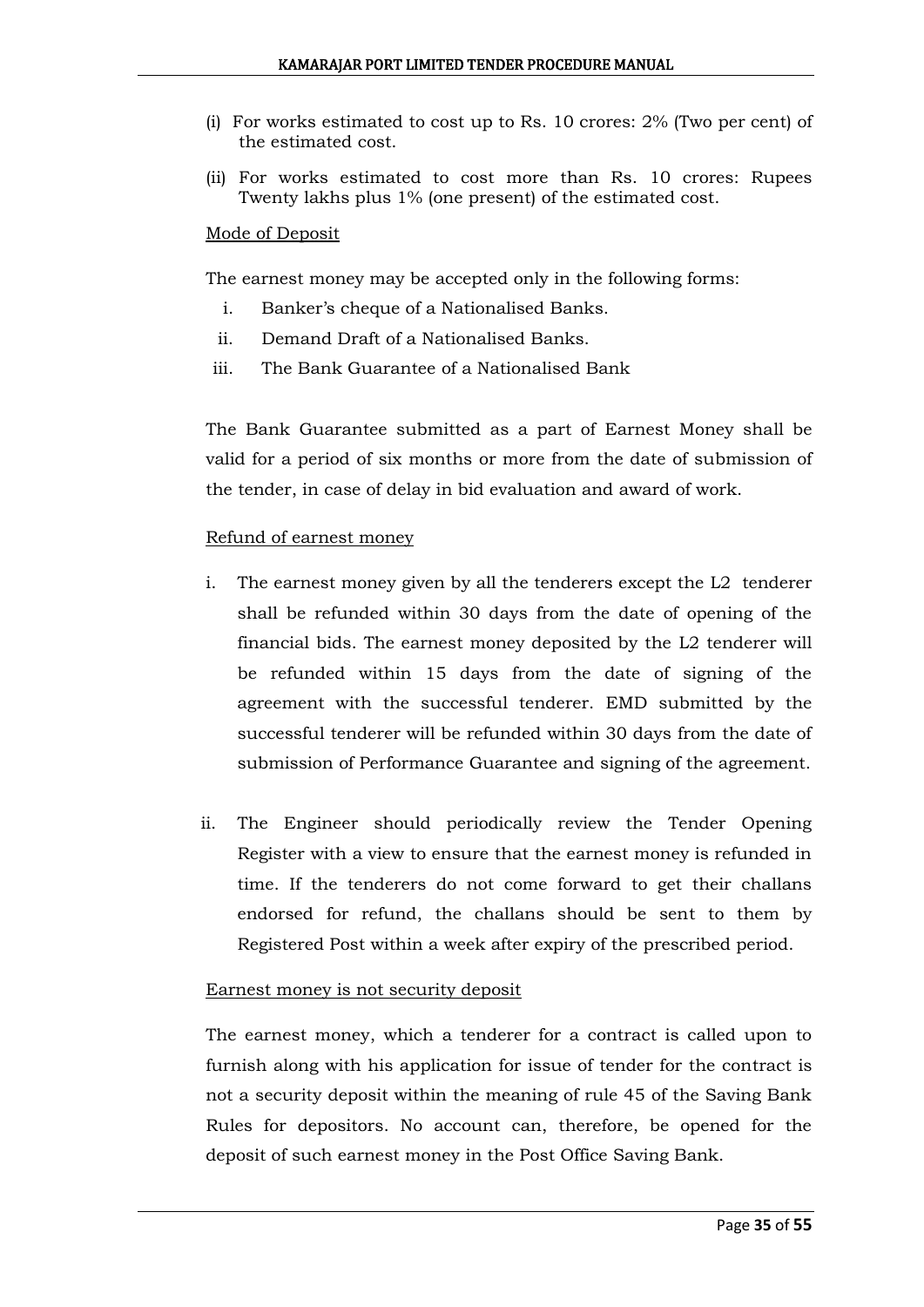#### Forfeiture of earnest money

- i. If any tenderer withdraws his tender before the expiry of the validity period, or before the issue of letter of acceptance, whichever is earlier, or makes any modification in the terms and conditions of the tender which are not acceptable to KPL, then the KPL shall, without prejudice to any other right or remedy, be at liberty to forfeit 50% of the earnest money absolutely
- ii. If contractor fails to furnish the prescribed performance guarantee within the prescribed period, the earnest money is absolutely forfeited automatically without any notice.
- iii. If only a part of the work as shown in the tender is awarded, and the contractor does not commence the work, the amount of the earnest money to be forfeited to KPL should be worked out with reference to the estimated cost of the work so awarded.
- iv. In case of forfeiture of earnest money as prescribed above, the tenderer shall not be allowed to participate in the retendering process of the work.

#### 19.10 Performance guarantee

- i. The successful tenderer, hereafter referred to as the contractor, shall deposit an amount equal to 5% of the tendered and accepted value of the work (without limit) as performance guarantee in one of the following forms:
	- a. Deposit at Call Receipt/Banker's Cheque/Demand Draft/Pay Order of a Nationalised Bank.
	- b. An irrevocable bank guarantee of any Nationalised bank in the prescribed form given in Annexure.
- ii. The time allowed for submission of the performance guarantee by the contractor shall be decided by the NIT approving authority for a period ranging from 4 to 15 days of issue of the letter of acceptance, depending upon the magnitude and/or urgency of the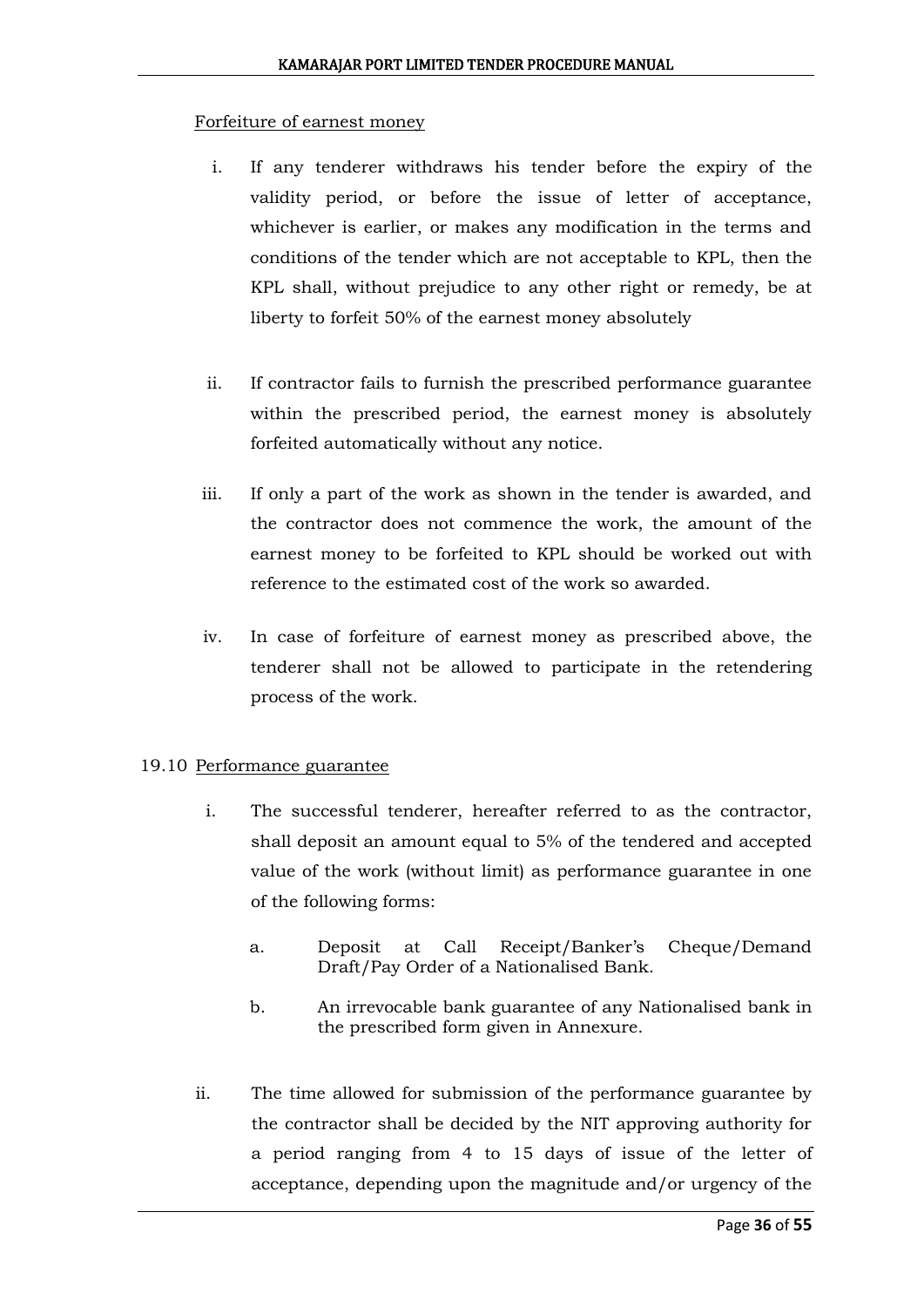work. This period can be further extended, if required, by the Engineer-in-charge for a maximum period ranging from 3 days to 7 days at the written request of the contractor. Such time period may be mentioned in the schedule while finalizing the NIT. A sample copy of the letter of acceptance to the contractor for submission of the performance guarantee is given in Annexure.

#### 19.11. Security deposit

- i. The security deposit shall be collected by deductions from the running bill of the contractors at the rate mentioned below, and the earnest money that is deposited at the time of tender, shall be treated as part of the security deposit. The security deposit can also be deposited in the form of Demand Draft, Bank Guarantee of any Nationalised Bank, Fixed Deposit Receipts etc. Earnest money shall be adjusted first in the security deposit and further recovery of security deposit shall commence only when the upto date amount of security deposit starts exceeding the earnest money.
- ii. A sum  $\omega$  10% of the gross amount of the bill shall be deducted from each running bill of the contractor, till the sum along with the sum already deposited as earnest money amounts to security deposit  $(a)$ 5% of the tendered amount of the work . Such deductions shall be made unless the contractor has deposited the amount of security at the rate mentioned Demand Draft, Bank Guarantee, Fixed Deposit Receipts This is in addition to the performance guarantee that the contractor is required to deposit as mentioned above.
- iii. The Bank Guarantee submitted against Security Deposit shall initially be valid up to the stipulated date of completion of the work plus maintenance period as defined in General Conditions of Contract (GCC) which shall be extended further time to time depending upon extension of contract granted under provisions of relevant clauses.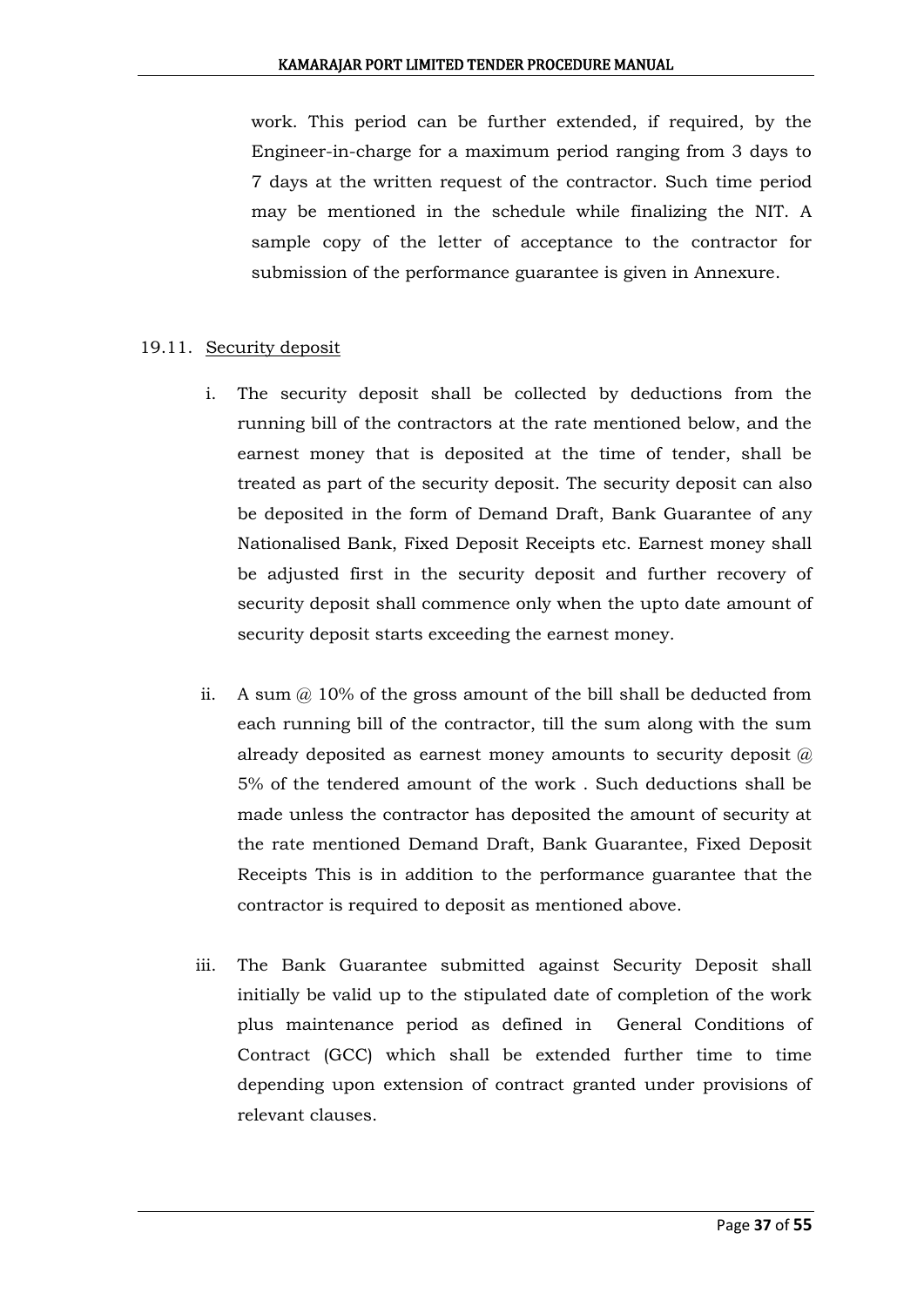#### 19.12 Purchase of Bidding Documents by Agents in India

In respect of International Competitive Bidding (ICB), the Agents in India, duly authorized by their foreign principals, will be allowed to purchase bidding documents in Indian currency through Bank Draft drawn in favor of KPL provided such foreign principal/supplier remit the cost of bidding documents in foreign currency equivalent to Indian Rupees through Bank draft / Cashiers Cheque / Banker's cheque in favor of KPL along with their offer before due date.

Demand Drafts received from Indian Agents for the purchase of bidding documents will be deposited by the Finance Section immediately. On receipt of requisite tender fee in foreign currency, the tender fees in Indian currency received from authorized agent in India will be released by concerned FAO under intimation to concerned Head of Tender Processing Group and the tender fees received in foreign currency will be accepted and deposited in the bank.

#### 19.13 Cancellation of Tender - Refund of Tender Fee

In the event, a particular tender is cancelled, the tender fee will be refunded to the concerned bidder.

#### 19.14 Exemption from Payment of Tender Fee

The firms registered with NSIC/MSME will be exempted from payment of tender fee irrespective of the monetary limit mentioned in their registration certificate provided they furnish evidence that they are registered for the items they intend to quote against KPL tenders. The Govt. Depts. will also be exempted from the payment of tender fee.

#### 19.15 Offers without prescribed Bidding Documents of KPL

The condition "Offer sent without having the prescribed bidding document of KPL and/or without complying with the terms and conditions of bidding document for submitting the offer, will be ignored straightway" should be inserted in all tender notices.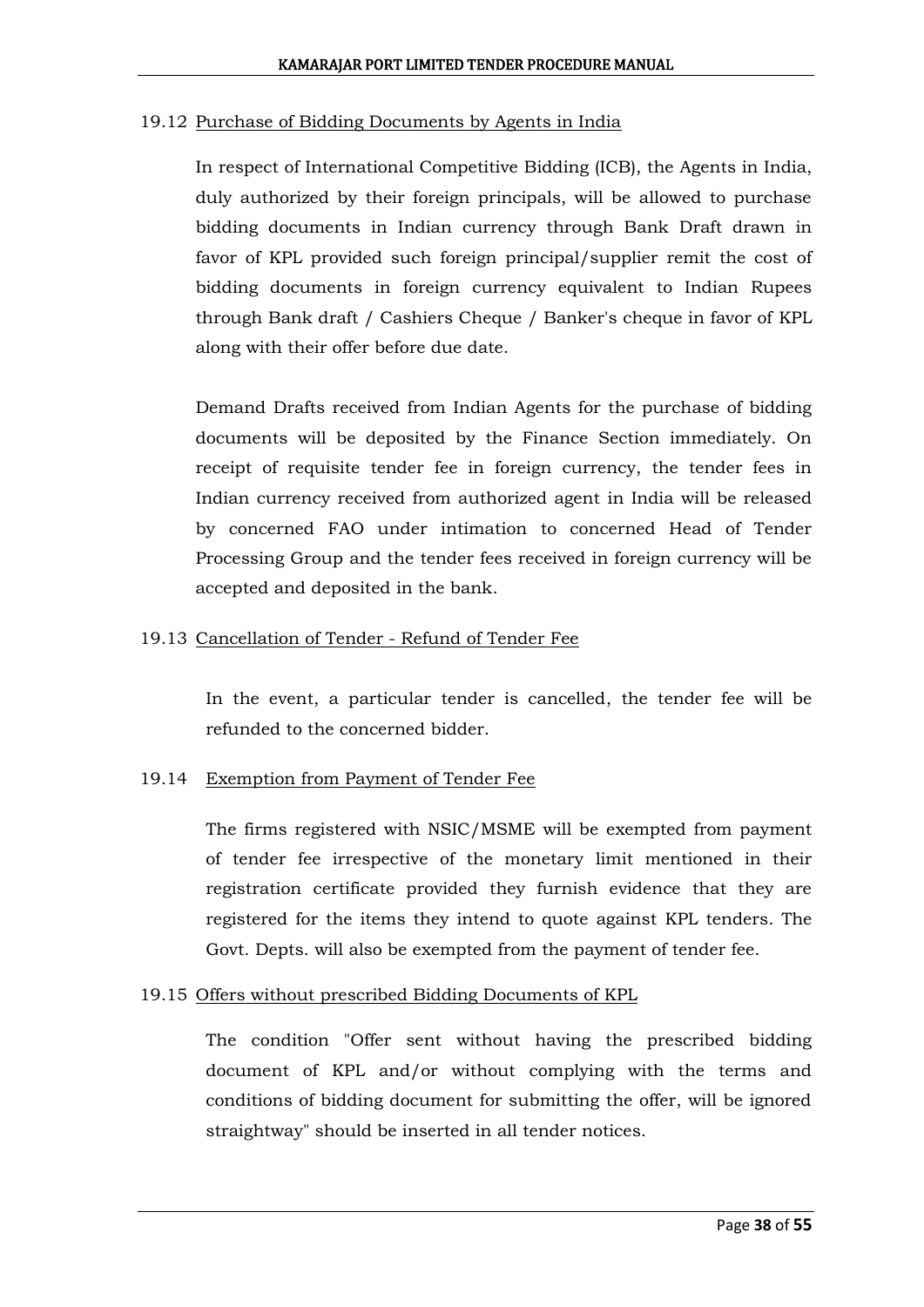#### 20.0 **SUBMISSION OF BIDS:**

20.1 Sealing and Marking of Bids: The bidder shall put bid security document as per the respective Clause hereof in one envelope and properly seal and mark as "Bid Security". In addition the bidder shall put DD / Pay order towards cost of tender documents if downloaded from the web site of Notice Inviting Tender, hereof in one envelope and properly sealed and mark as "Cost of tender documents". The bidder shall put documents mentioned in above Clause in separate envelope and properly seal and mark as "Technical Bid". Then put both these envelopes into separate envelope, properly seal and mark as "Technical Bid".

The bidder shall seal "Financial Bid" as per Clause above hereof, in separate envelope duly marking the envelope as "Financial Bid".

These envelopes then be put inside one outer envelope and sealed, duly marking the outer envelope as "Technical Bid and Financial Bid".

#### 20.2 The envelopes shall

- a) be addressed to "----------------------Kamarajar Port Limited, Chennai"
- b) bear the following identification: Bid for "-------------------------" Bid Reference No: -------------------- DO NOT OPEN BEFORE (1530 Hrs. on ----------------) Name and Address of the Bidder
- i. The Tender complete in all respect should be put in the tender box (Tender No. -------------------) in the office of -------------------- up to 1500 hrs. on------------ and open at 15.30hrs on the same date in presence of the tenderers who may wish to be present.
- ii. In addition to the identification required in above Sub-Clause, the inner envelopes shall indicate the name and address of the bidder to enable the bid to be returned unopened in case it is declared late, pursuant to respective Clause, or the bid is declared non responsive. If the outer envelopes are not sealed and marked as above, the head of department will assume no responsibility for the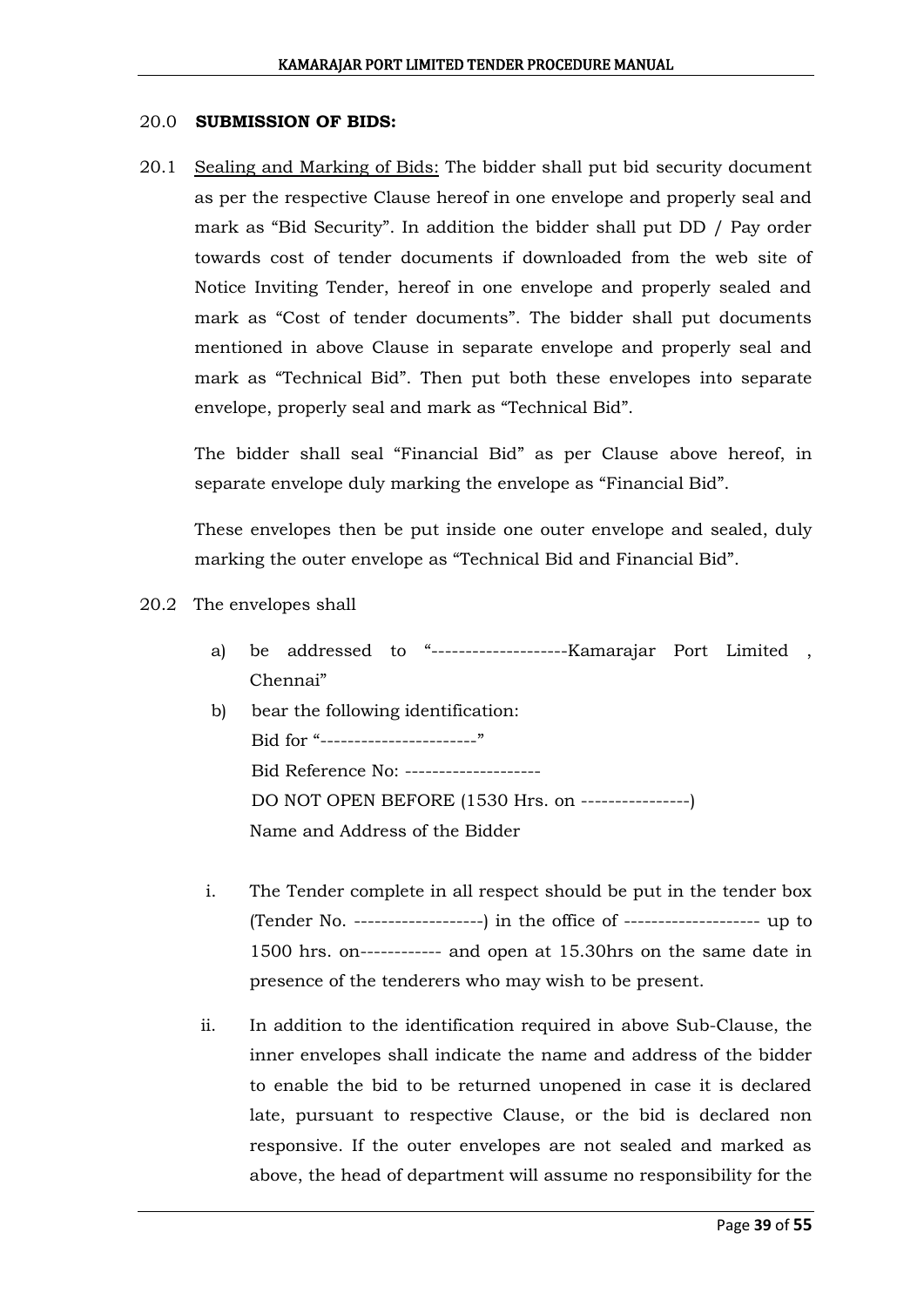misplacement or premature opening of the Technical bid and financial bid.

- iii. Deadline for Submission of Bid
- iv. Bids must be received by the Head of department at the address specified above not later than 1500 Hours on ------------
- v. In the event of the specified date to submission of bids declared a holiday for Employer, the Bids will be received upto the appointed time on next working day.
- vi. The Head of department may extend the deadline for submission of bids by issuing an amendment in accordance with Clause, in which case all rights and obligations of the Employer and the bidders previously subject to the original deadline will thereafter be subject to the deadline as extended.
- vii. In case of tender document being downloaded from the web site, at the time of submission of (the hard copy of) the tender document, the tenderer shall give an undertaking that no change have been made in document, he shall be issued a printed set of document under acknowledgement with a condition that the printed version of the Port Tender Document will be treated as authentic tender and if any discrepancy is noticed at any stage between the Port's tender document and the one submitted by the tenderer, the conditions mentioned in the port's printed document shall prevail. Besides, the tenderer shall be liable for legal action for the lapses.

#### 20.3 RECEIPT OF TENDERS

- i. The tenders will be received as under:
	- a. Directly being put in Tender Box by bidders.
	- b. Handed over personally to concerned officer by bidder(s) it being not possible for them to put in tender box due to volume of the documents.
- ii. Directly being put in the Tender Box by the Bidders

A Tender Box with suitable provision on its top for dropping tenders in it will be placed in reception area. The Tender Box will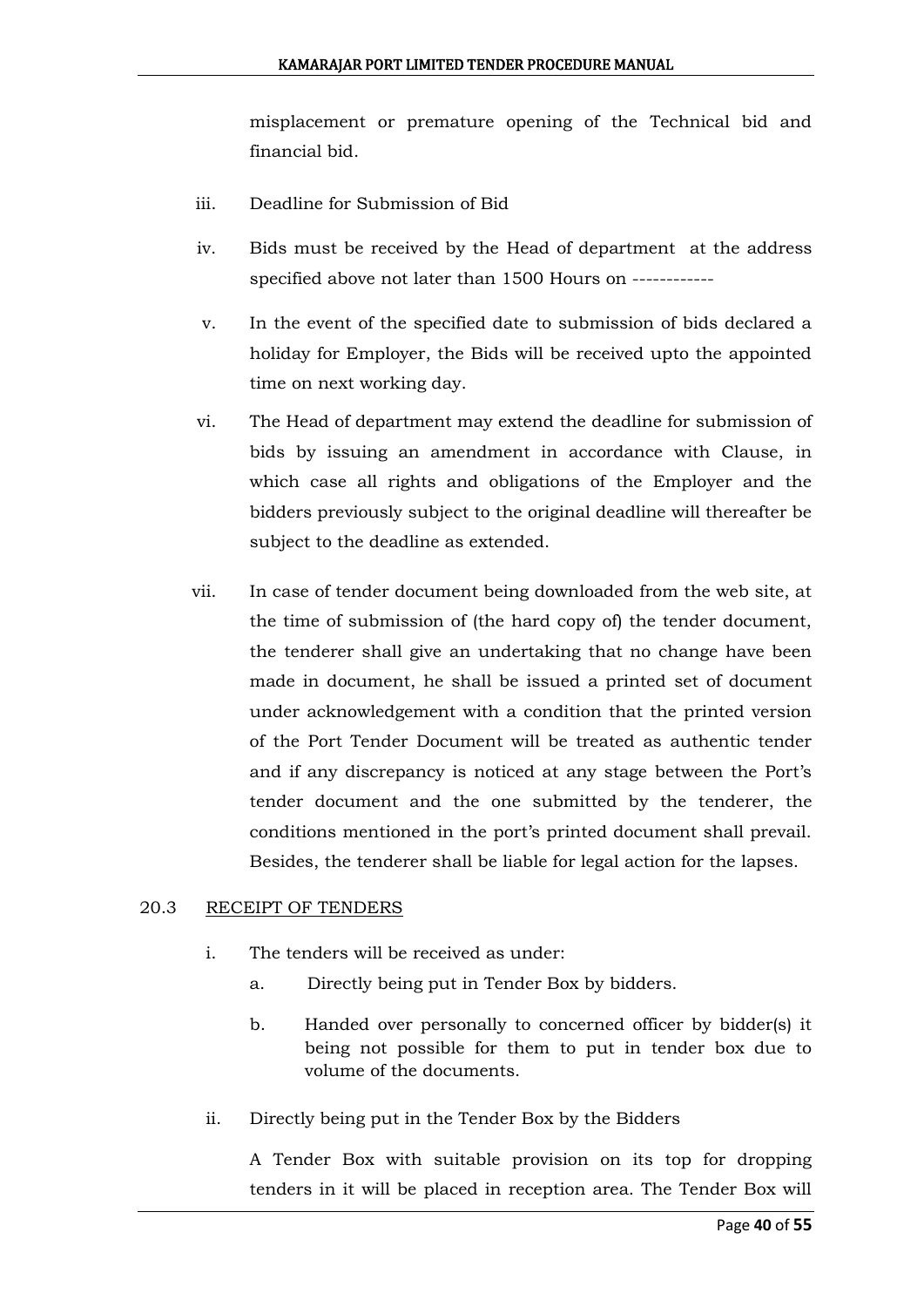always be kept locked and sealed. Keys of tender Box will be under the custody of Tender Receiving Officer.

iii. Receipt by ordinary/Regd. Post/Personally handed over to concerned officer

The Receipt and Dispatch will maintain separate register for the bids received by them through post office/handed over to them personally by tenderers due to their voluminous size.

All Tenders received by concerned officer will be recorded in this register. The Diary Section will put date and time of the receipt on each envelope of tender and hand over the same on day to day basis to the Tender Receiving Officer before 14.00 hrs, after obtaining his initials in acknowledgement of having received the same. In no circumstances the cover of tenders will be opened or destroyed by concerned officer.

#### 20.4 TENDER REGISTER

A Tender register which should be authenticated and paginated, shall be maintained to record

- i.) Name of the work
- ii.) Tender No.
- iii.) Name of the parties to whom the tender enquiry was issued / tenders were sold
- iv.) Name and signature of the representative of the tenderers who attended tender opening meeting
- v.) Name and signature of tender opening committee.

The TOC/TPC members shall sign each page of the tender offers including envelope with dated signature. The serial number of each tender offer out of total offers received and the number of corrections if any noticed on tender papers shall also be indicated at each page of the tender offer by the TOC / TPC.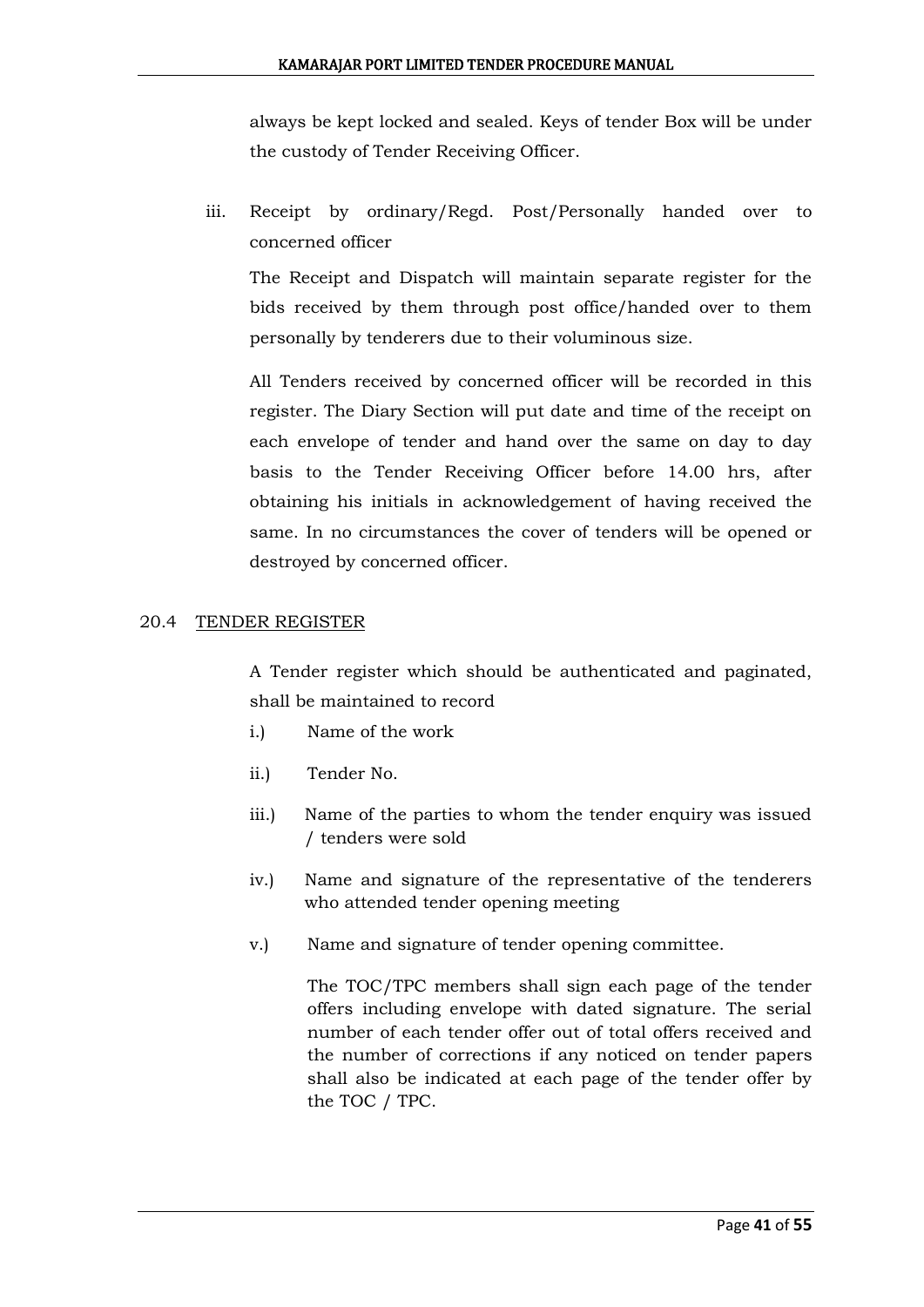#### 20.5 NUMBERING OF TENDERS

- i. The Tender Opening Officers will encircle the rates and terms and conditions and put their initials. If there is any cutting, overwriting or erasing that will also be stated and signed by both the officers. Total number of sheets in the bid will be mentioned on the first sheet of bid and all the sheets should be initialled by both the officers opening the bid and the bid will be given Serial number. For e.g. if 7 bids have been received against one particular enquiry, then bids should be numbered as 1/7, 2/7 and so on. The bids which are received by post after due date should be marked 'Late' tender with No. 8/7 and so on. All envelopes are also to be retained on the record and these are to be initialled by both the officers authorized to open the tenders.
- ii. The concerned tender processing group, whose tender is due on that particular date, will be present at the time of opening of the tender with the tender register. Both Tender Opening Officers will sign the register against the name of the firms whose bids have been received.

#### 20.6 LATE BIDS

Any Bid received by the Employer after the deadline prescribed in above Clause will be returned unopened to the bidder.

#### 20.7 MODIFICATION AND WITHDRAWAL OF BIDS

- i. Bidders may modify or withdraw their bids by giving notice in writing before the deadline prescribed in Clause.
- ii. Each Bidder's modification or withdrawal notice shall be prepared, sealed, marked and delivered in accordance with respective Clauses, with outer and inner envelopes additionally marked "MODIFICATION" or "WITHDRAWAL" as appropriate.
- iii. No bid shall be modified by the bidder after the deadline for submission of bids.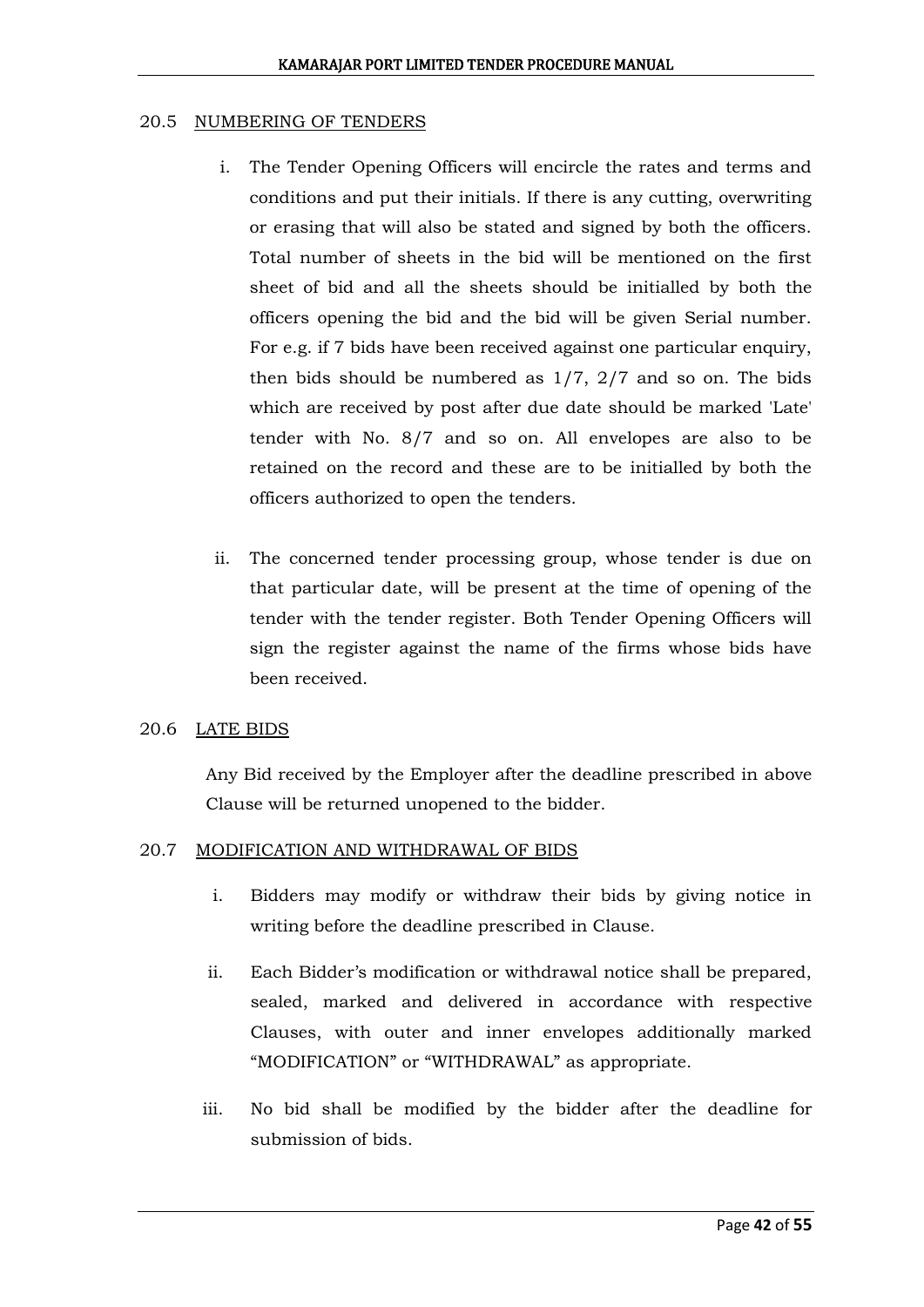- iv. Withdrawal or modification of a Bid between the deadline for submission of bids and the expiration of the original period of bid validity specified in Clause above or as extended pursuant to Clause may result in the forfeiture of the Bid Security pursuant to Clause.
- v. Bidders may only offer discounts to or otherwise modify the prices of their Bids by submitting Bid modifications in accordance with this clause or included in the original Bid submission.

#### 21.0 BID OPENING AND EVALUATION

#### 21.1 Bid Opening

- i. On the due date and appointed time as specified in Clause, the Employer will first open Technical bids of all bids received (except those received late) including modifications made pursuant to Clause in presence of the Bidders or their representatives who choose to attend. In the event of the specified date for Bid opening declared a holiday by the Employer, the Bids will be opened at the appointed time and location on the next working day.
- ii. Envelopes marked "WITHDRAWAL" shall be opened and read out first. Bids for which an acceptable notice of withdrawal has been submitted pursuant to Clause shall not be opened.
- iii. Bidder's name, withdrawals, modifications of technical bid, the presence of bid security and such other details, as the Employer may consider appropriate will be announced by the Employer at the opening.
- iv. If all Bidders have submitted unconditional Bids together with requisite Bid security, then all Bidders will be so informed then and there. If any Bid contains any deviation from the Bids documents and / or if the same does not contains Bid security in the manner prescribed in the Bid documents, then that Bid will be rejected and the Bidder informed accordingly. The sealed Financial Bid containing priced BOQ will be returned to him without opening. All valid financial Bids whose technical bids have been determined to be substantially responsive in accordance with clause hereof, shall be opened on the specified date from declaring the results of the Technical Bid, Bidder's name, the Bid prices, the total amount of each Bid and of any alternatives Bid(if alternatives have been requested or permitted), any discounts, Bid modifications and withdrawals, and such other details as the Employer may consider appropriate, will be announced by the Employer at the opening. Any bid price, discount, or alternative Bid price which is not read out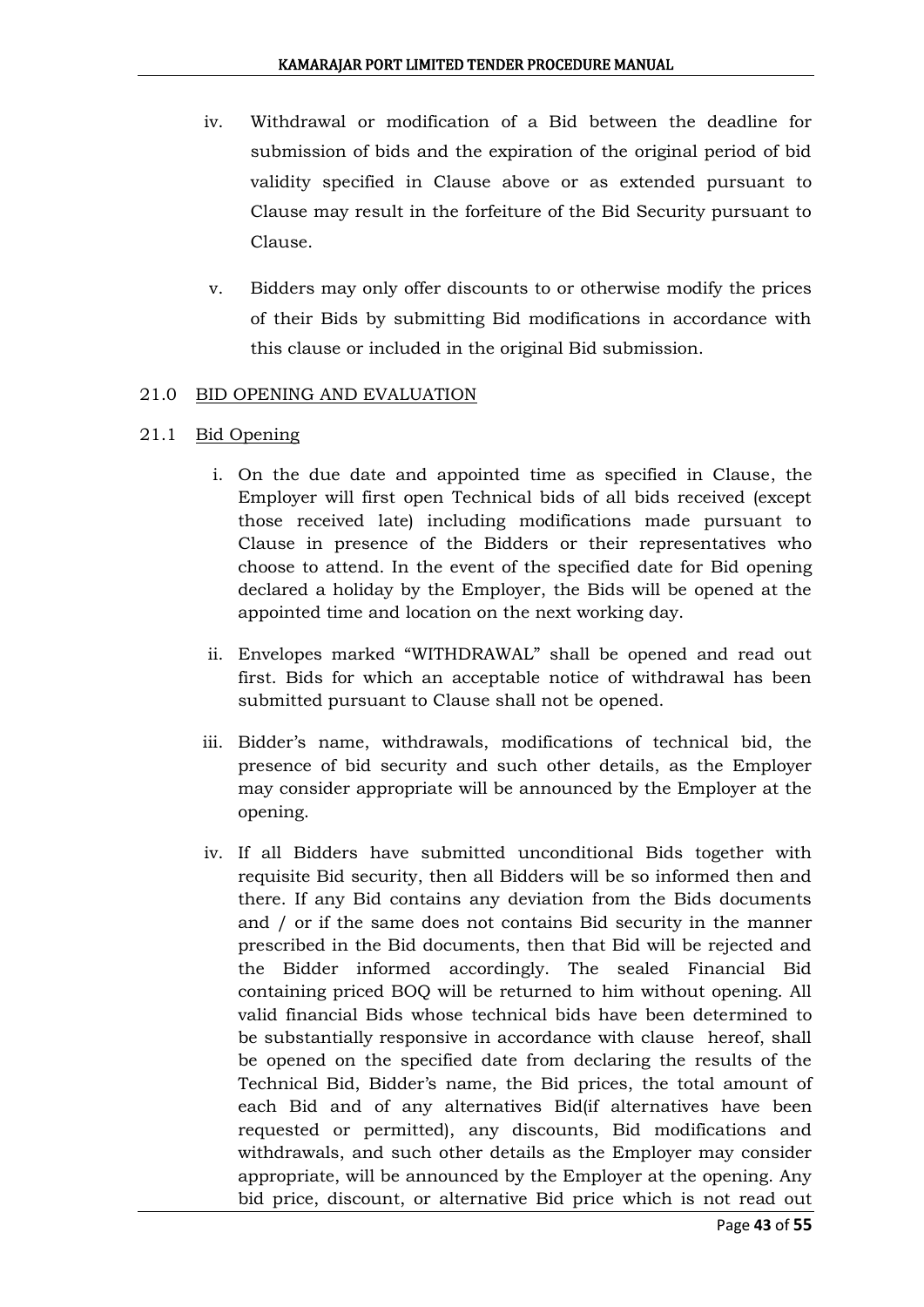and recorded at bid opening will not be taken into account in the Bid evaluation.

v. The Employer shall prepare minutes of the Bid opening, including the information disclosed to those present in accordance with Sub-Clause and the minutes shall form part of the contract.

#### 21.2 Process to be Confidential

Information relating to the examination, clarification, evaluation and comparison of bids and recommendations for the award of a Contract shall not be disclosed to bidders or any other persons not officially concerned with such process until the award to the successful bidder has been announced.

#### 21.3 Clarification of Bids

To assist in the examination, evaluation and comparison Bids, the Employer may, at his discretion, ask any bidder for clarification of his Bid, including breakdown of unit rates. The request for clarification and the response shall be in writing or by cable, but no change in the price or substance of the Bid shall be sought, offered, or permitted except as required to confirm the correction of arithmetic errors discovered by the Employer in the evaluation of the Bids in accordance with Clause.

Subject to Sub-clause, no Bidder shall contact the Employer on any matter relating to his bid from the time of the bid opening to the time the contract is awarded. If the Bidder wishes to bring additional information to the notice of the Employer, he should do so in writing.

Any effort by the Bidder to influence the Employer's bid evaluation, bid comparison, or contract award decisions, may result in the rejection of his bid.

#### 21.4 Examination of Technical Bids and Determination of Responsiveness of Technical Bid

i. Prior to evaluation of Technical Bids, the Employer will determine whether each of the bid (a) meets the eligibility criteria (b) has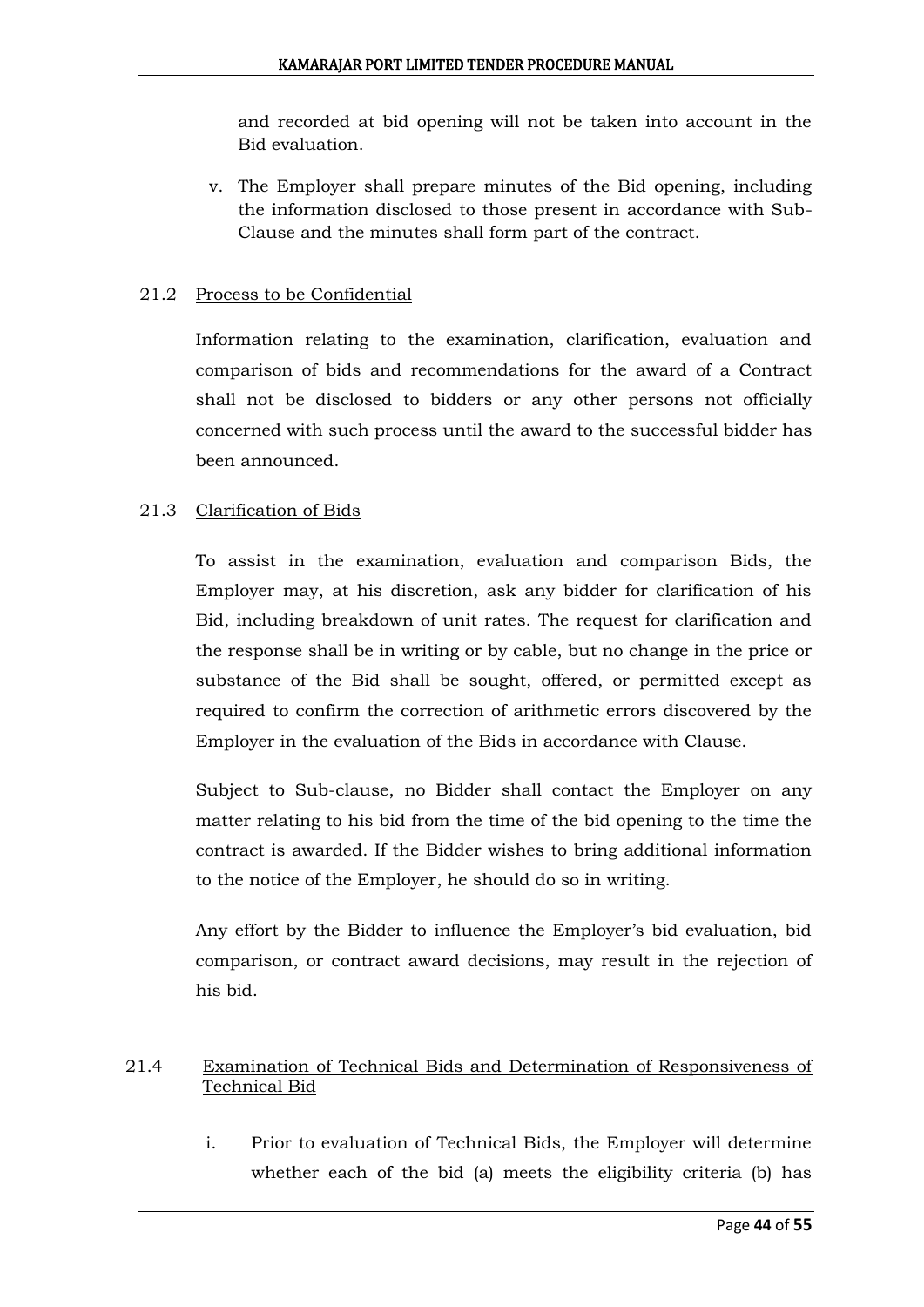been properly signed by an authorized signatory(accredited representative) holding Power of Attorney in his favour. The Power of Attorney shall inter alia include a provision to bind the bidder to settlement of disputes clause; (c) is accompanied by the required Bid Security and; (d) is responsive to requirements of the bidding documents.

- ii. A substantially responsive Technical and financial Bid is one which conforms to all the terms, conditions and specification of the Bidding documents, without materials deviation or reservation. A materials deviation or reservation is one (a) which affects in any substantial way the scope, quality or performance of the Works; (b) which limits in any substantial way; the Employers' rights or the Bidder's obligations under the contract; or (c) whose rectification would affect unfairly the competitive position of other Bidders presenting responsive Bids.
- iii. If a Technical Bid is not substantially responsive, it will be rejected by the Employer and will not subsequently be made responsive by correction or modification or withdrawal of the non-conforming deviation or reservation.
- iv. The envelope marked as financial bid of those bidders whose Technical bid has been determined to be non- responsive shall not be opened and will be returned unopened.

#### 21.5 Correction of Errors

Bids determined to be substantially responsive, will be checked by the Employer for any arithmetic errors. Errors will be corrected by the Employer as follows:

- a) Where there is discrepancy between the rates in figures and in words for any rate in the unit rate column, the amount in words will govern; and
- b) Where there is a discrepancy between the unit rate and the line item total resulting from multiplying the unit rate by the quantity, the unit rate as quoted will govern.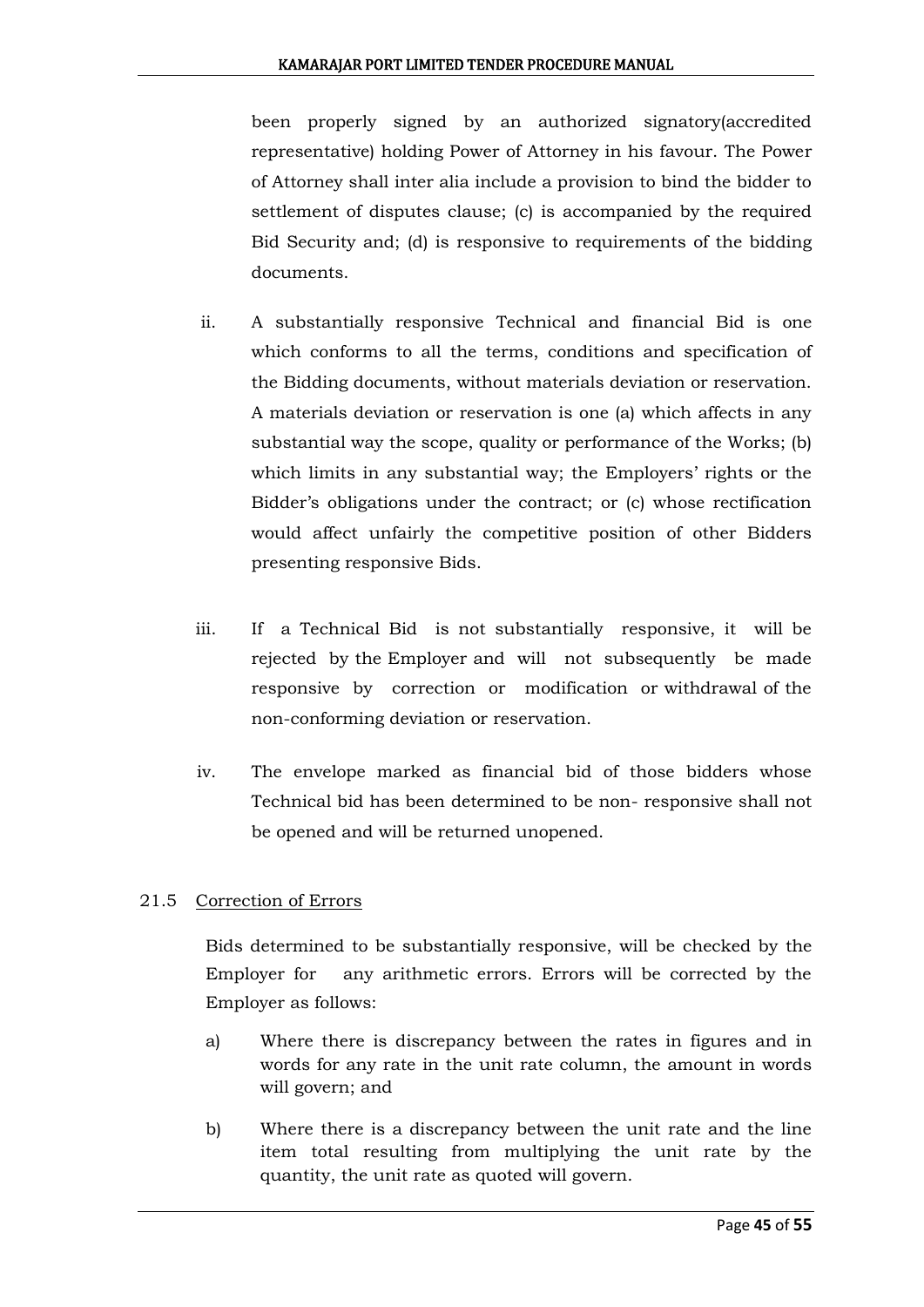The amount stated in the Bid will be adjusted by the Employer in accordance with the above procedure for the correction of errors and, with the concurrence of the bidder, shall be considered as binding upon the bidder. If the bidder does not accept the corrected amount of bid, his bid will be rejected, and the bid security may be forfeited in accordance with the Clause.

#### 21.6 Price / Purchase Preference

- i. Purchase Preference to Central PSUs
- ii. Purchase preference shall be granted to the Public Enterprises of Central Govt. / Central PSUs, as per GOI instructions in vogue from time to time.
- iii. Price preference in International Competitive Bidding (ICB) Price preference shall be granted as per GOI instructions in vogue from time to time.
- iv. Purchase preference to the products of Small Scale Sector (SSS) / Micro, Small and Medium Enterprises (MSME). Purchase preference shall be granted as per instructions in vogue from time to time

#### 21.7 Seeking Compliance from Bidders after Tender Opening

No clarification should be sought from the bidders, under any circumstances, once the bids are opened. However, with a view to widen competition, seeking confirmations from the bidders is allowed, on the issues where the bidder confirms compliance in the evaluation matrix and contradiction exists on the same issue due to lack of required supporting document in the bid (i.e. document is deficient or missing) or due to some statement at other place of the bid ( i.e. re-confirmation of compliance) or vice-versa. The bid refers to un-priced bid in case of two bid system. The guiding principle in all the above situations is that the basic structure of the bid already submitted by the bidder should not be allowed to change after opening of bids.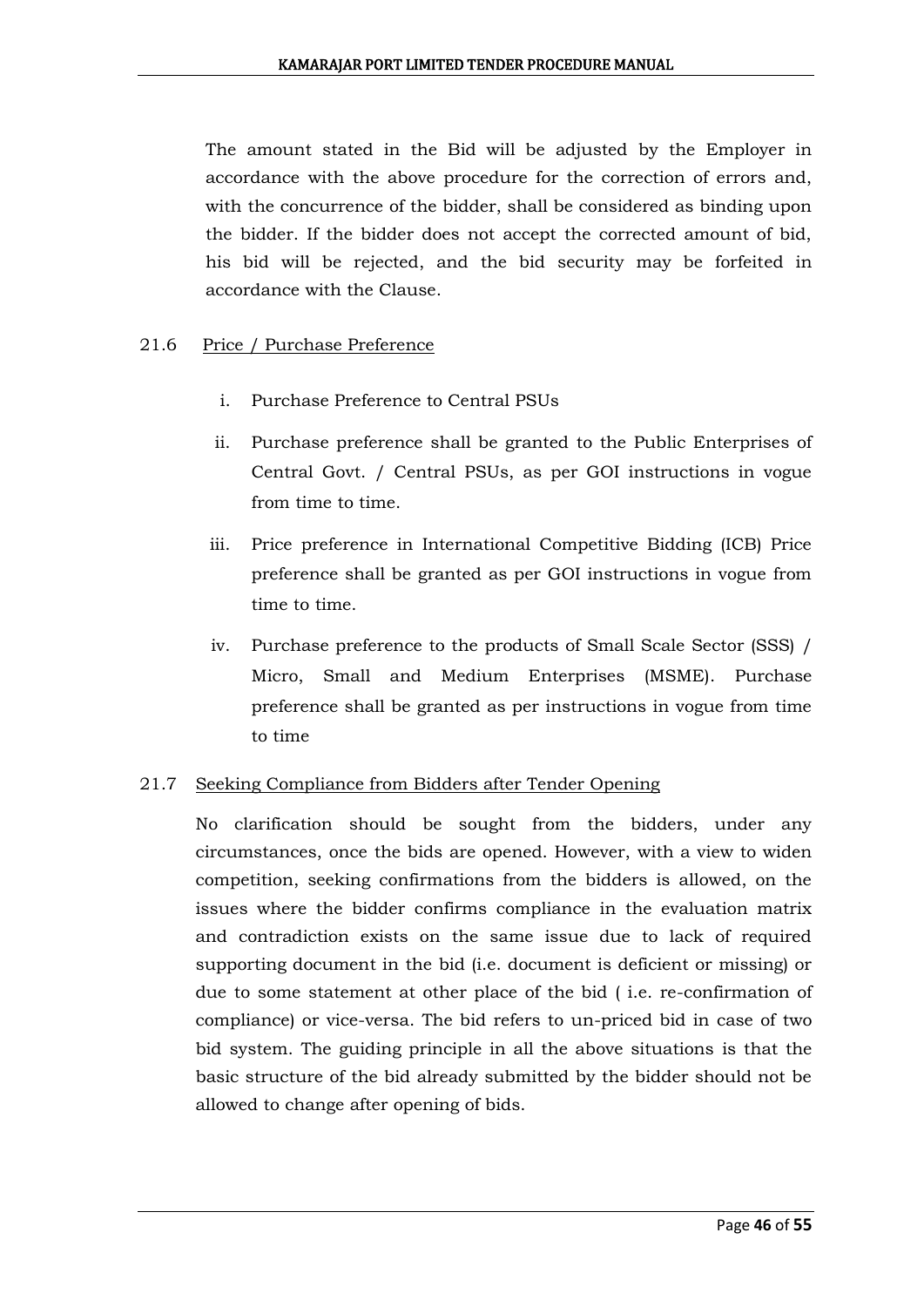#### 21.7.1 Correspondence with Bidders by Indentors/Users

All correspondence with the bidders must be done by Tender Processing Group only. However, after award of contract, Project Manager has to interact with the contractor for execution of contract, provided the same does not result into modification of any condition of contract and does not involve financial implications.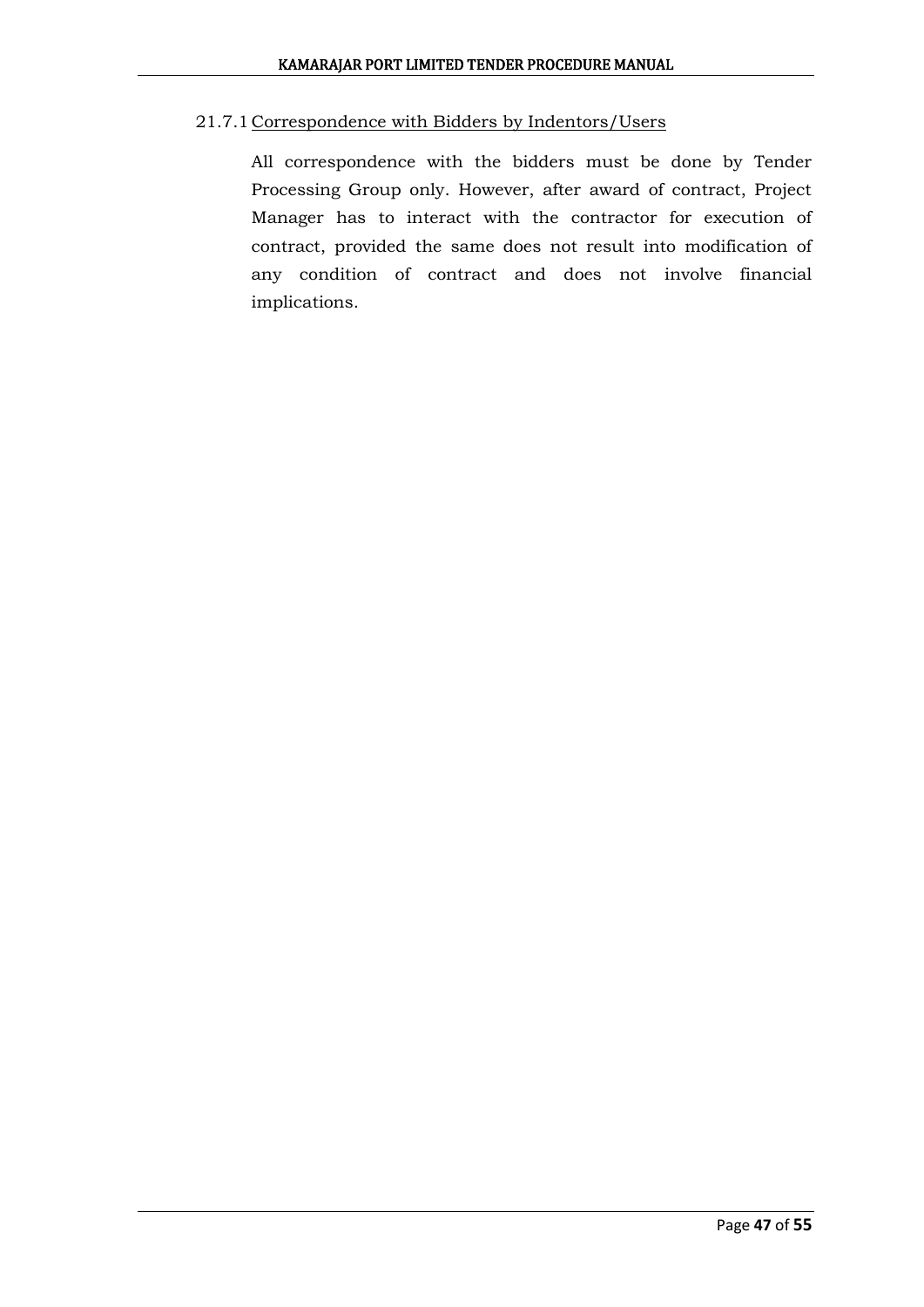#### *CHAPTER-5*

#### **AWARD OF WORK**

#### 22.0 **AWARD OF WORK**

#### 22.1 Process for Award of Work

- 22.1.1 The tender offers received shall be studied in detail and a comparative statement of substantially responsive bids shall be prepared. A substantially responsive tender offer is one that conforms to all the terms, conditions and specifications included in tender documents, without material deviations or reservations. If any clarifications are required from the tenderer, the request and the response shall be in writing but no change in the price or substance of the tender offer shall be permitted. The comparative statement is checked and signed by all the members of the Tender Committee (TC).
- 22.1.2 The comparative statement shall be in such a way that the rates are in comparable position as per the terms of tender enquiry without accepting any special conditions made by the parties. Variation, deviations, alternative offers and other factors which are in excess of the requirement of the tender documents or otherwise result in unsolicited benefits shall not be taken in to account in tender evaluation. However, appropriate adjustments may be considered for correction and errors (only arithmetical errors evident in the tender offers) and for acceptable variations, deviations, and discounts offered within tender requirements.
- 22.1.3 Based on the comparative statement, L1, L2, L3.... Ln shall be determined and the rates of L1 shall be examined in detail with reference to the estimated rates. IfL1 rates are reasonable the TC shall recommend the placement of order on L1 party.
- 22.1.4 In the case of tender for pre-qualification bids, or technical bids, the comparative statements prepared shall show the position of the various parameters and commercial terms and the same shall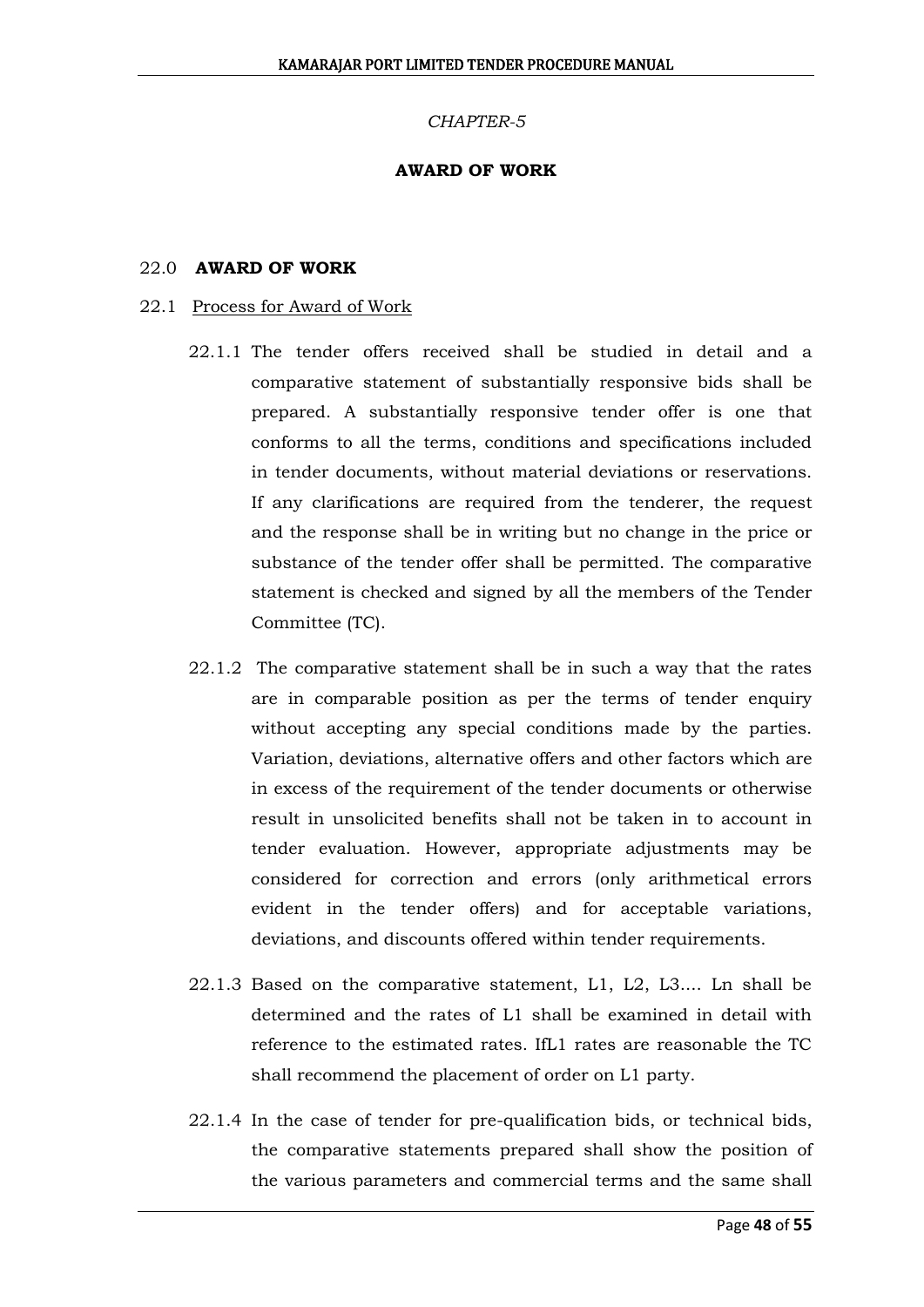be put up to TC for study and for recommendation. The recommendations of TC are put up to the Competent Authority for sanction. If, however, the terms and specification and other parameters are to be discussed with the parties, the TC shall do so before finalise their recommendations.

#### 22.2 Guidelines for Award of Work

- 22.2.1The TC shall also prepare evaluation report comprising following procedure for evaluation. The report will be prepared by the TC. This committee will follow the following procedures for evaluation:
	- i. Evaluation will be done only on the basis of set criteria which will be clearly stated in the bid documents. No document presented by the bidder after the closing date and time of the bid will be taken into account TC, unless it is of a purely technical nature which has no bearing financially on the contract and which does not seek major changes in technical specification given in the bid documents.
	- ii. If a bidder offers a rebate unilaterally after the closing date and time of the bid, it will not be taken into account for evaluating purpose by the Tender Committee but if that bidder emerges as the lowest tender the rebate offered will be taken into account by the TC. The Tender Committee's recommendations shall be submitted by the co-ordinating officer to the competent Authority for its consideration for seeking its approval.
	- iii. The tender committee's report will be self contained, clear and unambiguous. The TC must verify the documents meticulously and bring out all the deviation, if any.
	- iv. If the prices quoted are above or below the cost estimate by a percentage considered abnormal say 25%, the tender committee will give the reasons for such variation. Cogent reasons will be given for rejecting/accepting bids as Non-responsive/responsive.

If the bid of the successful bidder is seriously unbalanced in relation to the company's estimate of the cost of work to be performed under the contract, the company may require the bidder to produce detailed price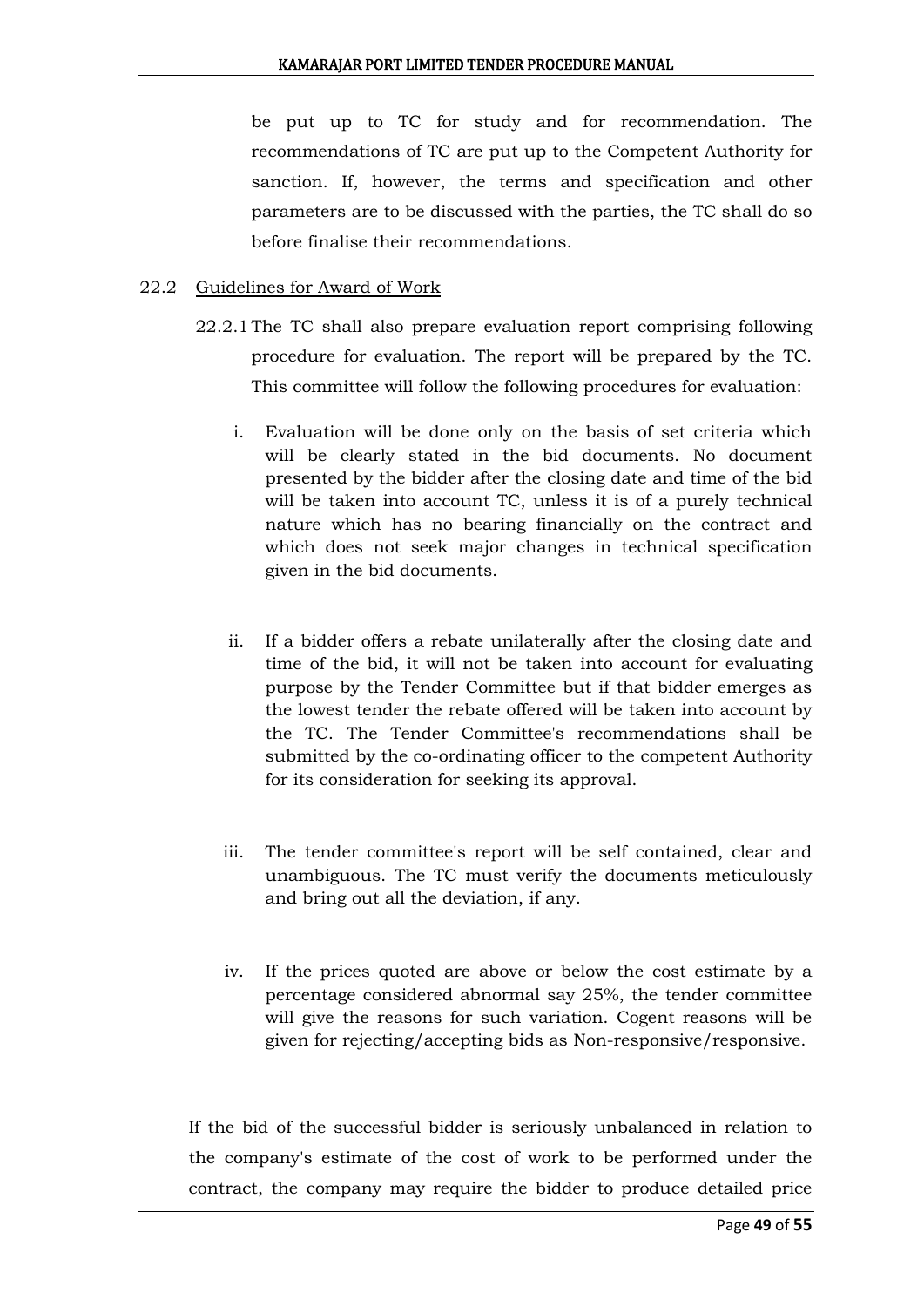analysis for any or all items of the tendered bill of quantities to demonstrate the internal consistency of these rates with the execution method and schedules proposed. After evaluation of the price analysis, the company may require that the amount of performance security is increased at the expense of the successful bidder to a level sufficient to protect the interest of the company against financial loss in the event of default of the successful bidder under the contract.

- 22.2.2 While studying various bids and recommending or rejecting any party, the TC shall keep in mind that though the company is not bound to accept any offers, even though lowest, at the same time the company must act in a reasonably bonafide way and not arbitrarily and the same should be on record. While studying the comparative statement and rates and conditions of the various parties, TC shall study the conditional offers also and make assessment of the various offers. The late offers received after opening of the tender shall not be opened and the same be returned. The delayed offers received by registered post after due date but posted before the due date may be considered for opening by TC subject to approval of competent authority.
- 22.2.3 During scrutiny/evaluation of tenders if the TC finds that the original tender enquiry terms need to be relaxed or tender specifications need to be changed. The TC shall recommend for revision of terms and re-tendering.
- 22.2.4 While studying the L1 rates with the estimates, if the TC finds that variations in the item rates are reasonably close to CPWD rates/estimated rates and /or past rates, L1 rates can be recommended.
- 22.2.5 If, however, L1 rates are much lower than the estimated rates say by 10% the TC shall examine to ensure, whether the rates are workable or not without compromising the quality and if required the rate analysis of the party shall be obtained and studied before recommending such offer. The TC shall also evaluate whether performance security provided in the tender documents, is enough or not prior to finalising its recommendations. The negotiations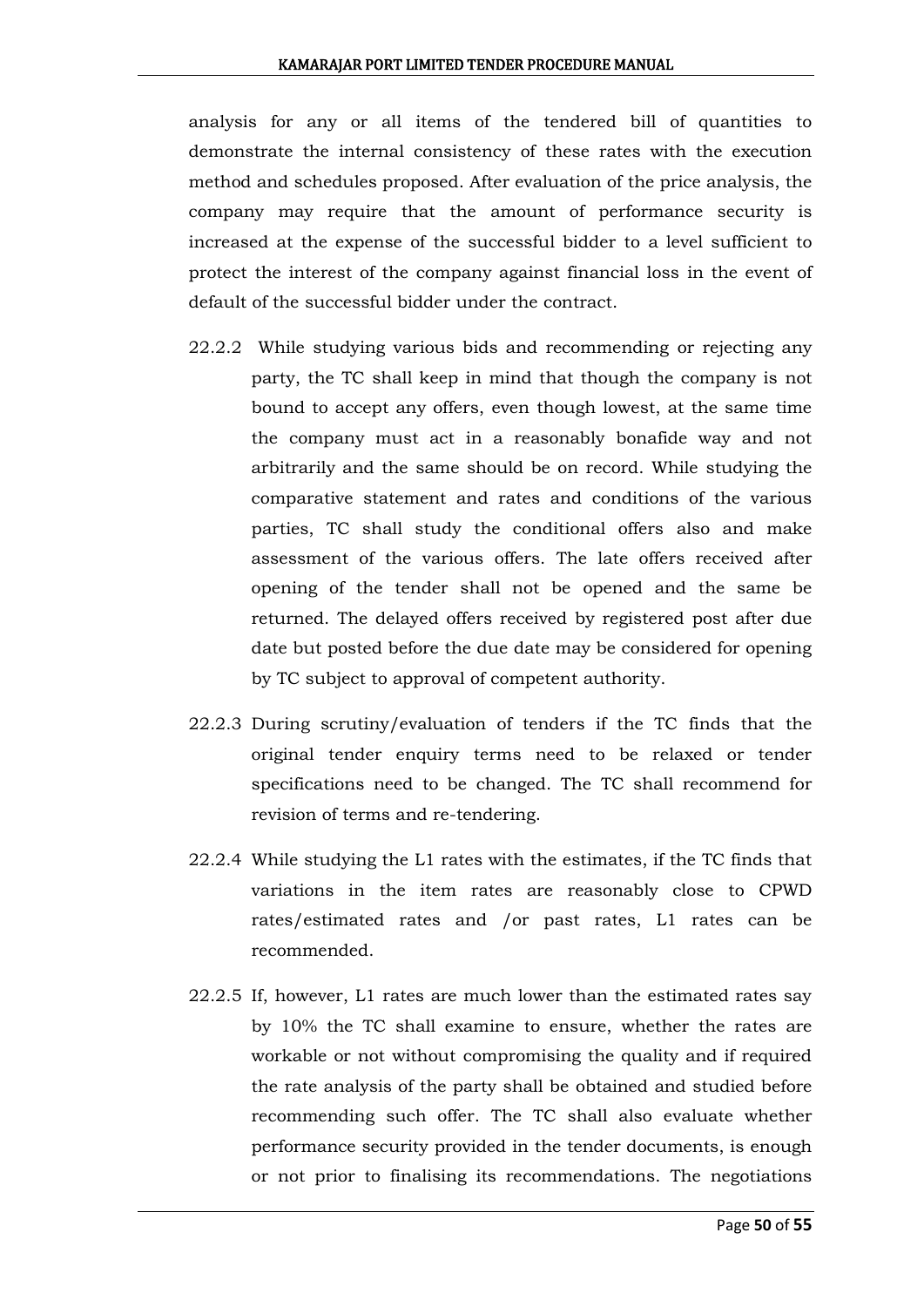with the parties other then L-1 are disallowed as per latest instructions received from C.V.C.

22.2.6 If the rates of the lowest bidder are abnormally high/low (+/- 10% of the estimated rates), the TC shall study the viability of higher/lower rates and may ask lowest bidder for submission of rate analysis. In case of higher rate quoted by lowest bidder, the TC recommend, if considered necessary, for negotiation with the L1 for reduction of the rates. If any such negotiation is to be conducted, the same shall be got approved by the Competent Authority before it is resorted to. For negotiation with the L1, TC shall follow the guidelines of Central Vigilance Commission, circular No. 4/3/07 Dtd. 3rd March, 2007, together with subsequent amendment, if any.

#### **Circular No. 4/3/07**

#### **Sub : Tendering process – negotiation with L1.**

- 1.
- i) As post tender negotiation could often be a source of corruption, it is directed that there should be no post tender negotiation with L!, except in certain exceptional situation. Such exceptional situation would include procurement of proprietary items, items with limited source of supply and items where there is suspicion of a cartel formation. The justification and details of such negotiation should be duly recorded and documented without any loss of time.
- ii) In case where a decision is taken to go for retendering due to the unreasonableness of the quoted rates, but the requirements are urgent and a retender of the entire requirement would delay the availability of the item, thus jeopardising the essential operation, maintenance and safety, negotiation would be permitted with L1 bidder(s) for the supply of a bare minimum quantity. The balance quantity should, however, be procured expeditiously through a retender, following the normal tendering process.
- iii) Negotiation should not be allowed to be misused as a tool for bargaining with L1 with dubious intention or lead to delays in decision making. Convincing reason must be recorded by the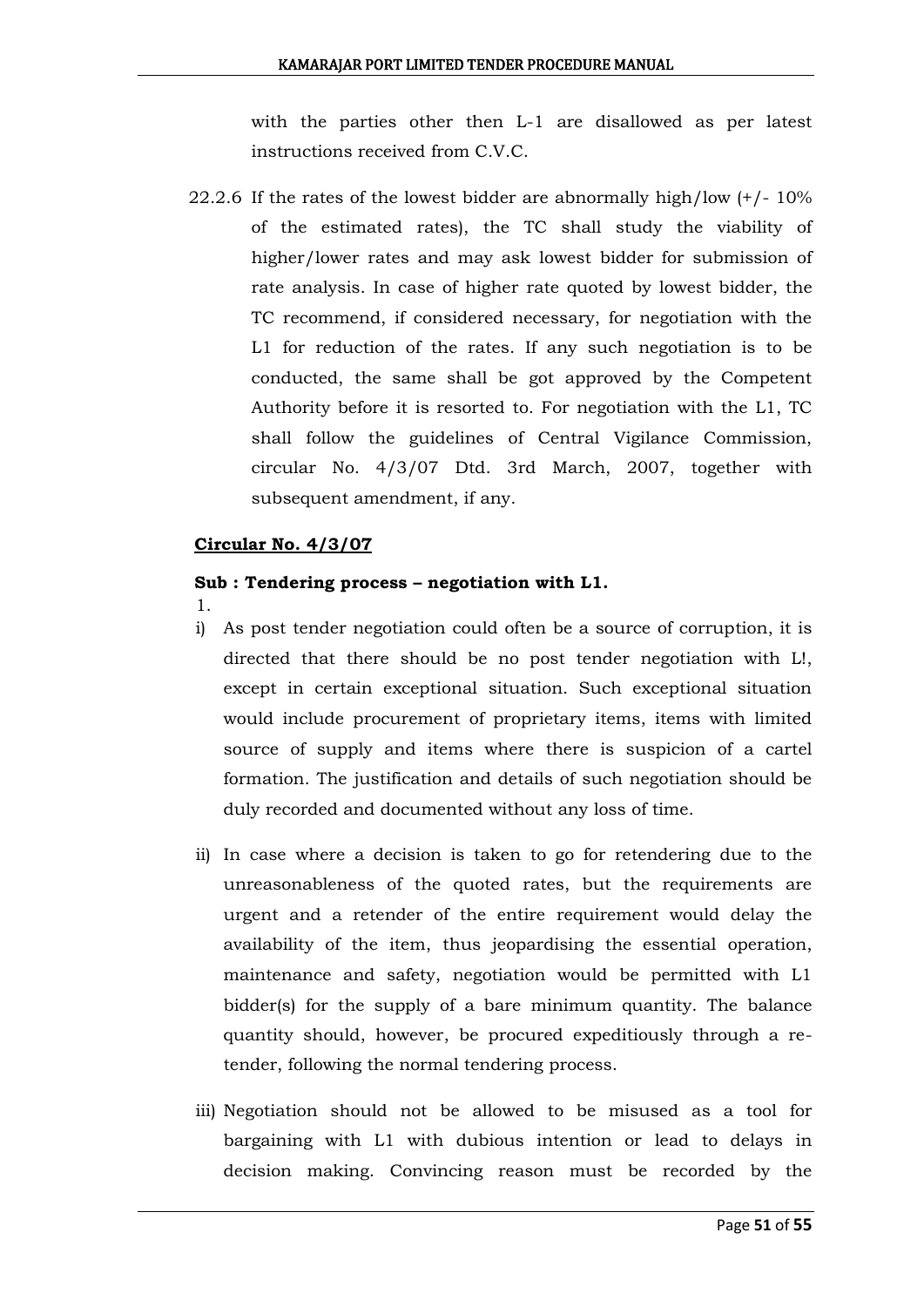authority recommending negotiation. Competent authority should exercise due diligence while accepting the tender a tender or ordering negotiation or calling for a re-tender and a definite time for you should be indicated, so that the time taken for according requisite approval for the entire process of award of tenders does not exceed one month from the date of submission of recommendations. In case where the proposal is to be approved at higher level, a maximum of 15 days should be assigned for clearance at each level. In no case should the over all time frame exceed the validity period of the tender and it should be ensured that tenders are invariably finalised within their validity period.

- iv) As regards the splitting of quantities, some organisation had expressed apprehension that pre-disclosing the distribution of quantities in the bid document may not be feasible, as the capacity of the L1 form may not be known in advance. It may be stated that if, after due processing it is discovered that the quantity to be ordered is far from than what L1 alone is capable of supplying and there was no prior decision to split the quantities, then the quantity being finally ordered should be distributed amongst the other bidders in a manner that is a fair, transparent and equitable. It is essentially in cases where the organisation decides in advance to have more than one source of supply (due to critical or vital nature of the item) that the commission insists on pre –disclosing the ratio of splitting the supply in the tender itself. This must be followed scrupulously.
- v) Counter offers to L1, in order to arrive at an acceptable price, shall amounts to negotiation. However, any counter offer thereafter to L2, L3 etc. (at the rates accepted by L1) in case of splitting of quantities, as pre-disclosed in the tender, shall not be deemed to be a negotiation.

### 2. **It is reiterated that in case L1 backs out, there should be a retender.**

22.2.7 The recommendations of TC shall be signed by all of its constituents. Based on the TC recommendation the Co-ordinating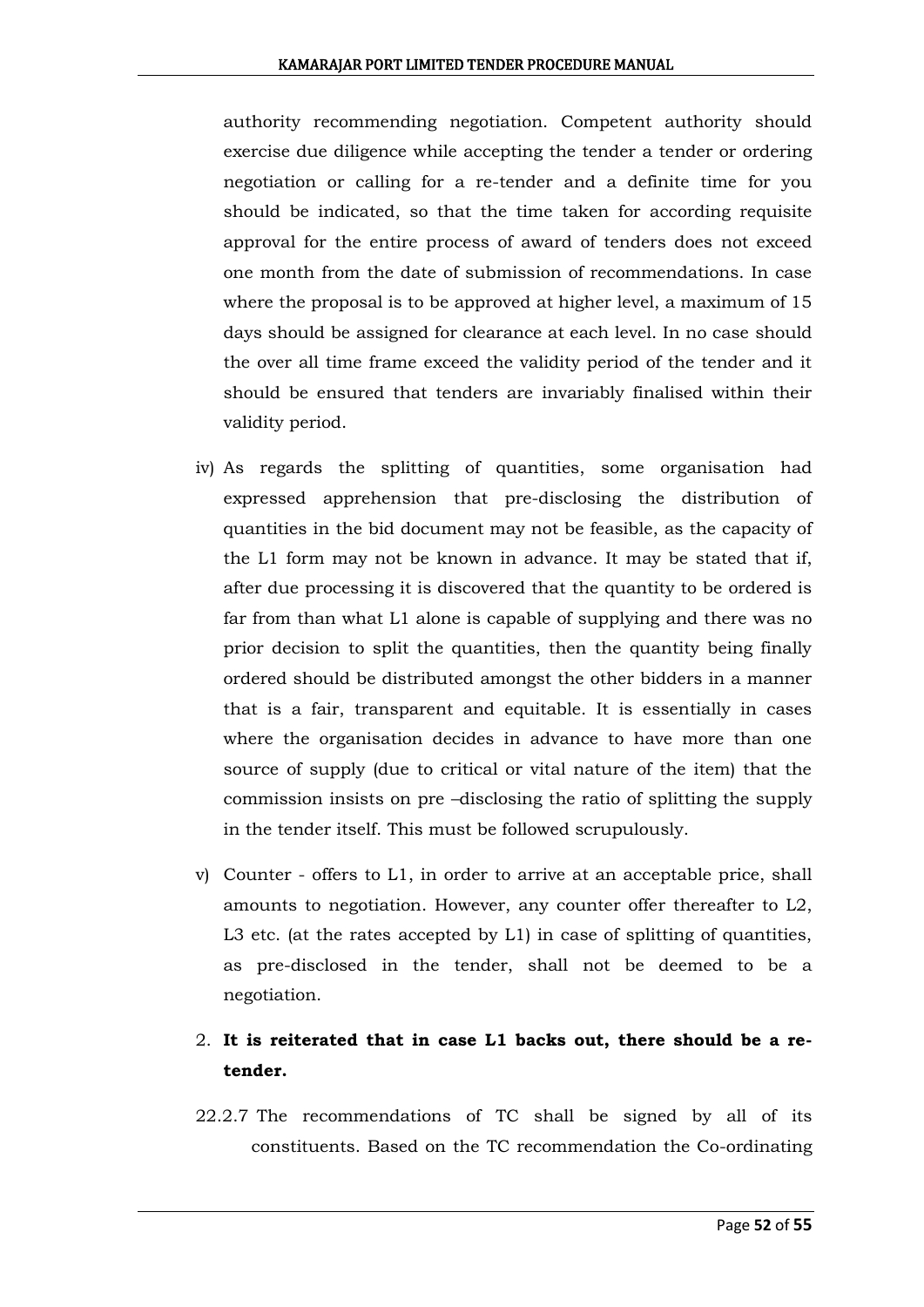Officer concerned shall put up for the approval of Competent Authority.

#### 22.3 Issue of Work Order:

- 22.3.1 Work order shall be issued by the appropriate authority to the PARTY and copies thereof shall be endorsed to all concerned Department including finance Department. After receipt of confirmation and performance security form the successful party, the appropriate authority shall intimate the finance to refund EMD received from other parties whose offers have not been considered.
- 22.3.2 Since the validity of the offer by the parties is for a limited period i.e. 120 days, the co-ordinating officer shall pursue the matter to ensure that the work order is issued in time. In the event of any delay likely to take place in releasing of work order extension of time if any shall be obtained in time form the bidder by the coordinating officer.
- 22.3.3 Contract register shall be maintained by the co-ordinating officer, wherein each contract/work order issued shall be entered. The serial number of the register shall be the contract number. The register shall contain the S.No., date, particulars of works, amount, name of the party to whom issued, unit, schedule date of completion, actual date of completion, actual final bill amount, signature of the concerned officer At project also a similar register shall be maintained.

The site record shall be maintained by the executive authority in respective mines.

The site record includes site register, hindrance register and inspection and quality control register.

#### 22.4 Repeat Order

i. Repeat orders will be avoided normally. If this is resorted to, in case of emergency, the decision in this regard will be taken by the Competent Authority who will have to satisfy himself that the rates are not showing any downward trend. The co-ordinating officer,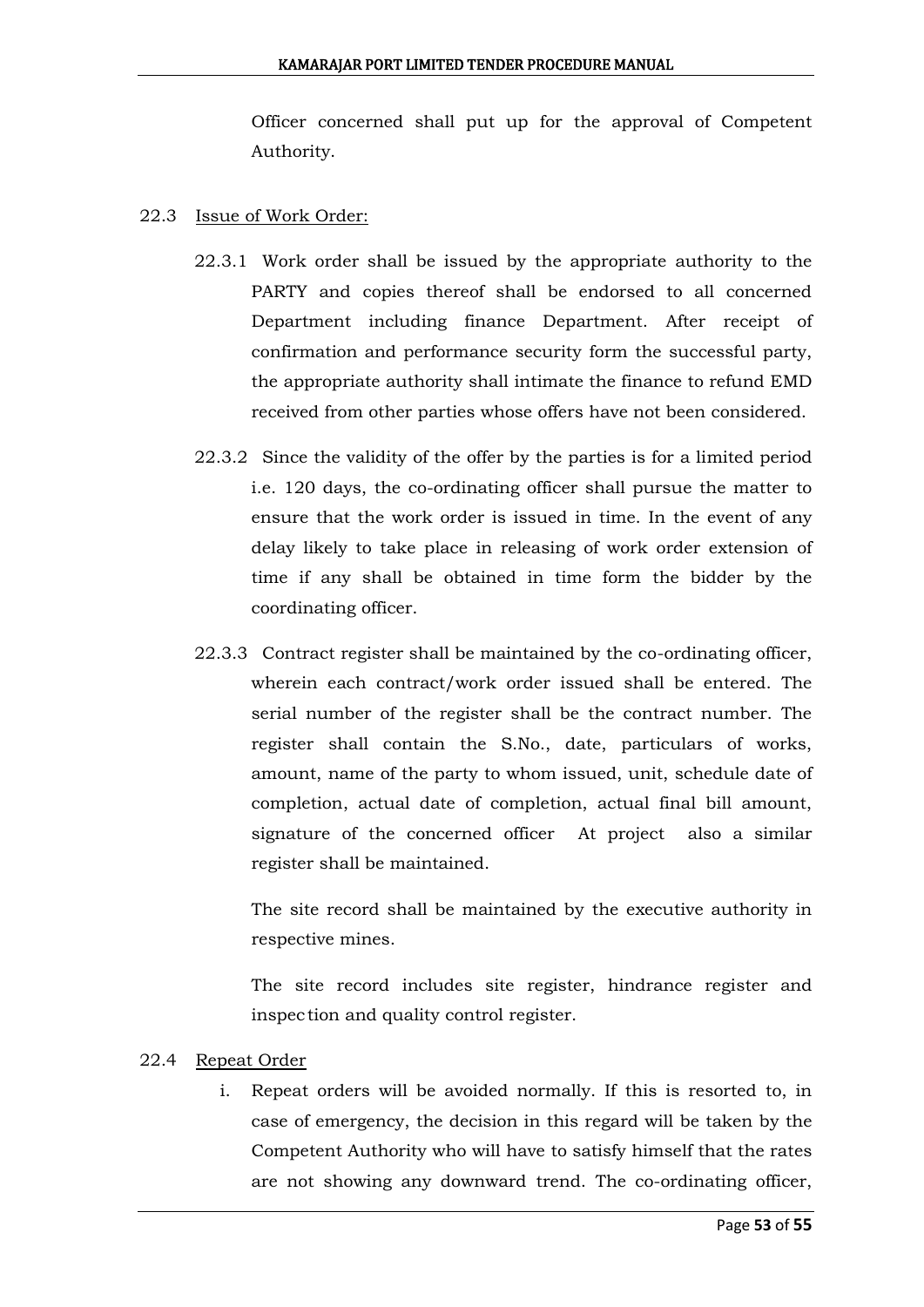shall, after seeking the approval of the Competent Authority, issue such repeat orders. The repeat orders may be placed, only once.

- ii. No repeat order will be placed, if the earlier order was given on delivery preference basis or under special circumstances.
- iii. In certain cases, where it is desirable to award the repeat order in the interest of the company it shall be ensured that the rates have not fallen down in the market and the administrative sanction for additional expenditure has been taken. A certificate shall be recorded in the file to the effect that the rates have not fallen down and the procedure of re-tendering, if resorted to, would not only delay the procurement but may not further result in obtaining the rates at par with the existing rates. The value of the repeat order shall not be more than 50%of the original order, approved by the Competent Authority.
- 22.5 Bank guarantee furnished by the Contractor should be unconditional and shall be in addition to performance guarantee, where ever applicable.
- 22.6 Before issuing the work order, the Company should include a condition to the contractor that in the event of failure of Contractor to perform the Contract in time due to certain force majeure beyond his control, then he (Contractor) should send a registered letter duly certified by the statutory authorities (certifying the mis-happenings i.e. natural, civil disturbance) within 10 days for such instances.

#### 23.0 **NOTIFICATION OF AWARD AND SIGNING OF AGREEMENT:**

The bidder whose bid has been accepted will be notified of the award by the Employer prior to expiration of the Bid validity period by cable, telex or facsimile confirmed by registered letter. This letter (hereinafter and in conditions of Contract called the "letter of Intent") will state the sum that the Employer will pay the Contractor inconsideration of the execution, completion and maintenance of the works by the Contractor as prescribed by the Contract (hereinafter and in the Contract called the ―Contract Price‖).

The notification of award will constitute the formation of the Contract subject only to the furnishing of a performance security.